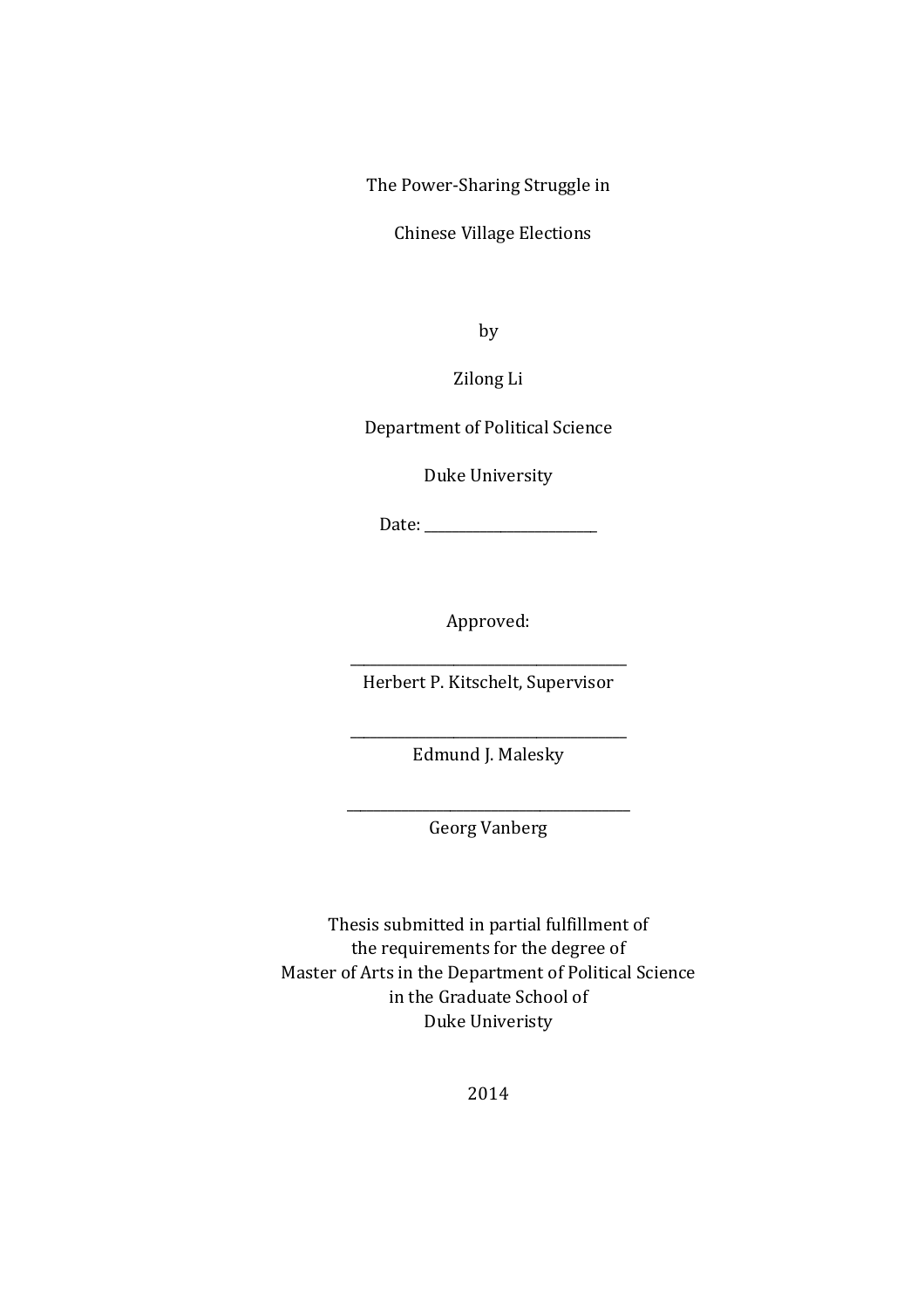#### ABSTRACT

The Power-Sharing Struggle in

Chinese Village Elections

by

Zilong Li

Department of Political Science

Duke University

Date:

Approved:

\_\_\_\_\_\_\_\_\_\_\_\_\_\_\_\_\_\_\_\_\_\_\_\_\_\_\_\_\_\_\_\_\_\_\_\_\_\_\_\_ Herbert P. Kitschelt, Supervisor

\_\_\_\_\_\_\_\_\_\_\_\_\_\_\_\_\_\_\_\_\_\_\_\_\_\_\_\_\_\_\_\_\_\_\_\_\_\_\_\_ Edmund J. Malesky

\_\_\_\_\_\_\_\_\_\_\_\_\_\_\_\_\_\_\_\_\_\_\_\_\_\_\_\_\_\_\_\_\_\_\_\_\_\_\_\_\_ Georg Vanberg

An abstract of a thesis submitted in partial fulfillment of the requirements for the degree of Master of Arts in the Department of Political Science in the Graduate School of Duke Univeristy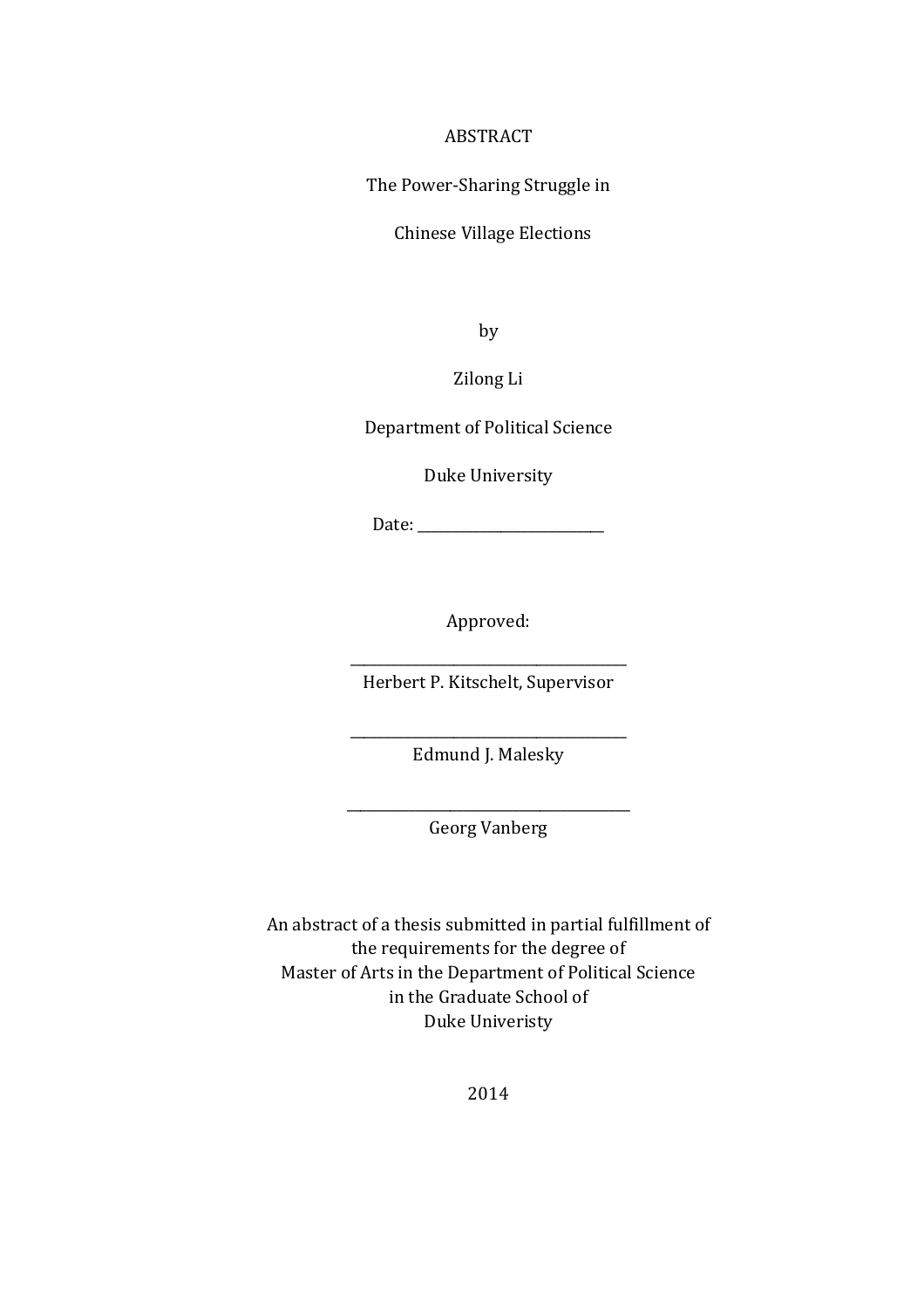Copyright by

Zilong Li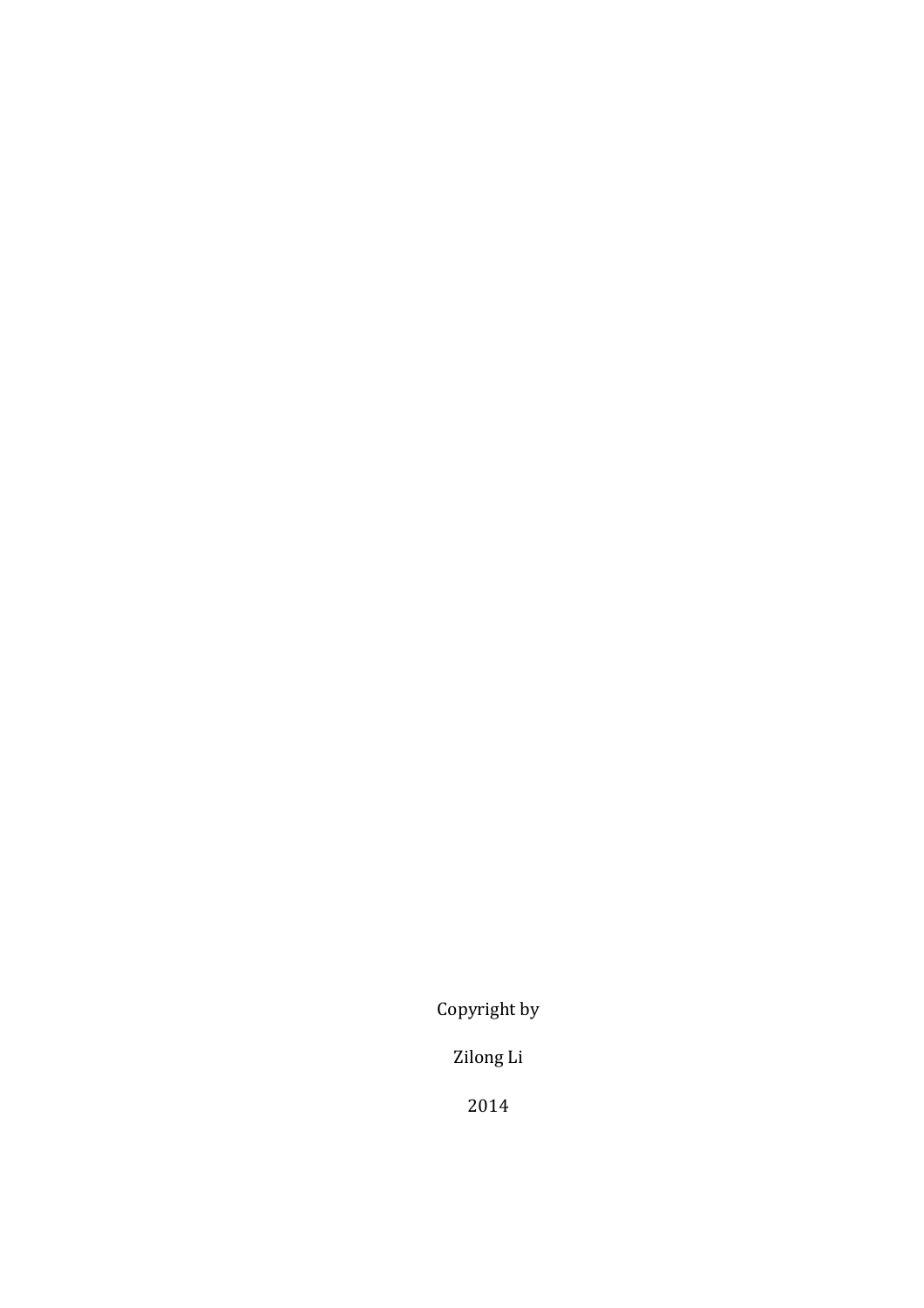### **ABSTRACT**

After initiating the economic reform in 1978 and the subsequent political decentralization, Chinese Communist Party (CCP) largely lost its political control in rural areas. To regain the power, senior leaders of CCP decided to introduce local elections as a strategy to rebuild the legitimacy. After enforced all over the country, village elections did help ameliorate the local governance and prompt the provision of public goods. However, the unclear stipulation in the *Organic* Law of Village Elections simultaneously resulted in some institutional outcomes, leading to a power-sharing puzzle between local party branch and the elected village committee. Using the local public policy as an indicator, I will develop a formal model in this paper to explain this puzzle and argue that when facing unpopular policies, conflicts between local party secretary and village chief is in equilibrium. To maintain the stability in rural areas, government leaders in different provinces have put forward various solutions to deal with the conflict, including a political experiment, which was called "Qingxian Model" later, conducted in Qing County of Hebei Province. I argue in this paper that by resurrecting the Villager Representative Assembly, this political reform essentially reconcentrates the power on the party branch and sabotages the local democracy in the long run.

Key Words: Chinese Village Election Power-Sharing Puzzle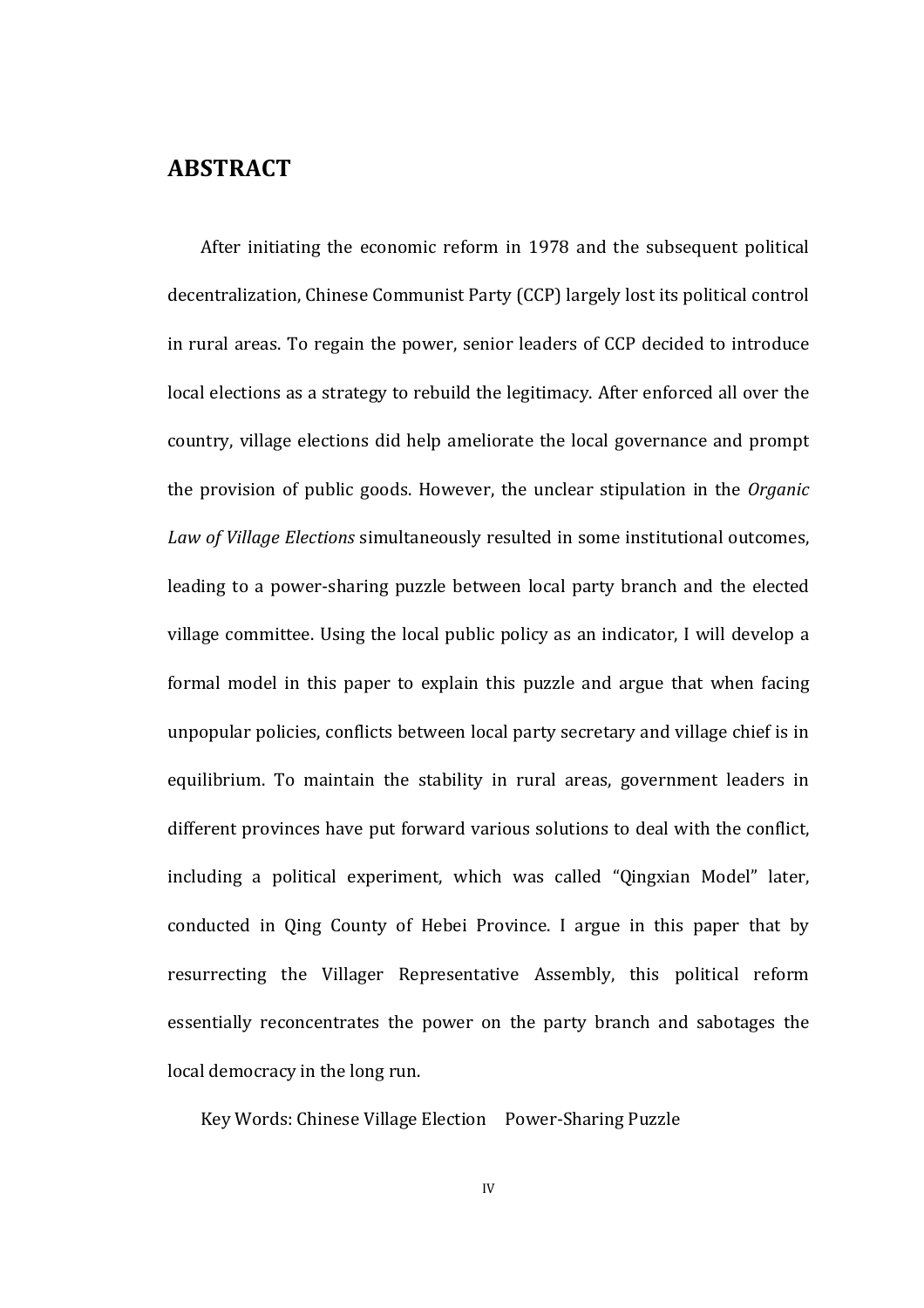# **Contents**

| 4.1.2. Model 2: Pure Strategic Game on Contentious State Policies 32 |  |
|----------------------------------------------------------------------|--|
|                                                                      |  |
|                                                                      |  |
|                                                                      |  |
|                                                                      |  |
|                                                                      |  |
|                                                                      |  |
| 5.2.2. The Application of "Qingxian Model" in Gengguantun Village 51 |  |
|                                                                      |  |
|                                                                      |  |
|                                                                      |  |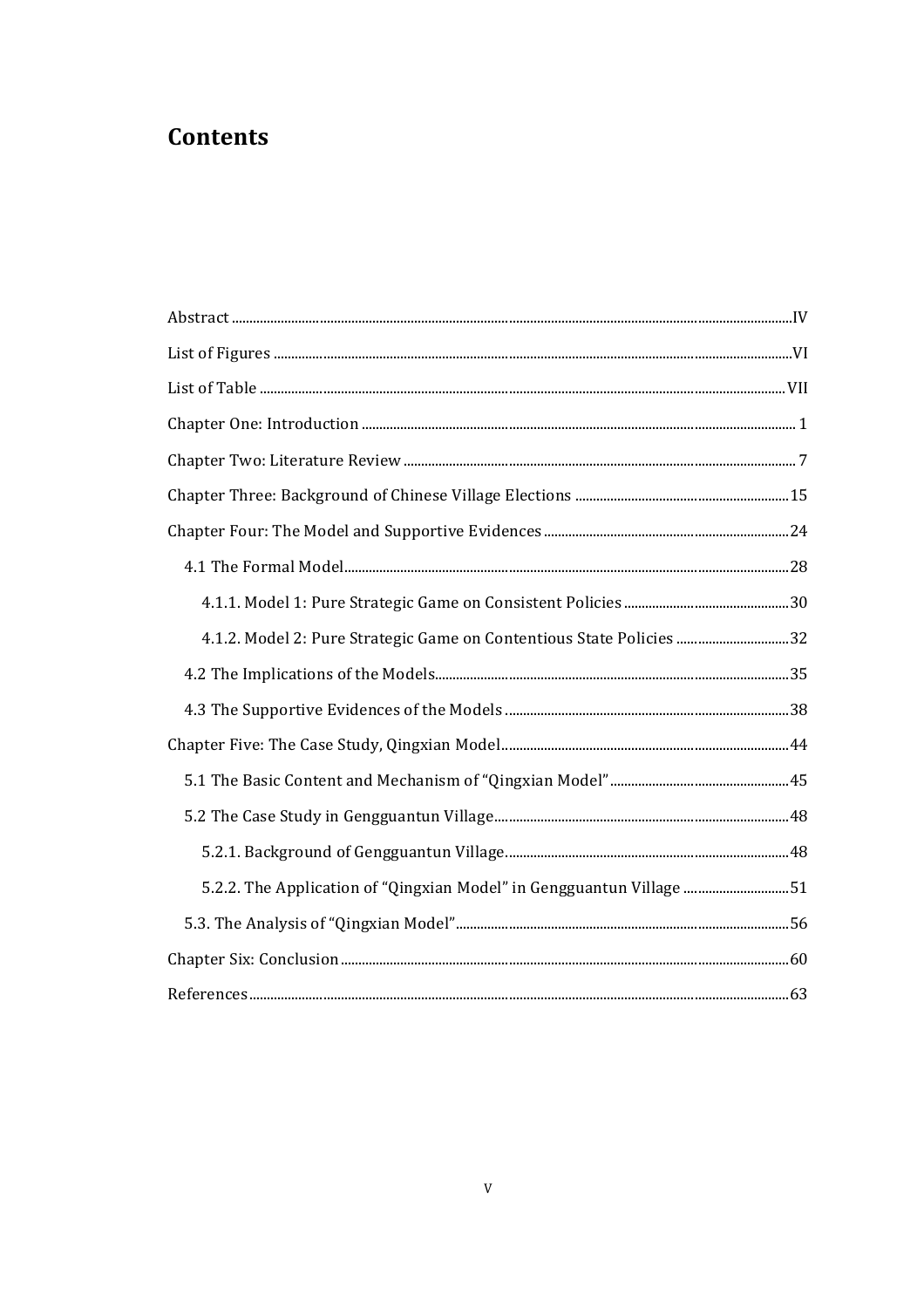# **List of Figures**

| Figure 2: The Power Structure of Chinese Political Authorities after 1988     |  |
|-------------------------------------------------------------------------------|--|
|                                                                               |  |
| Figure 3: The Power Structure between Township and Village Authorities before |  |
|                                                                               |  |
|                                                                               |  |
|                                                                               |  |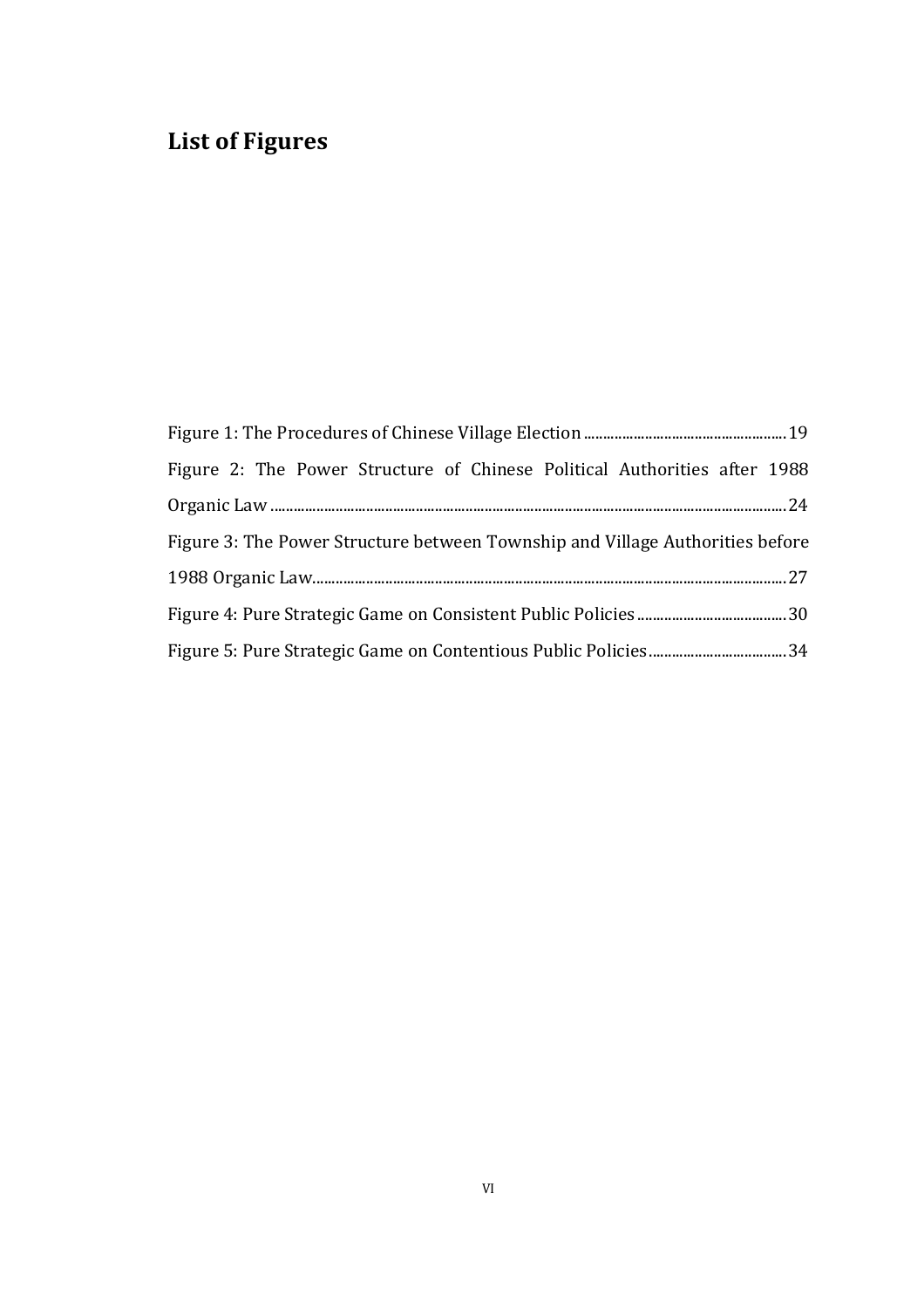# List of Table

Table 1: Village Elections' Impact on Local Public Policies ...........................................40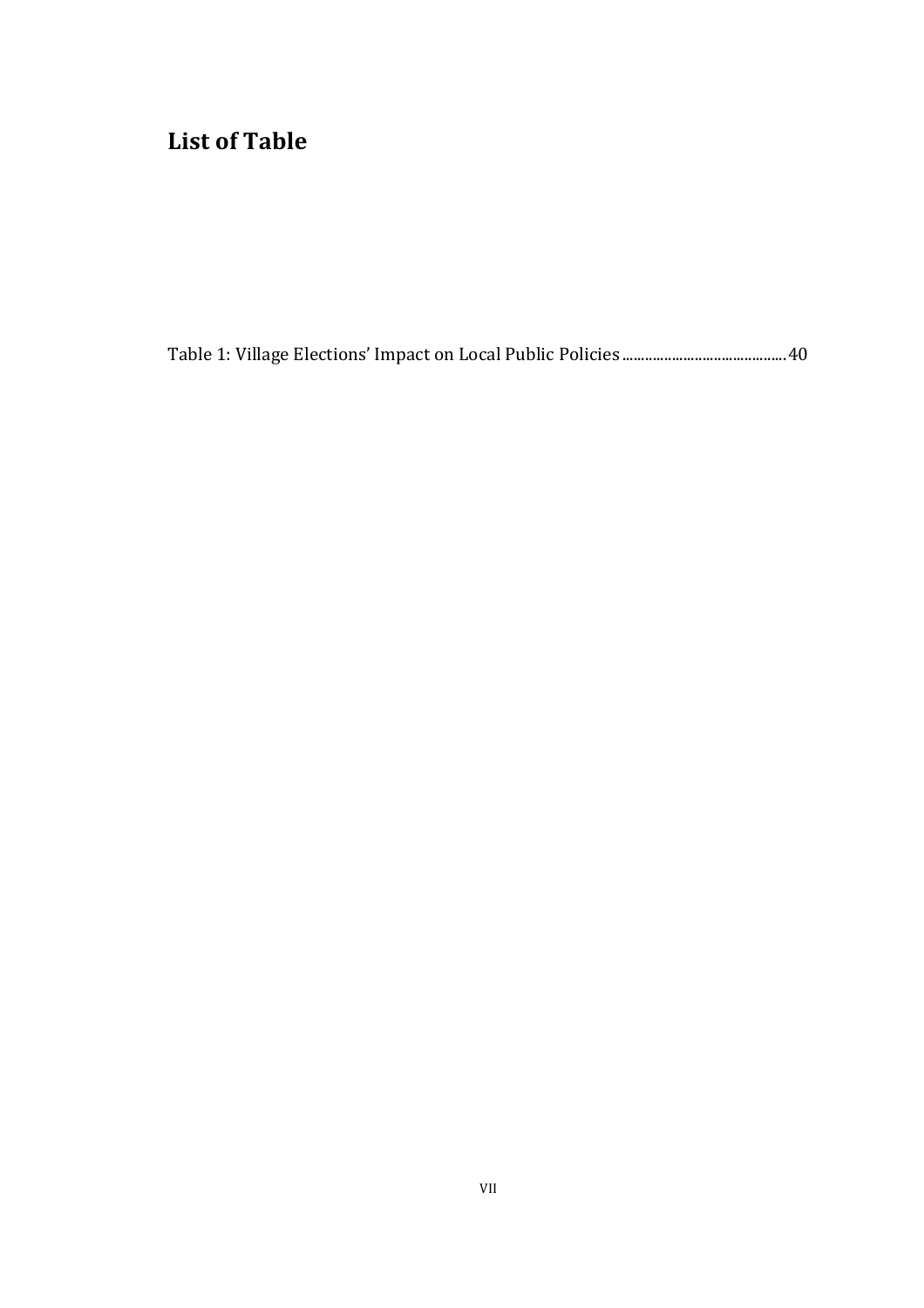## **Chapter One: Introduction**

Accompanied with the high-speed economic growth and the continuously loose control of Chinese Communist Party (CCP) in rural China, mass incidents came out all over the country from time to time, among which the "Wukan" Incident", or "Siege of Wukan", drew a lot of attention. Began in September 2011, thousand villagers from Wukan Village, located in Guangdong Province, protested in front of the municipal government building and police office to express their indignation against the village leaders' corruptions. This protest soon evolved into a severe crash between the police and protesters and finally resulted in a month-long confrontation. Simultaneously, incumbent village leaders were ousted out of village. In February 2012, according to the Organic Law of Village Committee, villagers in Wukan successively reelected members of Village Election Committee, Village Representative Assembly, and Village Committee in a completely free and competitive way. After that, elected village cadres continued appealing to the higher-level government until finally their requirements were accepted and former villager leaders were put in jail.

Despite the protest details of this incident, we can see that villagers in Wukan village can automatically conduct the village election well based on the legal provision even without any supervision from above, proving that after near thirty years' development, the experiment of village self-governance in China has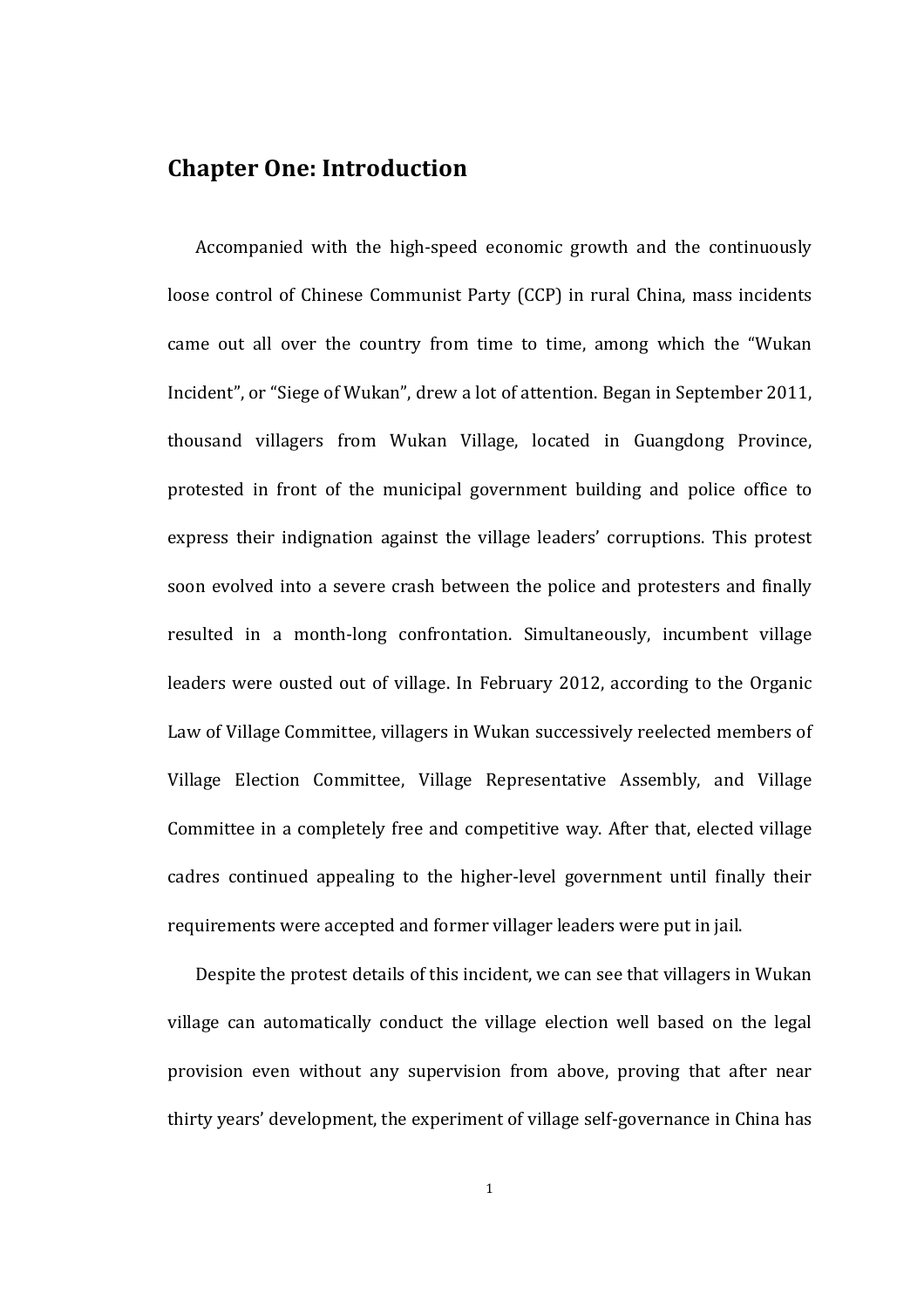generated a solid bass of support and earned widespread recognition of local villagers. 

Following the economic reforms initiated in China since 1978, the communal system and collectivization policies, originally serving as tools to control rural areas, collapsed gradually. Instead, family *per se* became the main unit of production, making villagers less dependent on the state. Besides, as the decision-making process largely decentralized, local cadres achieved greater discretion in determining local affairs, which made the central government harder to exert effective monitor on local cadres. Consequently, corruption and speculation were rampant over local areas, which stimulated villagers' great dissatisfaction. In this context, public policies, especially some unpopular policies such as grain procurement, tax collection, and birth control were even harder to enforce in villages due to the severer cadre-villager conflict.

In order to regain the power and legitimacy in rural areas, Chinese senior leaders, paradoxically to some degree, decided to gradually initiate the political reform at the local level after an intense argument between liberal and conservative factions. By endowing more autonomous rights to villagers to decide their own business, Chinese autocrats expected to maintain the stability and the smooth enforcement of public policies, especially unpopular ones. In 1982, China began to officially exert the grassroots self-governance in rural areas across the whole country. In 1988, with the enactment of the Organic Law of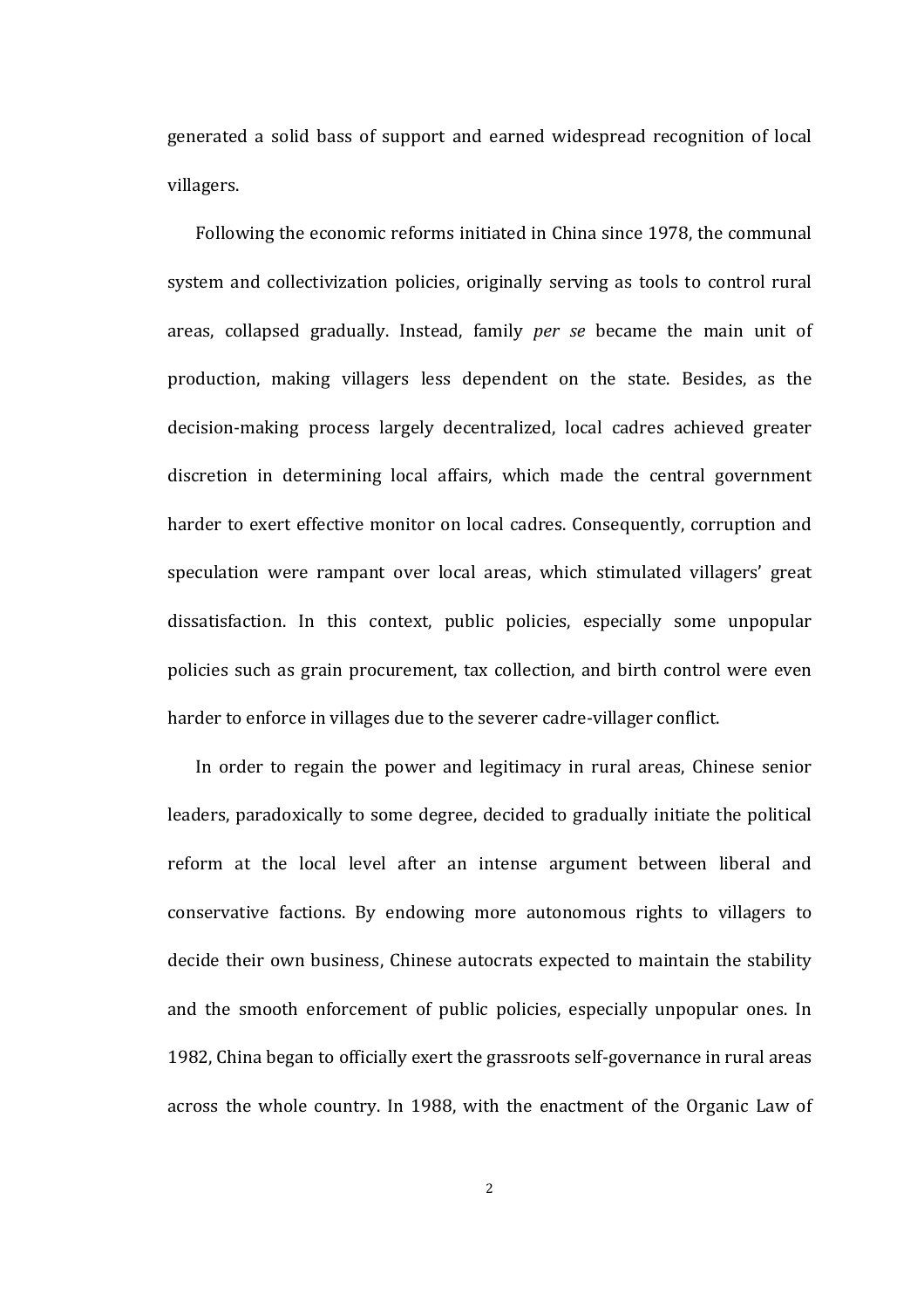Village Committee, villagers achieved the right to directly elect their government officials. (China Legal Publishing House, 2010) By this institutional design, the elected village committees are composed of three to seven members, including one village chief, with a three-year term and no term limits. All committee members are chosen by popular election, in which all adult villagers who satisfy the requirements have the right to vote and be voted. Regarding the nomination process, at the first stage of the reform, the upper-level government controlled the power to nominate candidates. In 1998, the revised Organic Law removed this qualification so that the provincial government can decide specific rules in their own convenience. (Martinez-Bravo et al 2011; Li & O'Brien 1999)

Actually, China is neither the first, nor the only country to conduct this partially local democratization in the world. Such local elections also existed in other authoritarian countries such as India, Brazil, and Indonesia previously. (Besley & Burgess 2002; Foster & Rosenzweig 2001; Olken 2010). Village elections in China proved to be effective in monitoring village leaders' governance and prompting the provision of public goods. Besides, proponents of this political reform also expect it to be the first step of further democratization, though until now there is still no clear sign of expansion of local democracy to a higher-level government.

Despite the contributions that Chinese village elections have made to the local governance and stability, problems also came out, among which the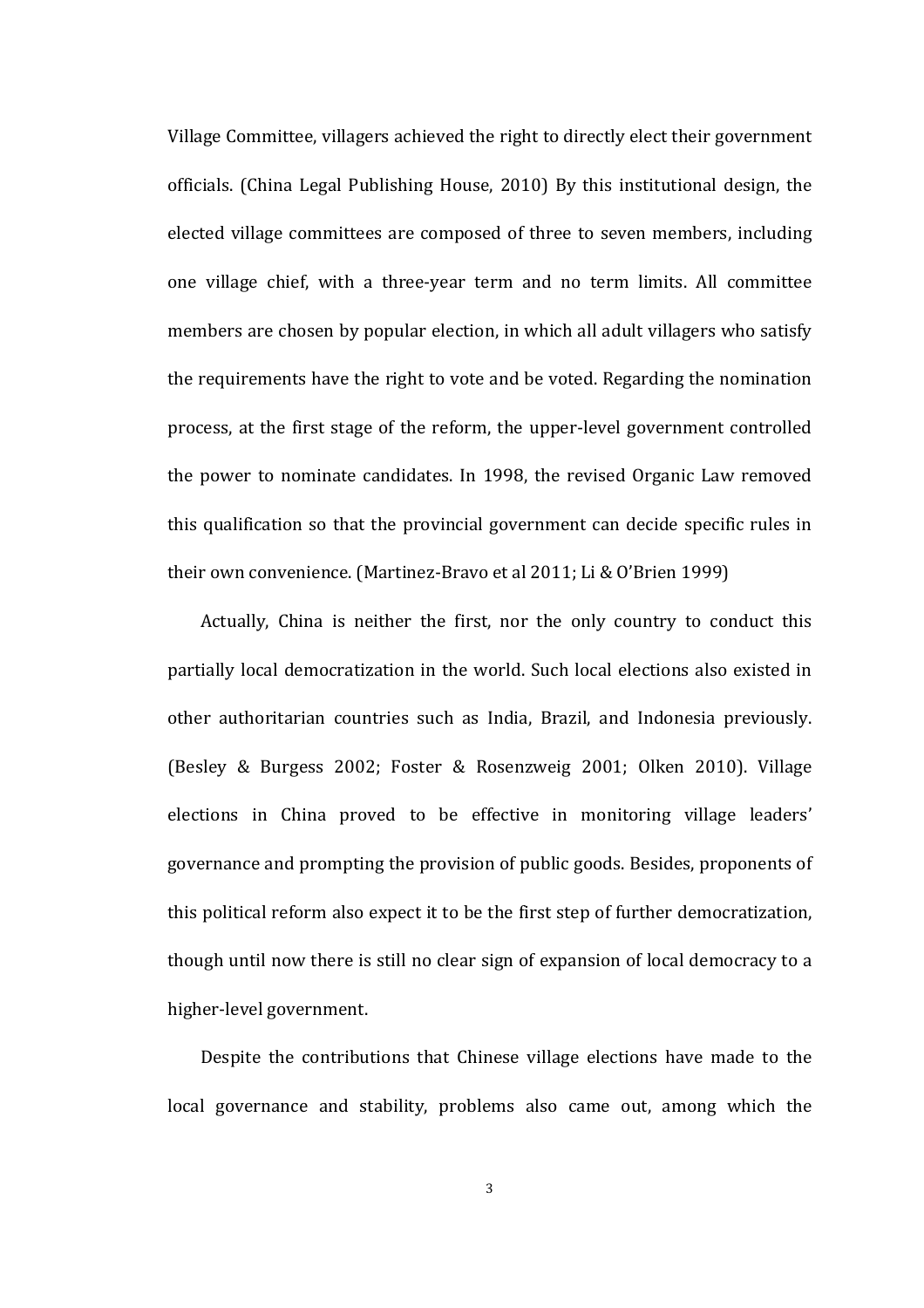power-sharing puzzle between the local party branch and the elected village committee is the most prominent one as there is no clear stipulations in legal provisions related to their power demarcation. According to the Regulation of CCP's Organization Work in Rural Area, the main responsibility of a party branch in village is to discuss and decide "important issues" related to local economic and social development (Zhongguofangzheng Press, 2004); While in terms of the Organic Law of Village Committee, "big issues" in village should be decided by autonomous organizations such as village committee, village assembly, and village representative assembly. In this sense, both organizations possess paralleled *de jure* power since it is hard to differentiate "important issues" and "big issues" in small villages. (Guo, 2001) However, this *de jure* power is endowed by different authorities. Based on a Leninist principle called democratic centralism<sup>\*</sup> (Chinese People's Publishing House, 2012), the party branch in Chinese village is empowered by the upper-level party committee. The elected village committee, in contrast, is empowered by local electorates. In this sense, provided that village elections are competitive and fair, the party secretary will follow upper-level government's mandate, but village chief will be accountable to villagers. Consequently, this power-sharing puzzle and the accountability problem may lead to conflicts between village chief and party secretary.

<sup>\*</sup> Due to this democratic centralism, once a new policy being suggested, the lower-level party branch can enjoy full discussion before the upper-level party committee makes the final decision. But once the decision is made, the low-level party branch will have no bargain space but fully accept and implement the policy.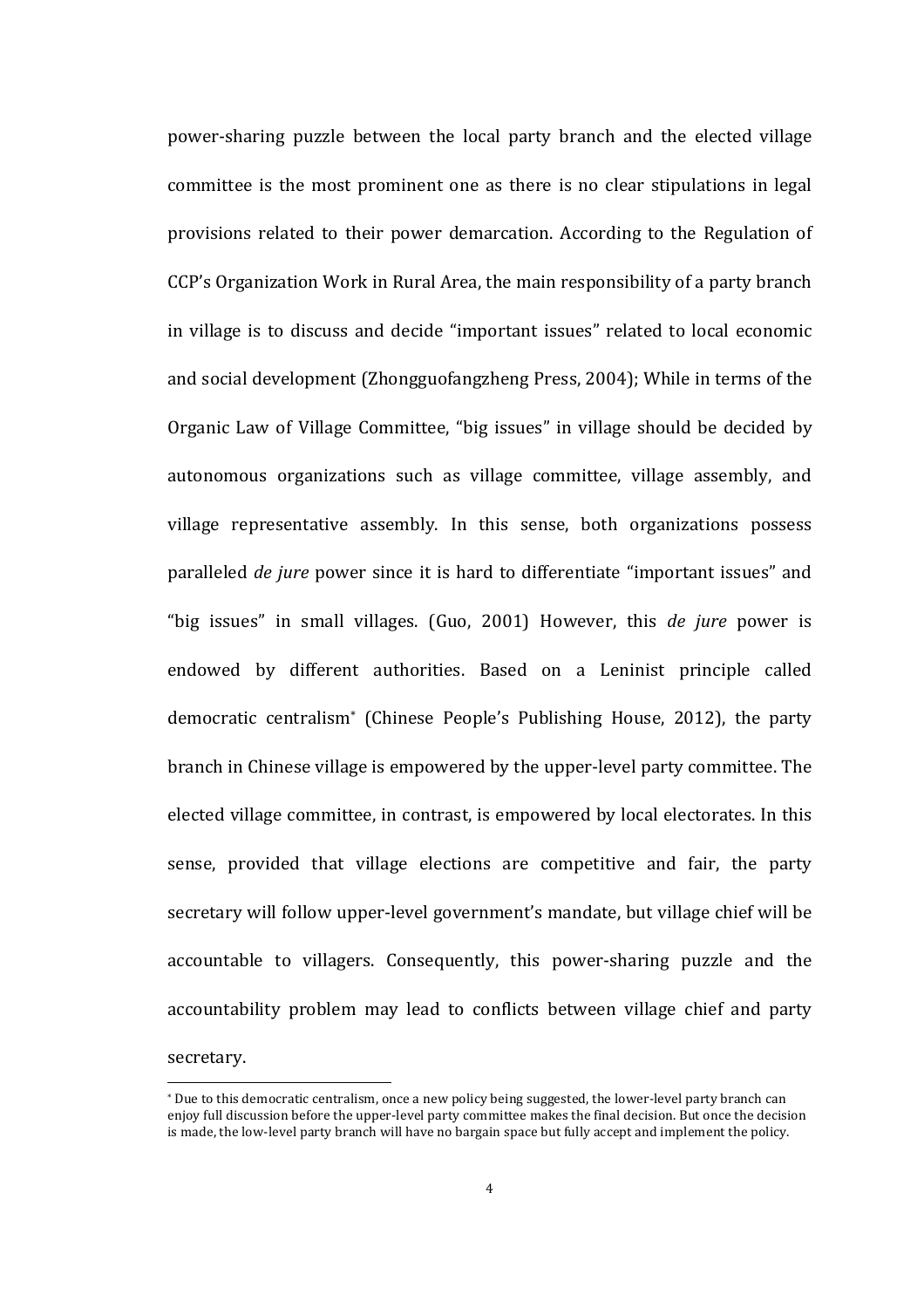Given this institutional deficiency on Chinese local governance, when will the conflict emerge between village chief and party secretary? Why does this conflict emerge? If there do exist different preferences, is there any incentive for certain player to defect for an agreement? In this paper, I will develop a pure strategic model to explain these research questions. I argue that as the village chief and party secretary are accountable to different authorities, they may possess different preferences towards certain public policies. When facing consistent policies, towards which villagers and upper-level government possess the same preference, both party secretary and village chief will prefer to enforce them. However, when dealing with contentious policies, towards which villagers' interest is largely deprived by the upper-level government, while party secretary still prefer to enforce them, village chief, on the contrary, tends to reject them. Both village chief and party secretary have no incentive to defect in these two situations as the outcomes in my model are in equilibrium.

Regarding this outcome, my next research question in this paper is how to deal with the conflict between village chief and party secretary. In practice, government leaders in different provinces have put forward various solutions. A simple solution is to merge the two sets personnel and let party secretary hold concurrent position of village chief. Besides, leaders of Qing County in Hebei Province designed a new method in 2002 and soon spread its use to the whole county. This political experiment was named "Qingxian Model" later by Chinese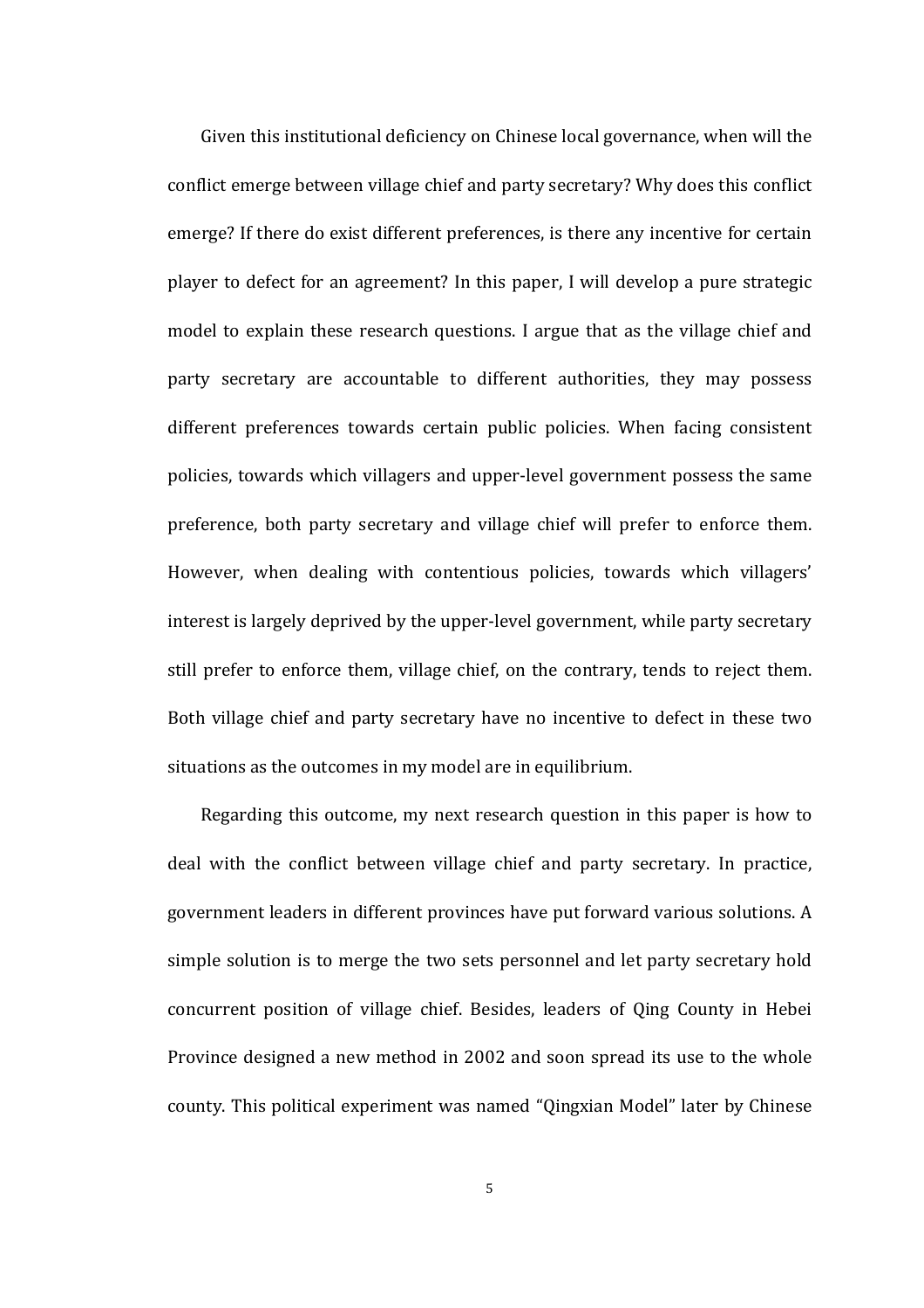scholars. To probe into its processing mechanism and practical outcome, I conducted a field study in Qing County in 2010 with three team members. We found that by resurrecting the power of Village Representative Assembly (VRA) nominally and assigning the party secretary to run for the president of VRA, the party branch in village regains its power over the village committee. Thus, we concluded that in the long run, the "Qingxian Model" would sabotage the local democracy in China.

In the following paper, I will first review some existing research works related to Chinese village elections. After that, I will lay out some background knowledge of Chinese village elections in the third section, and then elaborate the formal model based on political interactions between village chief and party secretary regarding different types of public policies in Section Four. In Section Five, I will discuss the "Qingxian Model" in detail as a solution to deal with the power-sharing puzzle between village chief and party secretary. A conclusion of the whole paper will come at the end.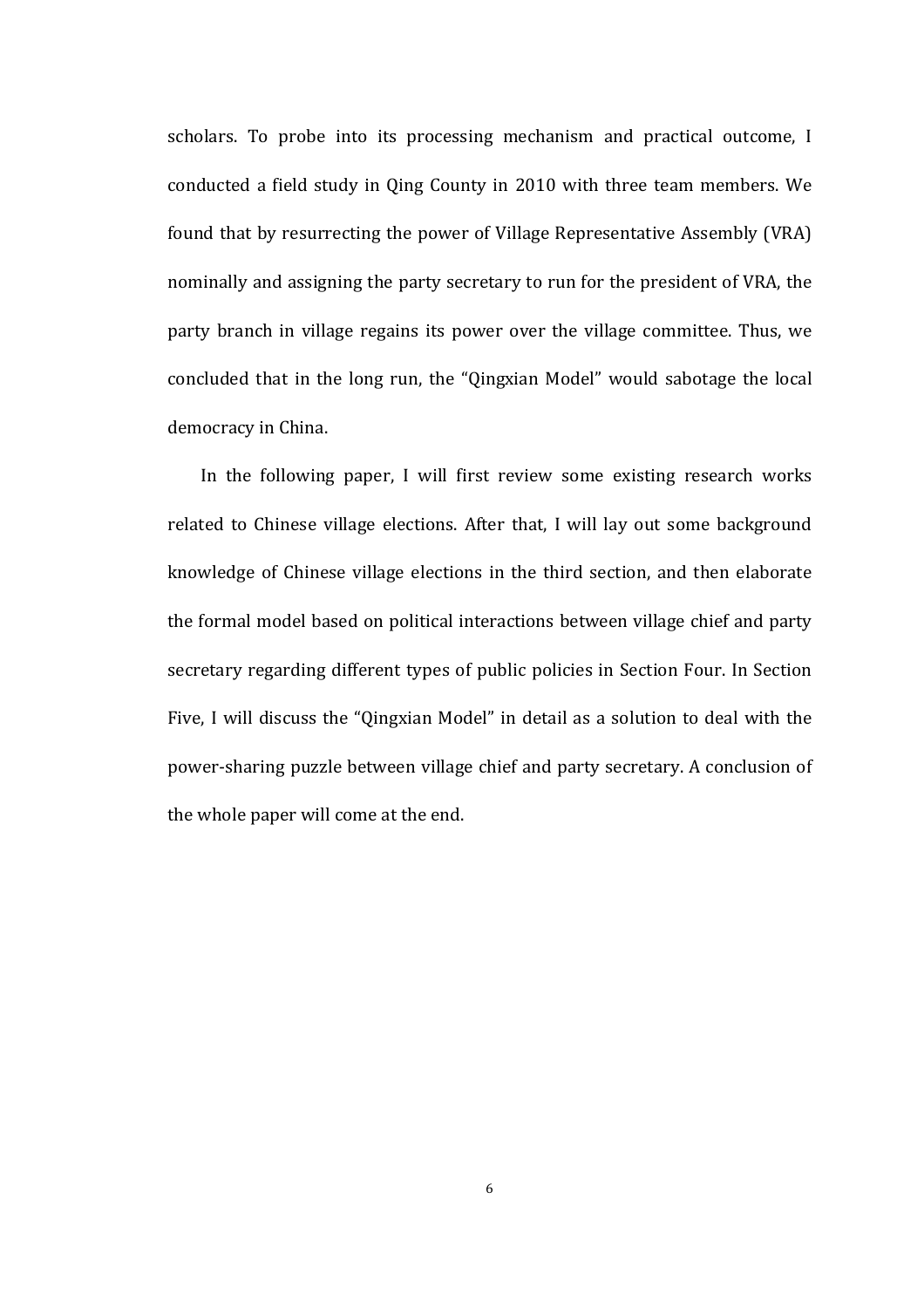### **Chapter Two: Literature Review**

There are various research works focusing on China's local level self-autonomy issue since its initiation in 1982, most of which, however, were engaged in analyzing village elections, which were seen as the core content of the self-governance in rural China. Among these various studies, three questions are generally put forward and explained by scholars, namely incentives for Chinese central leaders to initiate popular elections at the local level, the competitiveness and fairness of the popular elections, and potential outcomes of such village elections.

Regarding the first question, scholars tend to explain it in a similar way that Chinese leaders mainly treat village elections as a strategy to regain the political power and legitimacy in rural areas. Based on abundant historical documents, Li and O'Brien (1999) argued explicitly that before the enactment of the Organic Law of Village Committee in 1988, contentions were widespread among Chinese senior leaders as well as the local officials. While the opponents were afraid that introducing local elections and endowing more autonomous rights to peasants may exacerbate the loose central-local and cadre-villager relations, the proponents, among whom two senior leaders, Peng Zhen and Bo Yibo stood out, believed that in the reform era, as the decision-making process was largely decentralized to local officials, it was harder to monitor local cadres' behavior.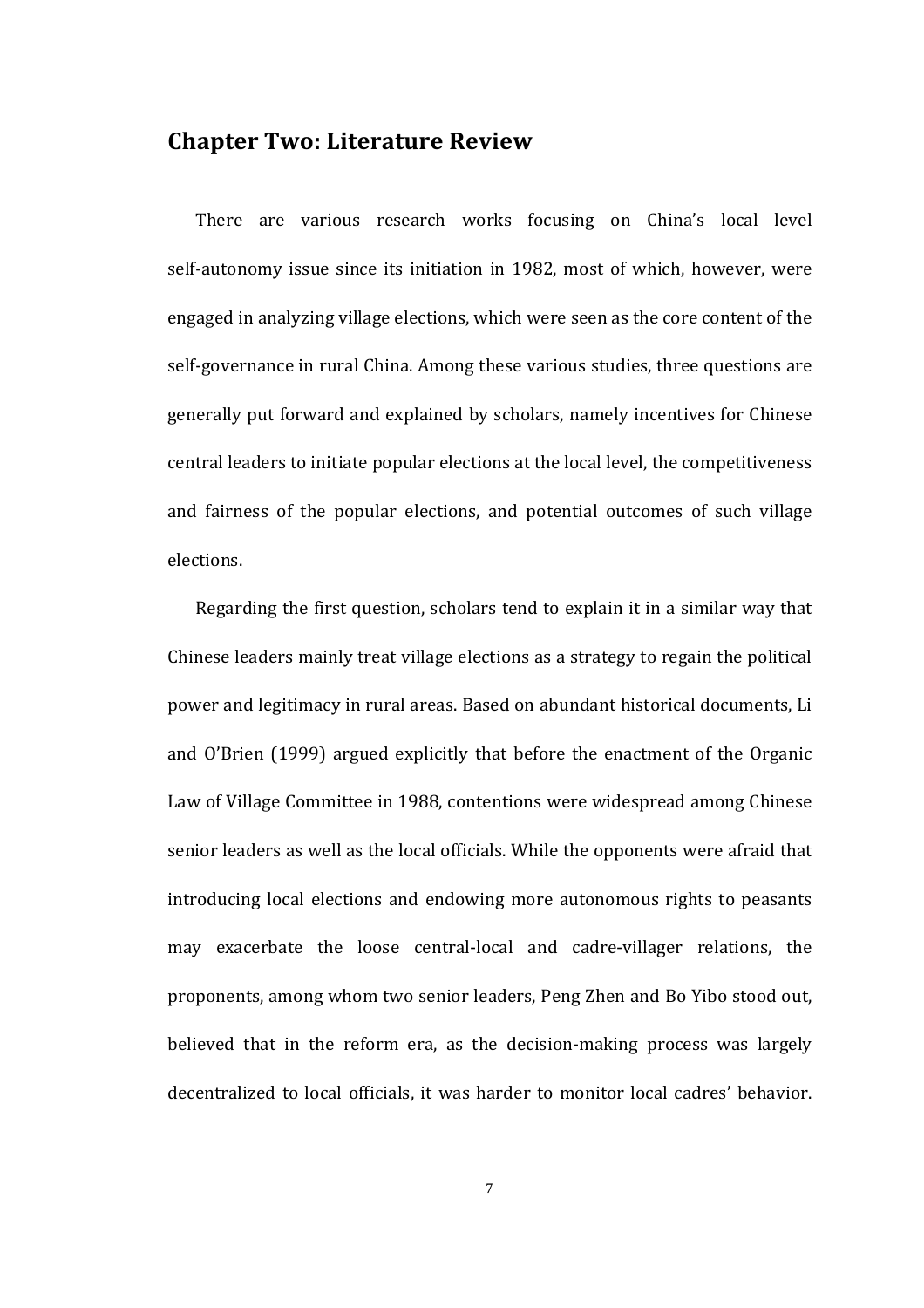Besides, as peasants became less dependent on the state, unpopular public policies would encounter more resistance from below. Consequently, initiating village elections will on one hand transfer the previously imperfect monitoring job to vernacular villagers, thus improving the quality of village leadership, and on the other hand mitigate the severe cadre-villager relations, thus making unpopular policies more acceptable. (O'Brien 1994, Kelliher 1997, Manion 1996, Li & O'Brien 2006, Tsai 2007). For me, I tend to agree with these scholars' analysis that virtually village elections just served as a tool for CCP to rebuild the support in rural areas.

In terms of questions related to the competitiveness and fairness of electoral process, the Carter Center, with the help of the Chinese Ministry of Civil Affairs (MCA), has contributed valuable research documents. Starting in 1997, the Carter Center has sent several research groups to different provinces in China, such as Yunnan, Guangdong, Fujian, Hebei, Hunan, and Heilongjiang, to observe the electoral process, collective data, and make relative analyses. Their observation and research basically cover the whole process of a village election, including the formulation of Village Election Committee and Village Representative Assembly, the primary nomination and the final election of candidates, the ballot casting, and the publication of electoral results. According to their evaluation report, there is a significant improvement in the standardization and quality of village elections with time passing. (The Carter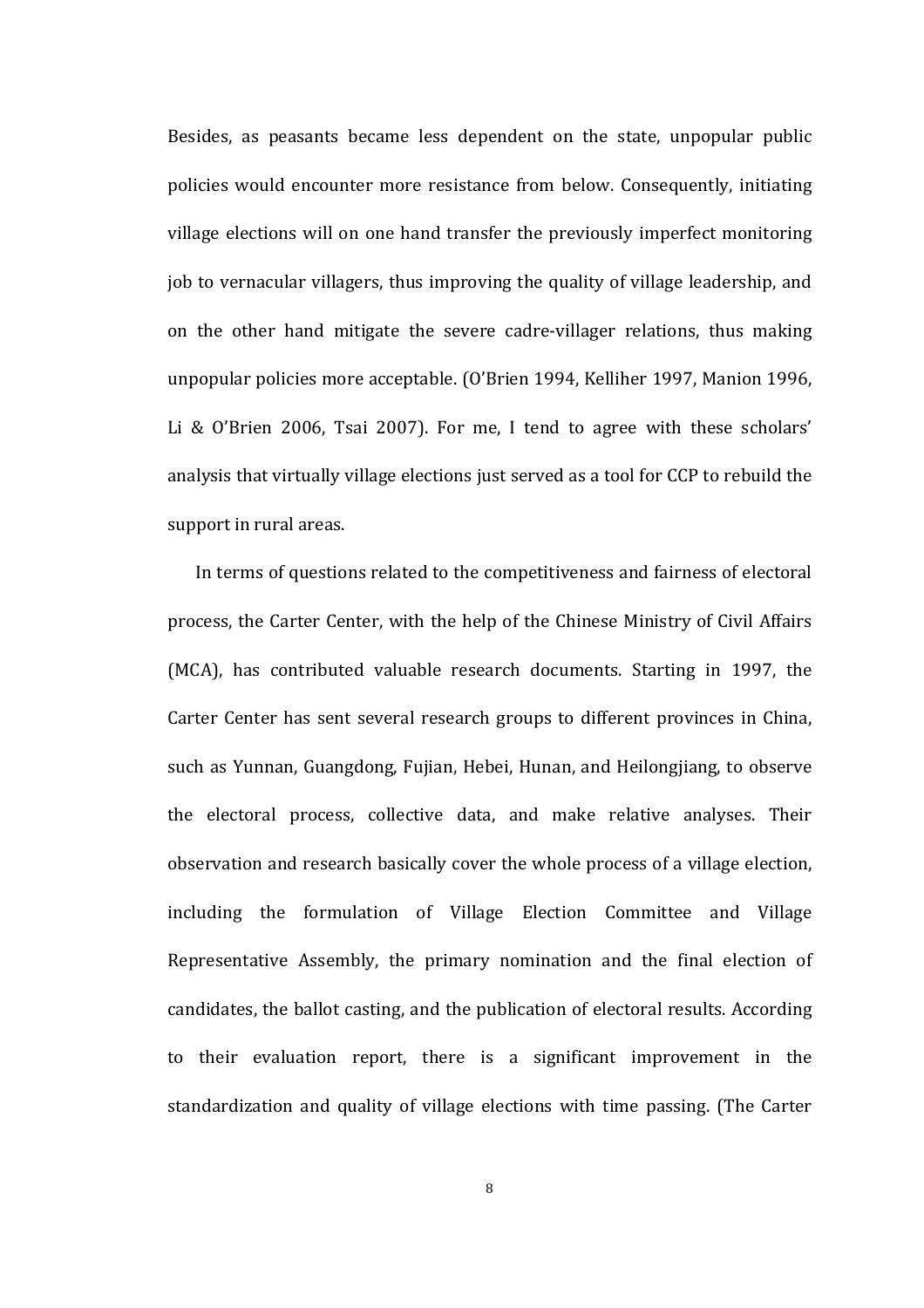Center, 1998) Besides, most scholars tend to believe that initially local elections are uncompetitive, which was reflected in two aspects. First, based on original electoral procedures, the nomination process is conducted by the upper-level government rather than the general public, which largely weakens villagers' discretion in deciding their leaders. (Manion 1996) Second, previous local cadres were generally hostile to village elections for fear of losing their vested interests unless they were confident that they could still win out in competitive elections. To maintain their power, local cadres were engaged in manipulating the elections, either offering money to higher-level officials for support, or directly buy votes from villagers. (Li & O'Brien 1999, Wang 2009). However, some scholars point out that the competitiveness issue has largely been solved, especially after the revision of Organic Law of Village Committee in 1998, in which the nomination process has generally opened to all villagers. Besides, as villagers became more familiar and knowledgeable about democratic settings, they were more inclined to defend the electoral system by petitioning to a higher-level authority if local cadres violated regulations. (O'Brien 1996, Li & O'Brien 1995) Another set of papers move further to explain what factors may influence the competitiveness. O'Brien and Li (2000) maintained that relatively well off villages tend to have more competitive elections. While Shi (1999) and Epstein (1997) argued that villages with average wealth and median income were more likely to hold competitive elections. Besides, Oi and Rozelle (2000),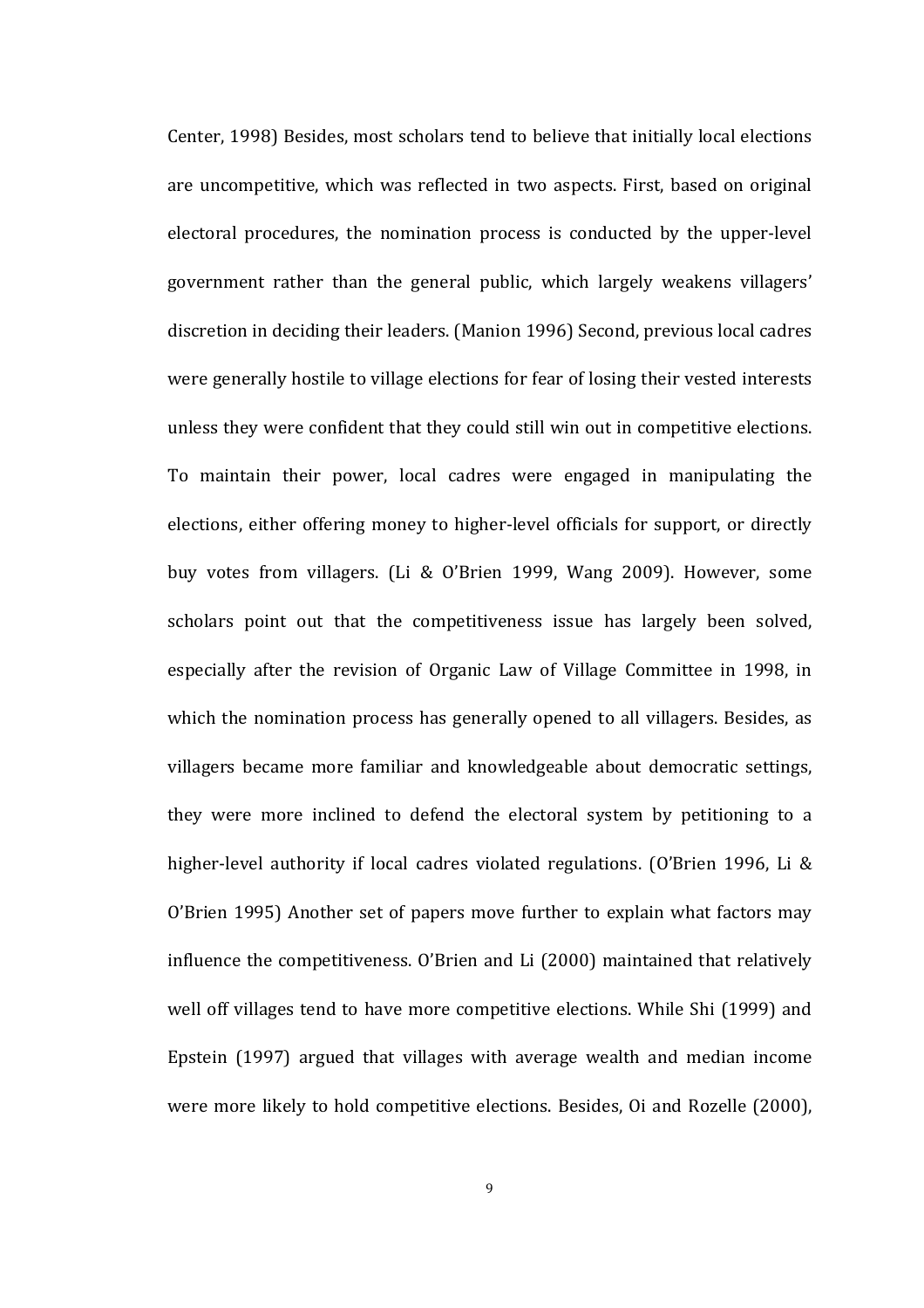explained that it is the source of outcome, village's industrial structure and the participation of villagers in assemblies and representative assemblies that jointly determine the competitiveness of village elections.

The third research topic focused on potential political outcomes of village elections. First, one group of scholars probed into the possibility that village elections could contribute to the higher-level democratization (Pei 1995, Wang 1998, Shi 1999) and the development of civil society (Chan, 1998). Besides, by observing the experiment of township elections in several provinces, Li (2002) argued that the village elections might help initiate the further electoral reform, and the widespread attention from international community may press the local government to improve its human right record. However, some scholars questioned the significance of village elections and argued that the local democracy can only make peripheral contributions to China's democratization. (Louie, 2001) Besides, the second group of scholars focused more on whether village elections can prompt the amelioration of local governance and the accountability of local cadres. Manion (1994) argued that as the elected village chief will be more accountable to the villagers, state involvement will be less in local economy. However, in one of her later research works, Manion (1996) revised her argument. By observing the villager and local official's attitudes towards the state role in the local economy, she argued that village chief is simultaneously accountable to the upper-level government and local villagers.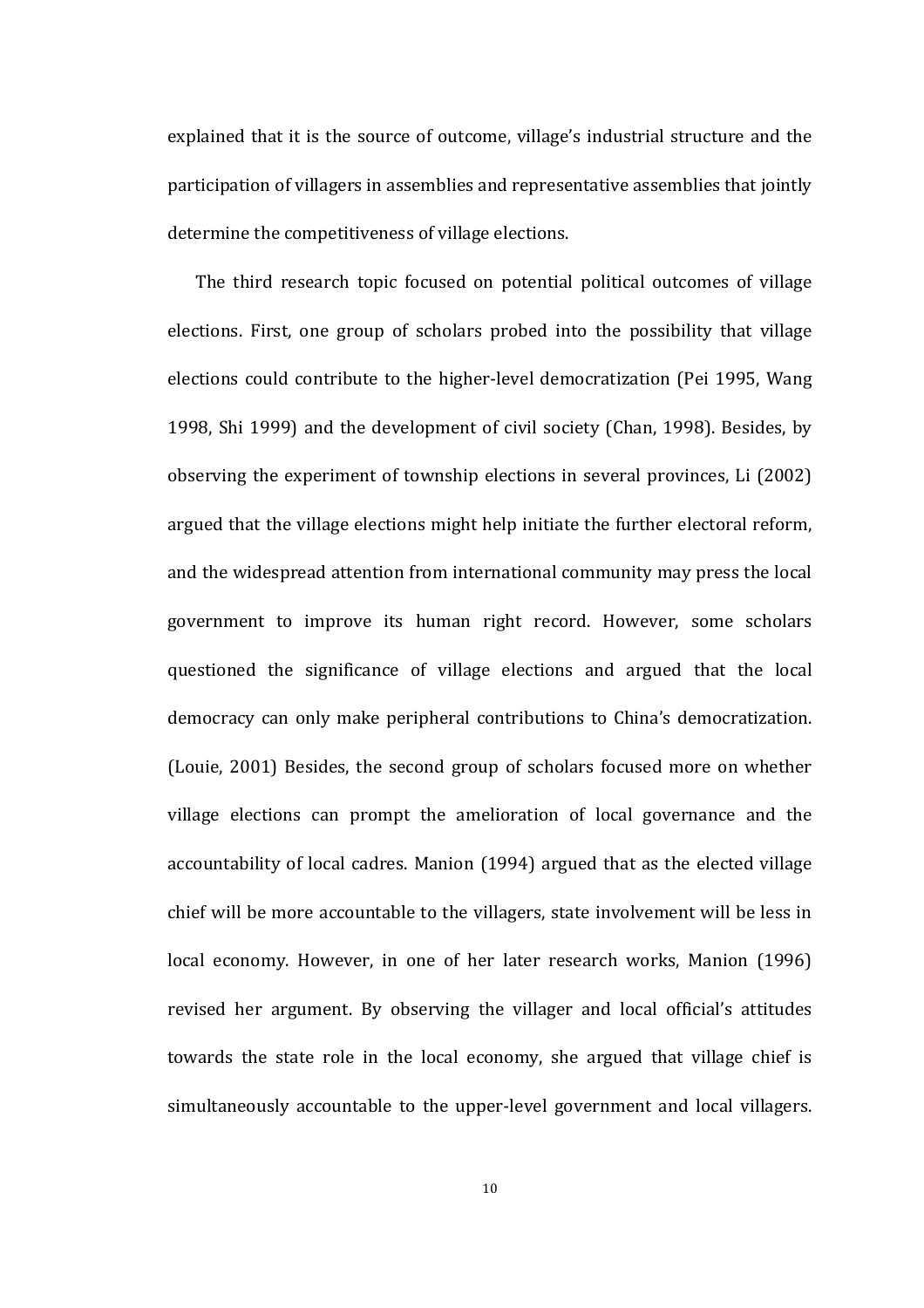Tsai (2002), and Brandt and Turner (2007) both demonstrated in their papers that openly elected leaders do respond to villager complaints for fear of being voted out of office. Mu and Zhang (2011) maintained that village chief could only respond to certain groups of villagers. They categorize China's villages into natural villages and administrative villages<sup>\*</sup>, and argued that group identity influences the election results of village cadres, who in turn offers more targeted public goods to their own natural villages. Besides, they also maintain that elected village chief will show less favoritism in the allocations of public goods than unelected secretary, who tends to allocate more resources to her own ethnic group. Alpermann (2001) began to discuss the accountability issue of local cadres in the context of certain policies. He argued that when dealing with some contentious policies, such as the one-child policy and policies related to local economic development, party secretary still plays decisive role and village chief only acts as the "agents" of the party. However, Kennedy et al. (2004) opposed this argument by proving that competitive village elections will press elected leaders to be more accountable to villagers when making local land policies. Martinez-Bravo et al. (2011)'s paper further divided the state policies into congruent and incongruent policies and argued that as long as village chiefs possess certain discretion over the decision-making of these policies, they will

<sup>\*</sup> The natural villages are formed spontaneously and naturally through a long time, mostly influenced by the geographic characteristics and living patterns; while the administrative villages are created by CCP in convenience of control, mostly bigger than the natural villages and composed by several adjacent natural villages.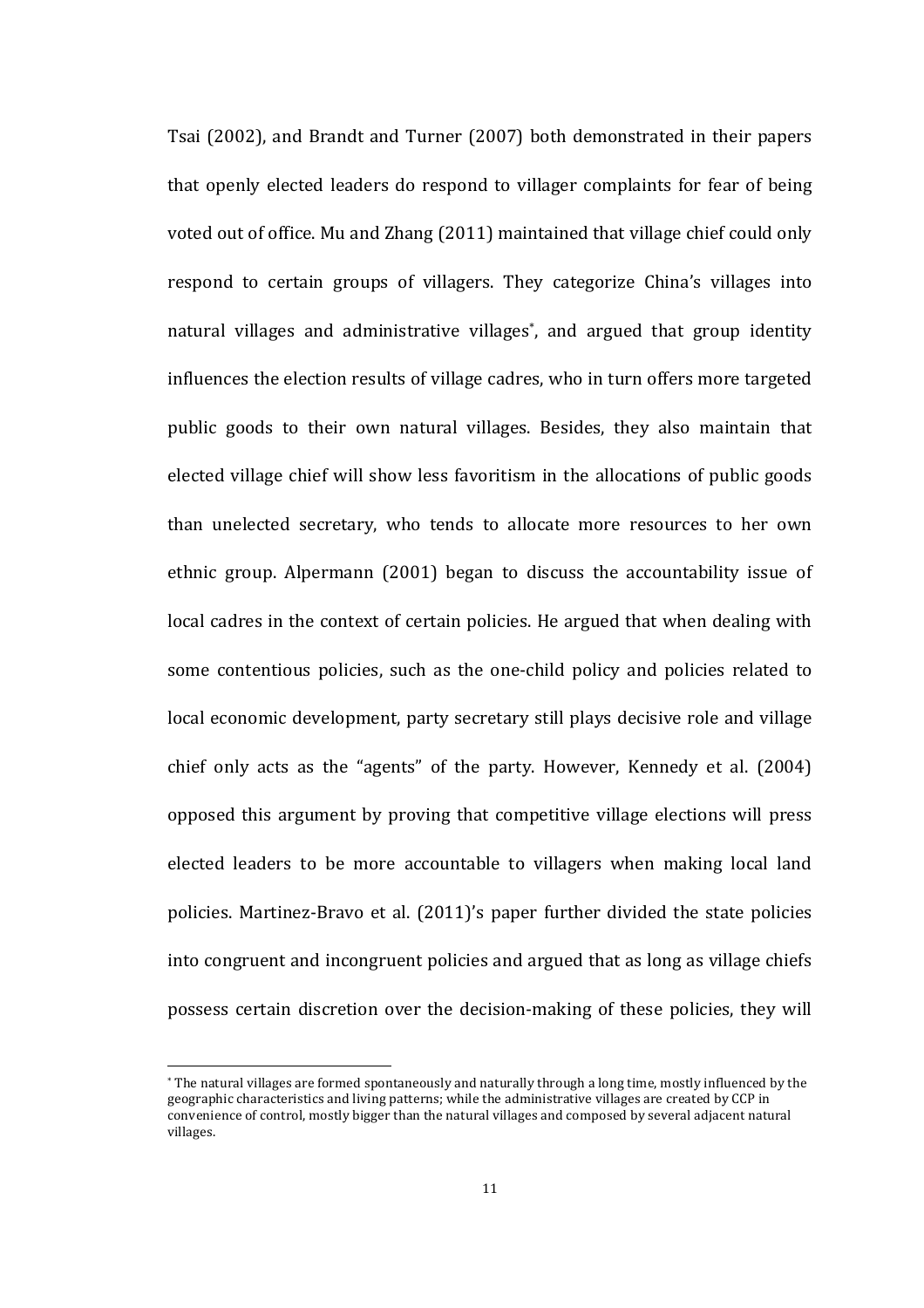tend to represent the villagers' interest in both popular and unpopular policies.

The scholars above have contributed valuable knowledge to this certain research field, but several arguments need to be further discussed and improved. First, though Chinese central leaders still mainly focus on maximizing the strategic effects of local elections, i.e. to maintain local stability and prompt the enforcement of state policies, the election, as a democratic setting, will spontaneously create some institutional effects. Given that village elections become more competitive and widespread with time passing, these institutional effects will further stand out. Thus when discussing political outcomes of such elections, we should not simply neglect the institutional effects. Second, previous research works mainly focus on the accountability issue of village chief, while the role party secretary plays in local affairs is largely ignored. Actually, party branch still possesses paralleled *de jure*  and *de facto* power in local decision-making process, and nominally, party secretary is still the boss and "first hand" (*"Yibashou"* in Chinese) in village. (Oi & Rozelle 2000, Alpermann 2001) Consequently, we should take party secretary's preference, and most importantly the interactions between village chief and party secretary, into consideration. Finally, we must avoid the generalization problem during the research. As the Organic Law of Village Committee only provides an outline of village elections, different provinces can formulate different electoral rules based on their own reality. Thus, the concrete interactions between party secretary and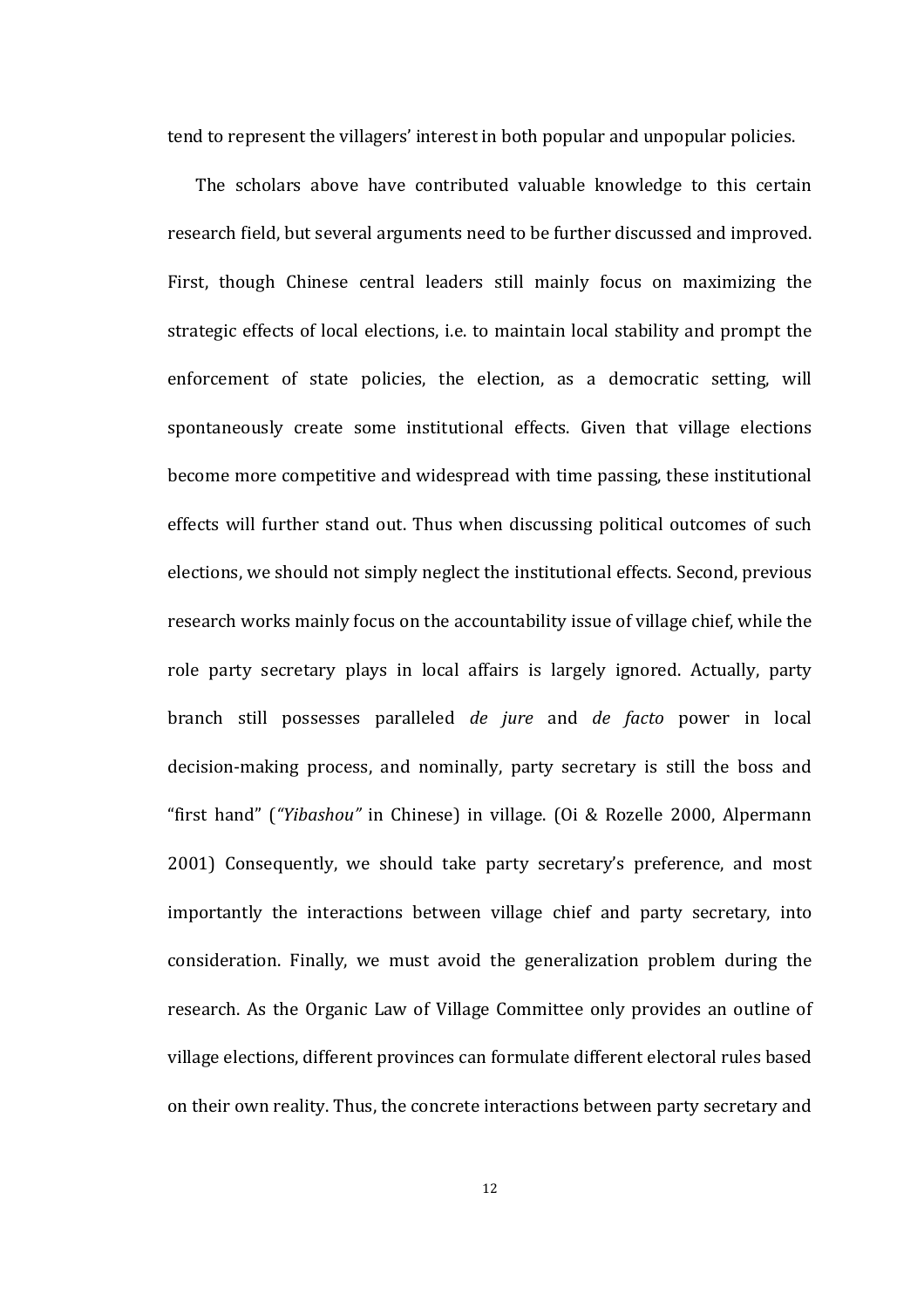village chief may be largely influenced by peculiar formal and informal institutions.

In terms of the power-sharing puzzle between village chief and party secretary, though some scholars have mentioned this problem, few conduct deeper research. Guo and Bernstein (2004) argued that the conflict could arise because the foundation of their legitimacy and authority differs, and a possible solution is to merge these two institutions by asking party secretary to run for the post of village chief. Besides, He (2003) argued that the relation between the self-governing village and the upper-level government may also be in trouble. While the party secretary in villages serves as the agent of upper-level party branch, the elected village committee is not necessarily obedient to the upper-level authorities. Li (2002) further explained the two-committee conflict within the context of the relation between the party and villagers. He argued that the functions of these two committees are overlapped in terms of the village governance, resulting in a paradox that emphasizing the party leadership will paralyze the self-governance, while highlighting the self-governance will deteriorate the party leadership.

Regarding "Qingxian Model", only a few scholars, all of whom are Chinese, focused on its function and implication. Among these research works, there do have some valuable pieces, such as Peng and Shangguan (2008)'s paper "the political participation after local election: an example of the villagers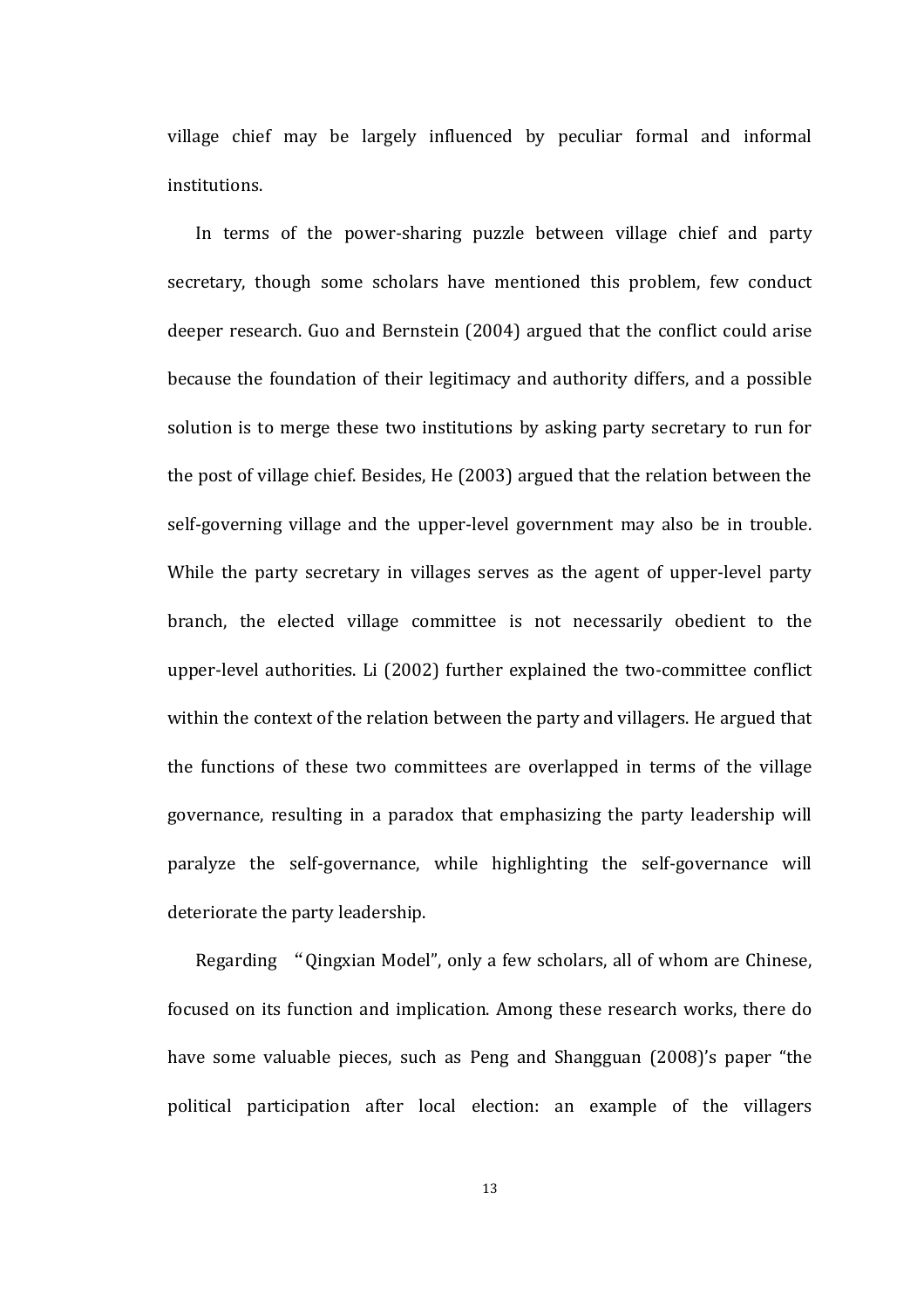representative assembly in 'Qingxian Model'", Wang (2009)'s paper "improving the village self-autonomy: the analysis of 'Qingxian Model'", Liu et al.  $(2010)$ 's paper "from grassroots democracy to the rule of law: a survey of Oing County's villager self-autonomy", and Lian et al. (2009)'s paper "get rid of the two-dimension dilemma in the authority delineation of party branch and village committee: a reconsideration of 'Qingxian Model'". However, the basic argument of these papers is similar. They all first describe causes and functions of "Qingxian Model" in detail and then basically affirm the positive influence of "Qingxian Model" on enhancing the party's leadership, overcoming the existing conflict and protecting villagers' rights. However, few of these studies have mentioned the institutional problem inside the "Qingxian Model" and the potential harm it can exert on Chinese local democracy.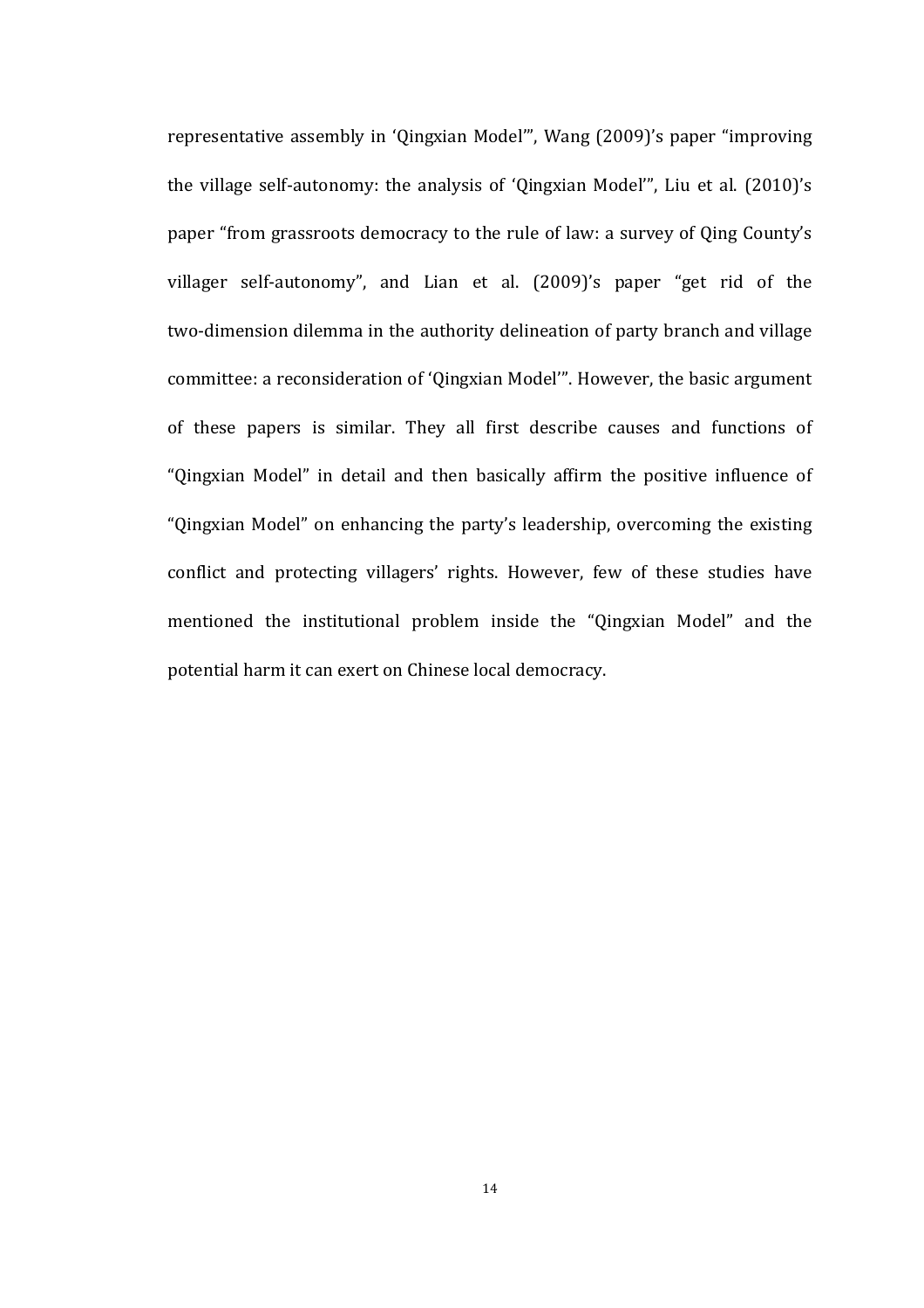### **Chapter Three: Background of Chinese Village Elections**

Local leaders in China's administrative structure have always played a crucial role in enforcing state policies and fulfilling the well-being of local villagers due to the large geographic scope and the decentralization nature inherited since as early as the Mao era. (Cai & Treisman, 2006) Up to 2009, there have been 691,510 administrative villages in China, which widely distributed across the Chinese territory. Even though the village is not an official level of government, leaders at this level still serve as key political and economic actors in determining the fate of China's villagers.

During the collectivization era, the production team (shengchan dadui) was the only legal organization in local areas. Basically, all villagers and households in a certain area must be enrolled in a local production team. Though the size of production teams varied depending on the local population, their main responsibilities were the same, consisting of organizing team members to conduct collective economic activities, allocating local goods and compensations, and conducting political and ideological educations. (Oi, 1989) In such an organization simultaneously possessing the economic and political function, the power delineation was clear. The production team leader, who is almost always a party member, served a dualistic role. Towards the general team members, the team leader strictly controls the over-all power, most importantly the allocation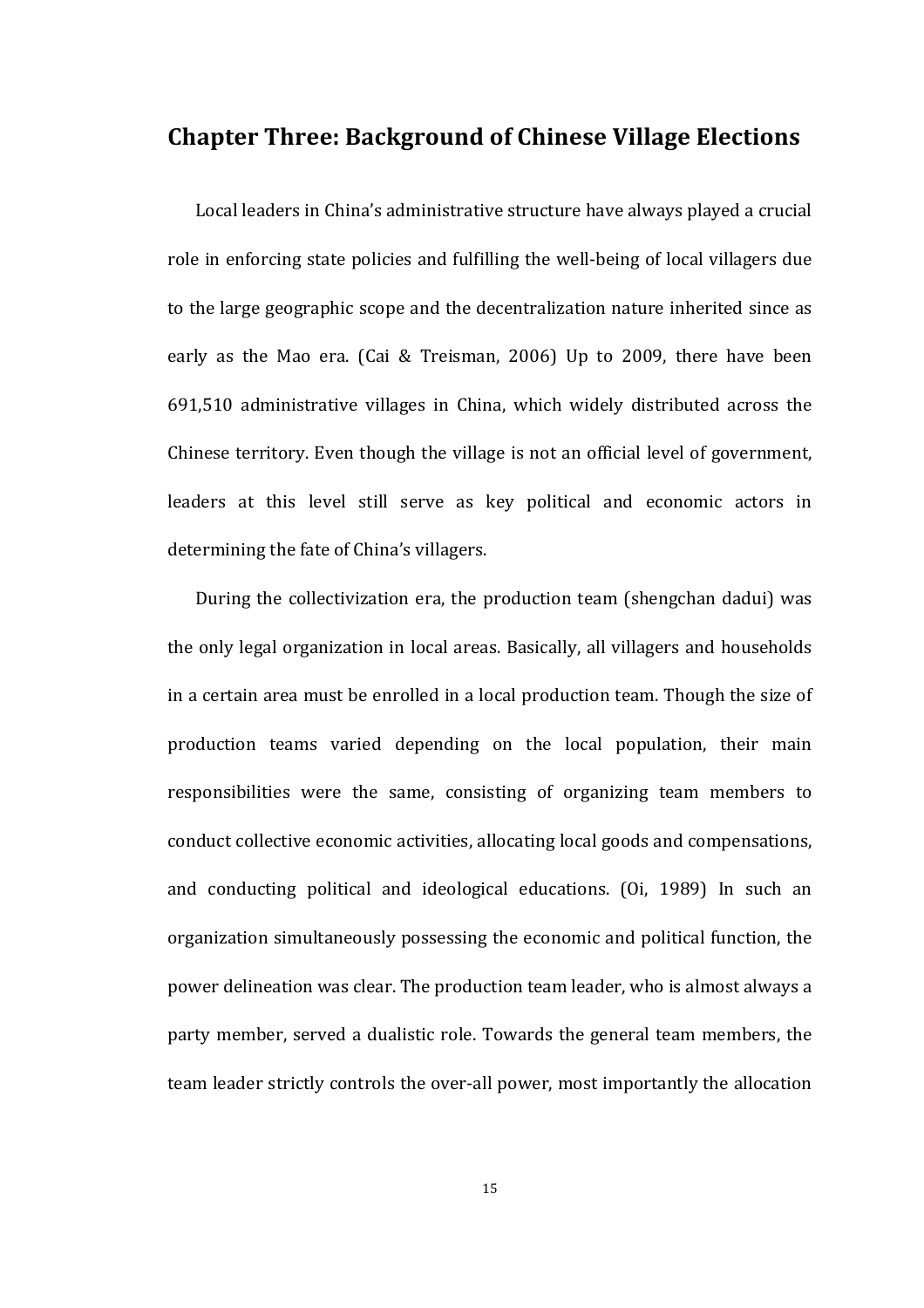power of public resources. However, as the agent of upper-level communal officials, the team leader has to follow their command and finish the task mandated by them. In this sense, it is a perfect vertical power structure, in which the team leader is the gatekeeper of resources and opportunities for the team and its members, but also the executor and enforcer of mandated policies from above. Although local governments had already emerged before popular elections, they could seldom exert any leverage to the existing power structure as team leaders, who are also party cadres, still strictly held the general power, and government leaders in this system served only as the executor under the control of production team. Though there were elections of local party leaders, due to the "intra-party democracy" rule of CCP, villagers had no influence at all as the candidates were pre-selected by the upper-level party committee and the election was only open to party members. In this sense, we can see that this vertical power structure is adaptable to the collective economy pattern as it can maximize party cadres' allocation and distribution power of public resources.

However, since Deng Xiaoping initiated the decollectivization reform in 1978, the social and economic changes have largely influenced the CCP governance in rural areas. First, after initiating the decollectivization reform, most original production teams became village small groups (xiaozu), a subordinate organization in villages retaining little economic power. Instead, the family *per se* became the unit of production and accounting, taking care of its resources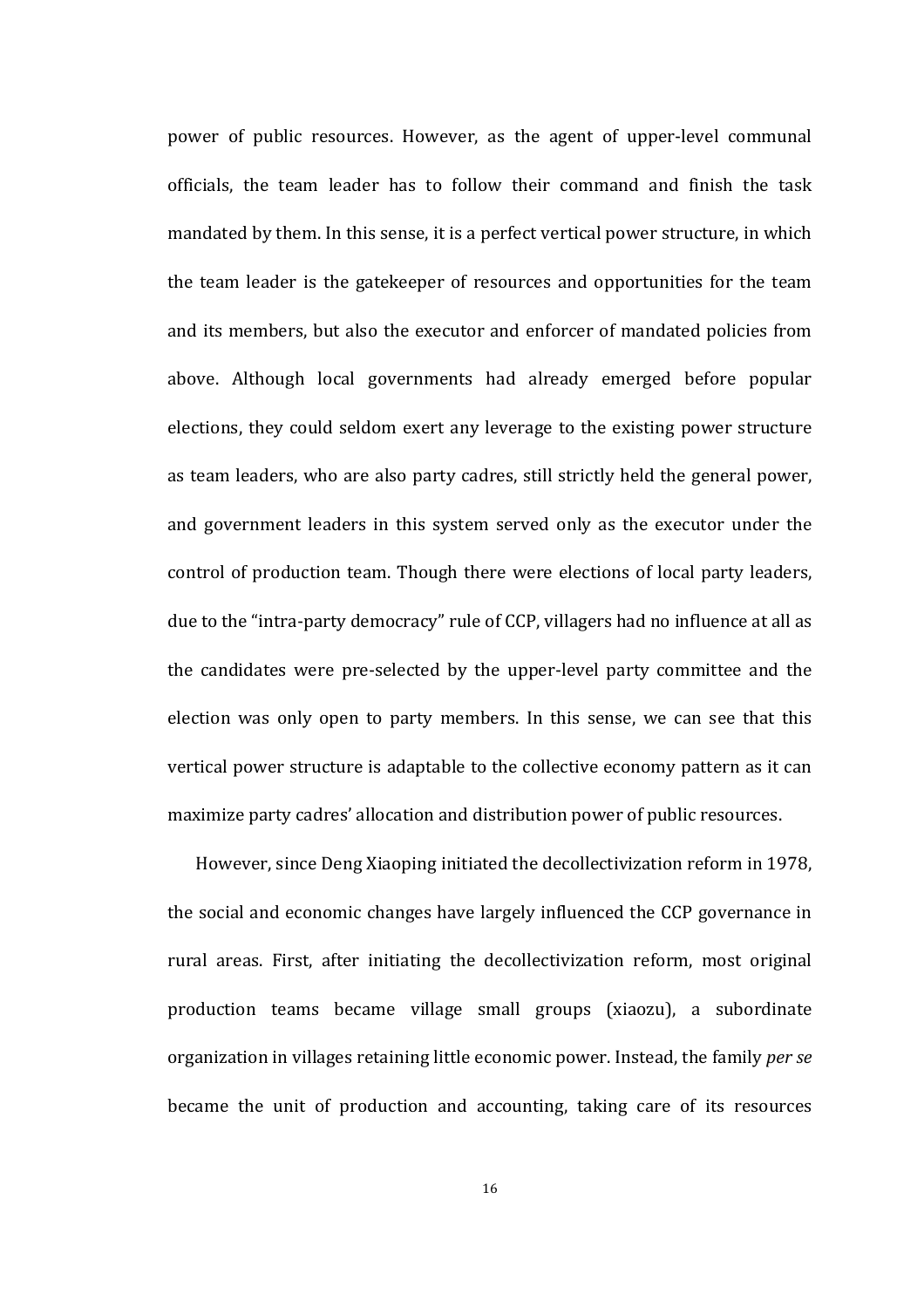allocation, such as the grain, fertilizer, and harvest alone. Unlike the circumstances during collectivization era when rural households mainly depended on the sharing of public goods, villagers basically controlled their own fates after the reform, making them cherish more on private surplus and simultaneously became more resistant to unpopular policies mandated from above as these policies would deprive certain part of their private goods. This transformation therefore made unpopular policies harder to enforce in local areas. Since local cadres are the agents of central government, villagers would naturally express their anger to these cadres, which deteriorated the cadre-mass relations. 

Besides, local party secretaries themselves also became less prestigious since the decollectivization reform. Age and corruption were two main problems. First, the aging problem of local cadres began to perplex CCP senior leaders as early as in 1970s. (Li & O'Brien, 1995) As there was no genuine limit on party cadres' tenure, most of them, who assumed the position since the foundation of new China, never stepped down. This problem became severer after the reform was initiated as these old "local emperors" who were armed with the Mao doctrines can hardly understand and keep up with the new development. As of 2001, there were 1,357,000 party branches in rural China with a total party membership of 29.5 million, but among these local branches, as many as 356,000 were experienced rectifications from 1994 to 2000 due to their weakness. (Guo  $&$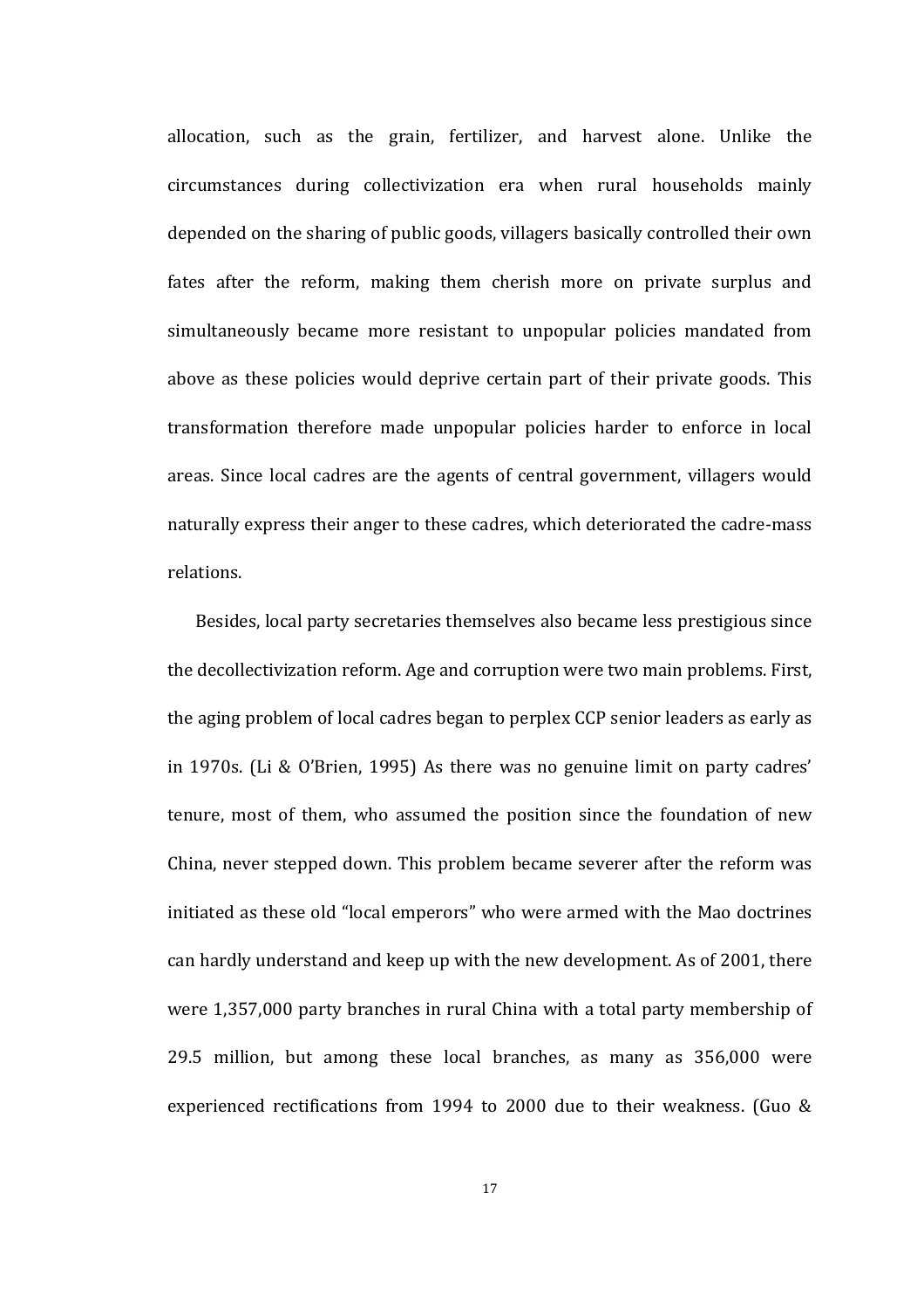Bernstein, 2004) Besides, the corruptive problem also became furious in local areas after decollectivization. Since CCP largely decentralized decisive power to local cadres to decide local affairs, party secretaries then possessed the final discretion on the surplus of public goods as long as they submitted the required amount of money and goods to higher-level authorities. In this situation, the high-speed economic development in local areas would create great incentives for these cadres to seek illegal rents without effective monitor from above, resulting in the large agency costs of central government.

Based on these realities, CCP senior leaders decided to introduce popular elections in rural areas in 1987 with the initiation of the Organic Law of Village Committee. The original purposes of holding local elections were on one hand letting villagers to decide their own leaders so that the popularly elected cadres could help enforce unpopular policies from above, and on the other hand transferring the monitoring responsibility on local cadres to vernacular villagers so that the corruptive activities can be effectively contained. Then with this political experiment, cadre-mass relations were expected to be mitigated and the provision of public goods was expected to be prompted. (The Carter Center, 1998)

However, as the 1987 Organic Law only provided the basic principles for the village elections without a specific stipulation on electoral process, every province produced its own electoral rules and measurements based on these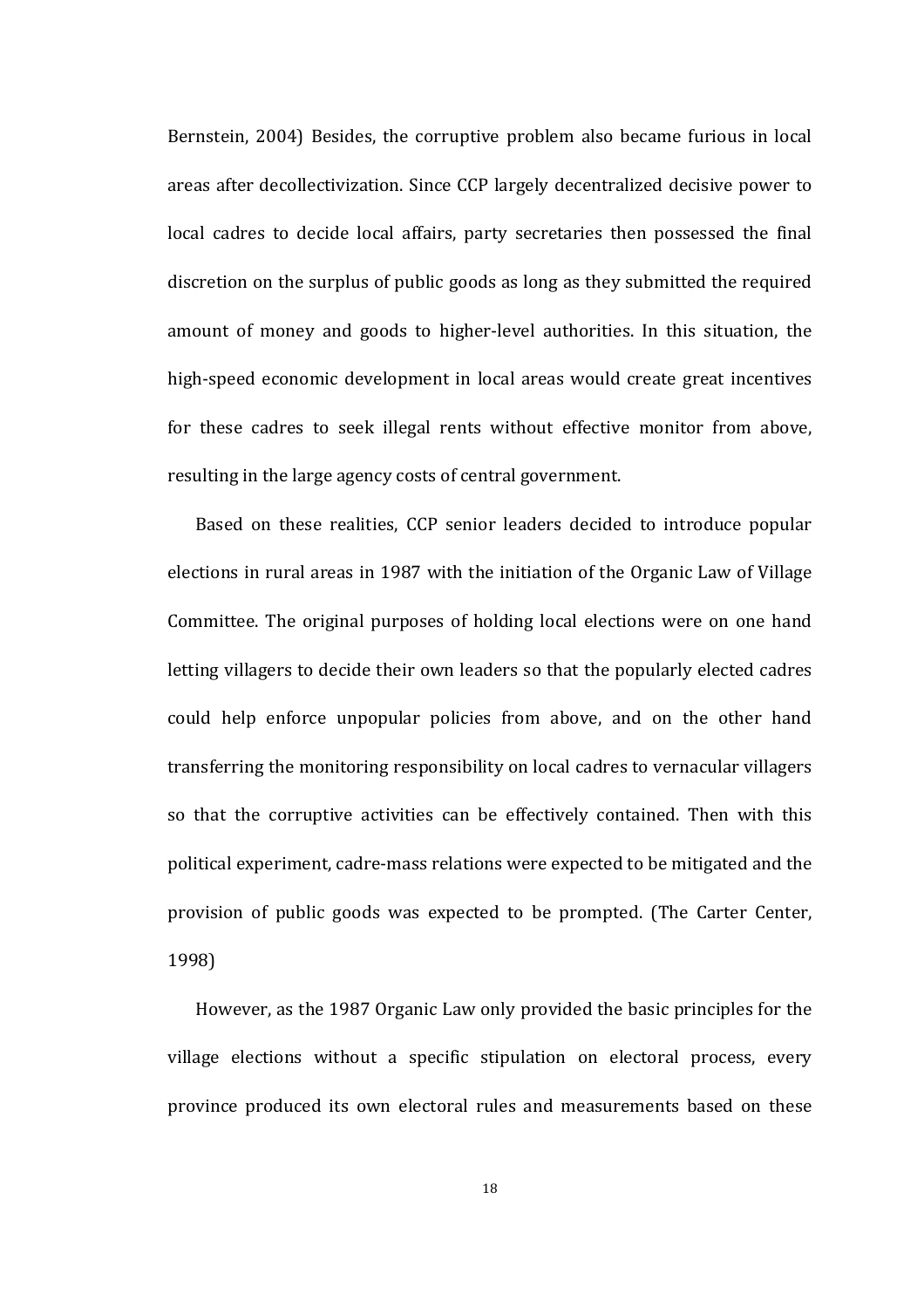principles. In 1998, the revised version of the Organic Law was put forward with more detailed stipulations on the electoral process, but formal regulations on the whole electoral process were still absent and one continued to observe a great deal of variations across provinces. (Wang, 2008) According to the record of Ministry of Civil Affairs (MCA), the first province to conduct province-wide village elections was Fujian in 1982, and the last province to conduct local elections was Yunnan in 2001. By the year of 2005, 98% of villages in China had initiated at least one election. (Wang, 2009)



**Electoral Results Publication** 

**Figure 1: The Procedures of Chinese Village Election**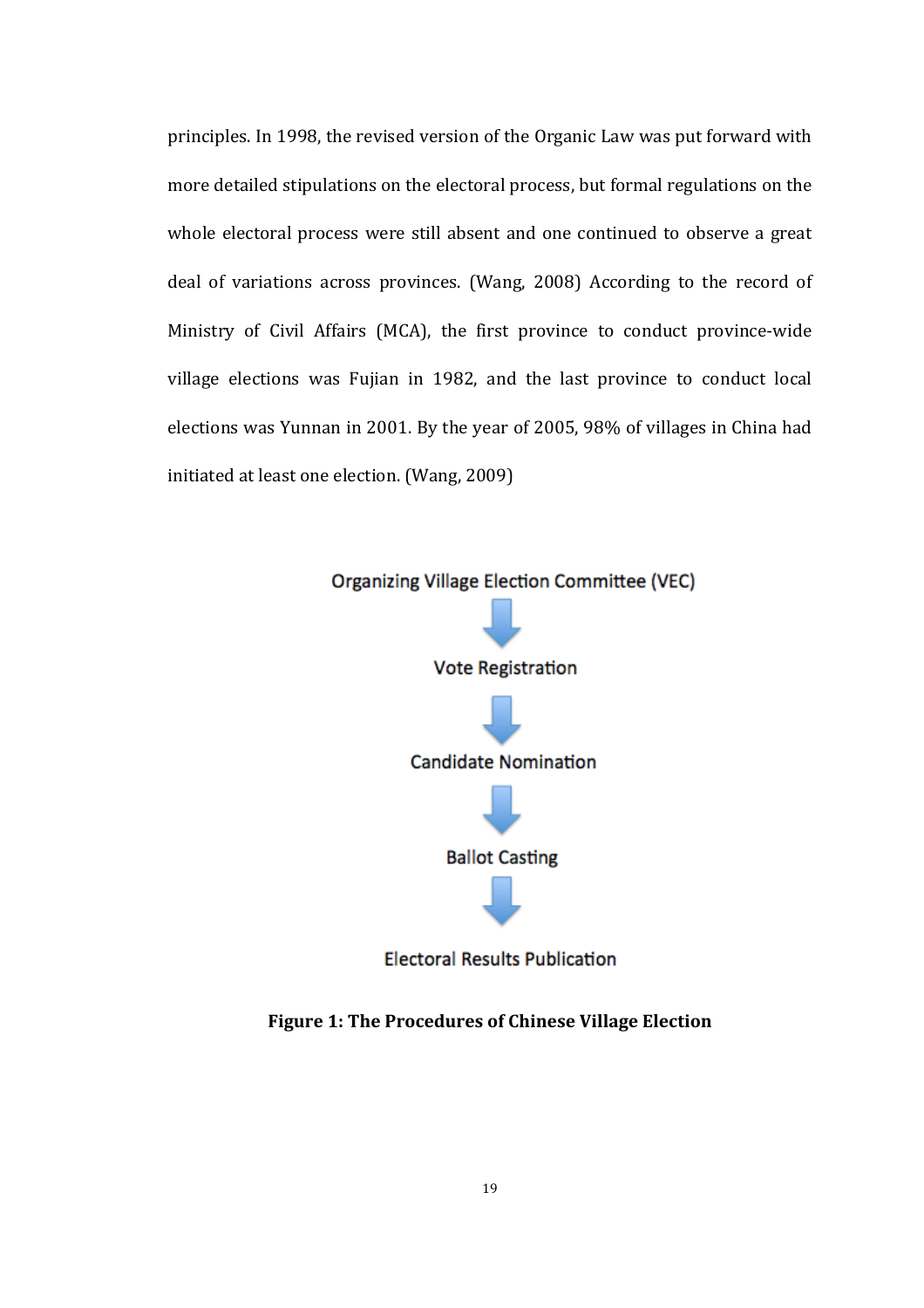There are five stages of a whole electoral process for Chinese village elections based on the stipulations of Organic Law, namely organizing Village Election Committee (VEC), voter registration, candidate nomination, ballot casting, and the publication of electoral results.

To start an election, the village must first organize a VEC. The VEC member should be nominated and elected by the Village Assembly (VA), Village Representative Assembly (VRA), and the Village Team (*cunmin xiaozu*). According to the "avoidance rule", a VEC member should quit the committee if she or her relatives later becomes the candidate.  $(A$ rticle  $12)$ 

After the VEC has been organized, the committee should be in charge of the next step, voter registration. According to the Organic Law, all villagers whose age has past eighteen years possess the right to vote and to be voted, regardless of their ethnics, races, genders, occupations, family background, religious belief, education level, financial status, and residential length. The only exception is that the people who have been deprived of political rights cannot vote. (Article  $13$ ) When the vote registration is finished, the VEC should publish the voter list twenty days before the election day.

In terms of the candidate nomination, the Organic Law stipulates that the candidates should be nominated directly by registered voters. Besides, the candidate's number should exceed the number of seats. (Article 15) In practice, different provinces develop their own nomination ways. Candidates can be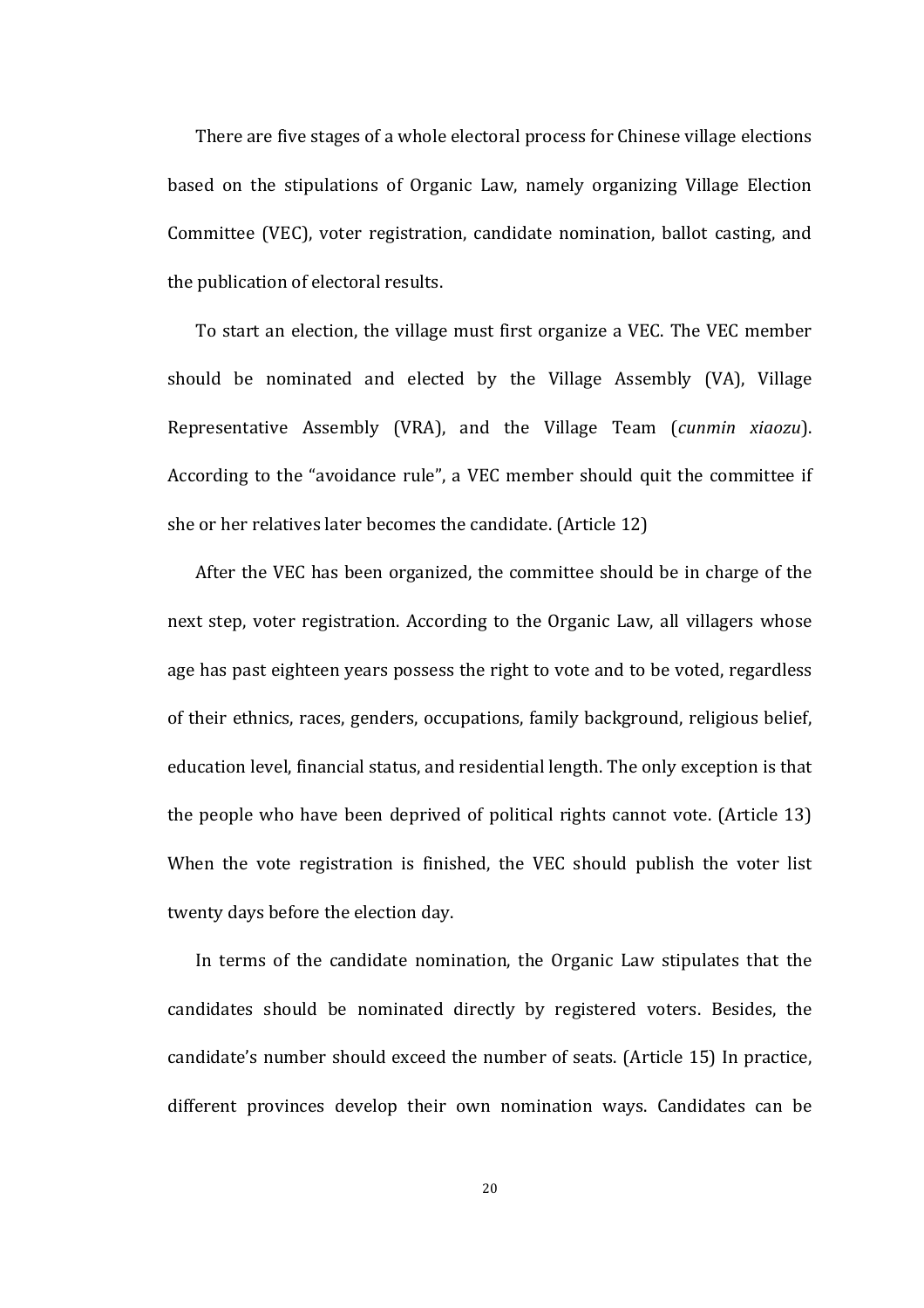nominated by individual voters as well as by groups (group nomination). Besides, a voter can nominate others or himself (self nomination).

Then on the election day, all ballot should be cast anonymously and counted publically. Once the counting process is finished, the result must be published at once. (Article 15) For those who are disabled, a roving box should be applied. The election is valid only if more than half of registered voters come to vote. To win a position, the candidate must obtain more than half of valid votes. If two candidates running for the same position obtain the same number of votes, a run-off election should be held to determine the final result. (Article 15)

From the description of electoral rules above, we can see that if those rules are followed well, the elected village committee can be counted as a self-governance organization in Chinese rural area. However, as China is a party-state, in which Chinese Communist Party (CCP) is the only incumbent party, the party branch in the village will also obtain certain discretion over local affairs in order to maintain the CCP control in rural areas. Though the CCP demands that members of the party branch should also be elected by the party members in village, the positions, in practice, are mostly assigned by the upper-level party organization, i.e., the villagers have no rights to decide the party branch member. Then what is the relation between the assigned party branch and elected village committee? At least in the Organic Law, there is no clear answer. According to Article 3, the party branch should take a leadership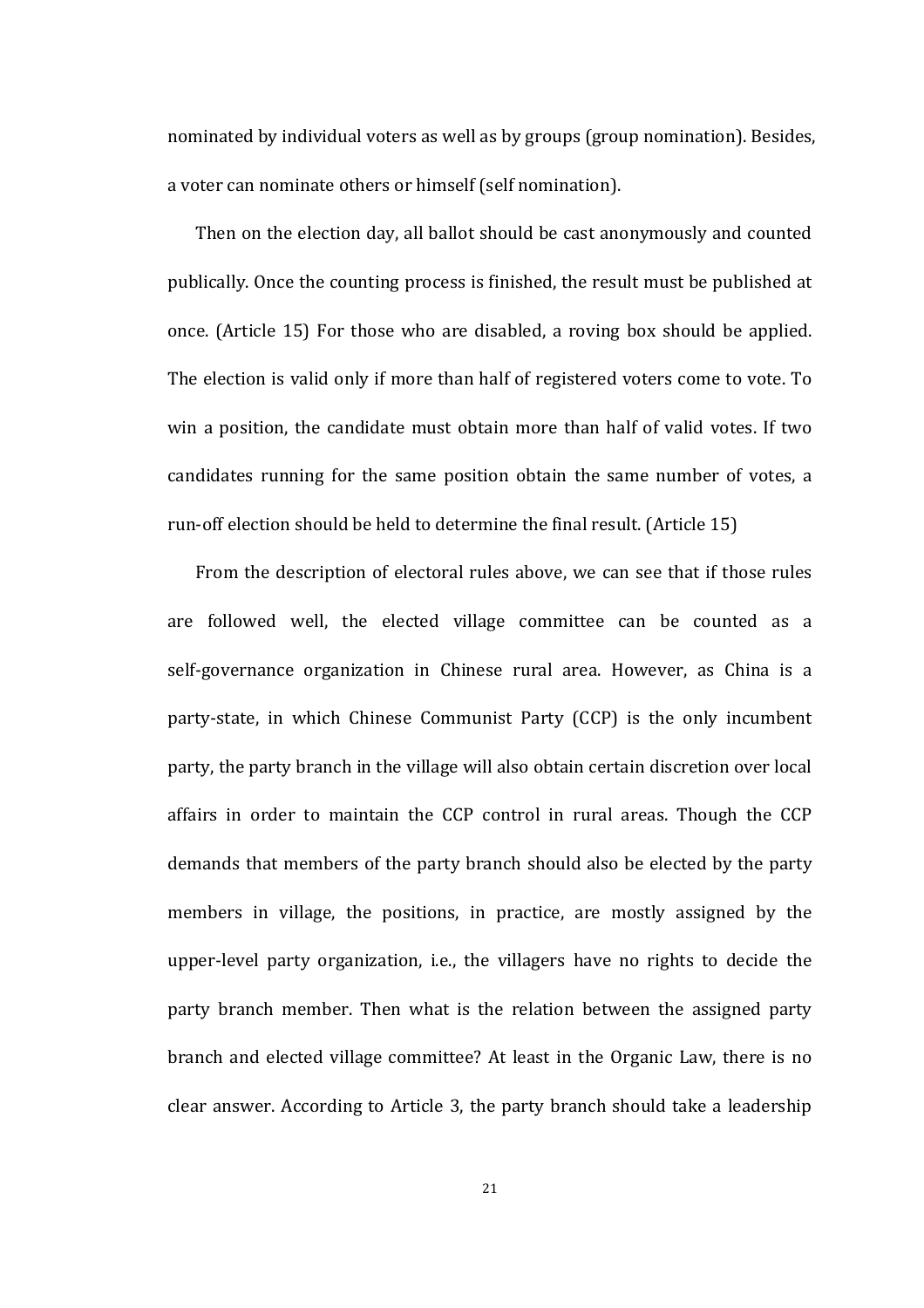role in supporting and protecting villagers' self-governance, while in Article 5, the law stipulates that the village committee should support and organize villagers to conduct economic activities, and take the responsibility for the local productive service. The potential power-sharing puzzle just lies in the unclear power demarcation above.

It is not hard to perceive the contradiction of the CCP's legislators. On one hand, pressed by the rural decollectivization and development, the central government has to endow more autonomous rights to villagers to keep the stability there, but on the other hand, the 800 million populations of peasants are always a big group of the potential revolts if the CCP losing the control, especially when the central elites are instructed by thousand times that it was the dependence on peasants that led to the CCP' s victory in the civil war against the former KMT. Thus, this contradiction caused the unclear power delineation of party branches and village committees, which further led to the conflict between party cadres and village chiefs in practice. For party cadres, they are confused about the meaning to have elected VC as long as the party secretary still possesses the "core leadership". Elected village chiefs are also perplexed that if the leadership of the CCP must be adhered to, why bother initiating democratic elections in the first place. While for upper-level officials, what their concerned most are whether the elected VCs would fully carry out instructions from above in the same way as when party secretaries are in charge.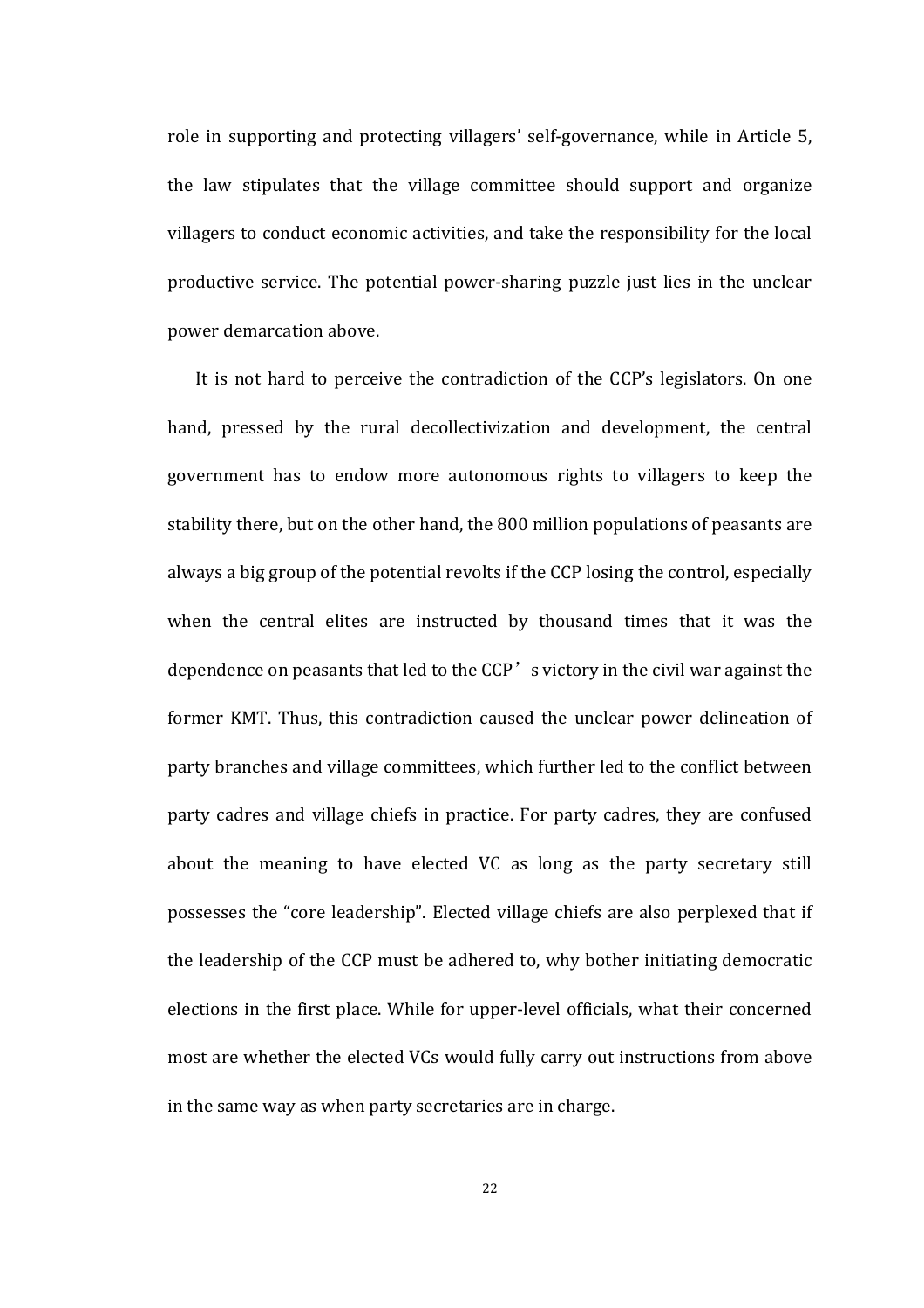In the following section, I will develop a pure strategic model to explain how village elections influence the interactions between party secretary and village chief regarding different types of public policies.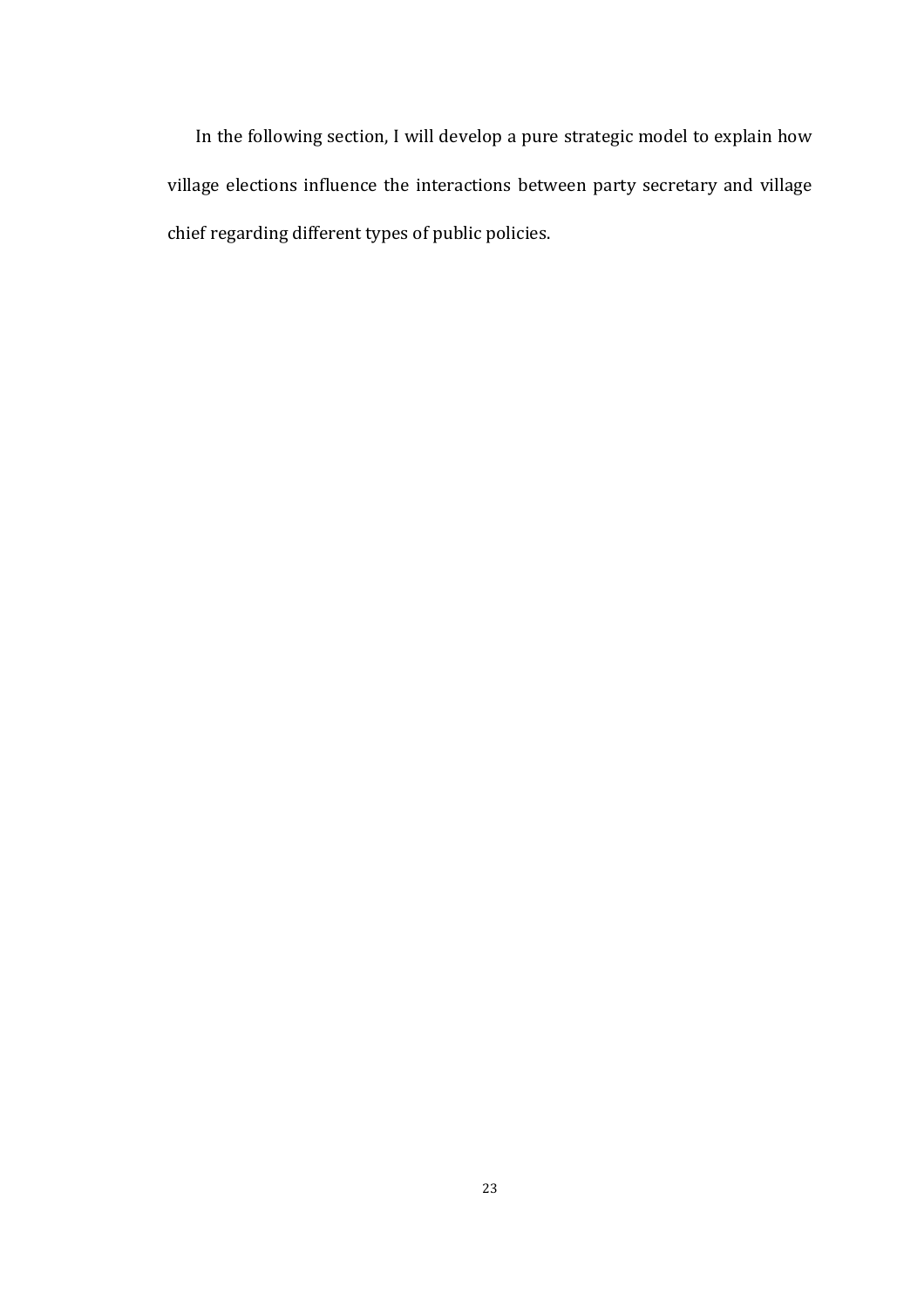## **Chapter Four: The Model and Supportive Evidences**

China is a dominant-party state, in which the formal institutions of the Chinese Communist Party (CCP) and of the government are tightly intertwined from the center to the lowest level.



Figure 2: The Power Structure of Chinese Political Authorities after 1988 **Organic Law** 

In Figure two, we can see that vertically, there are six-level party organizations and correspond governments, namely the state, province, city or prefecture, county, township, and village. Vertically, the upper-level authority leads the lower-level one, with only one exception, which is the relation between township-level government and village committee. According to the Organic Law of Village Committee, the township-level government can only offer "support,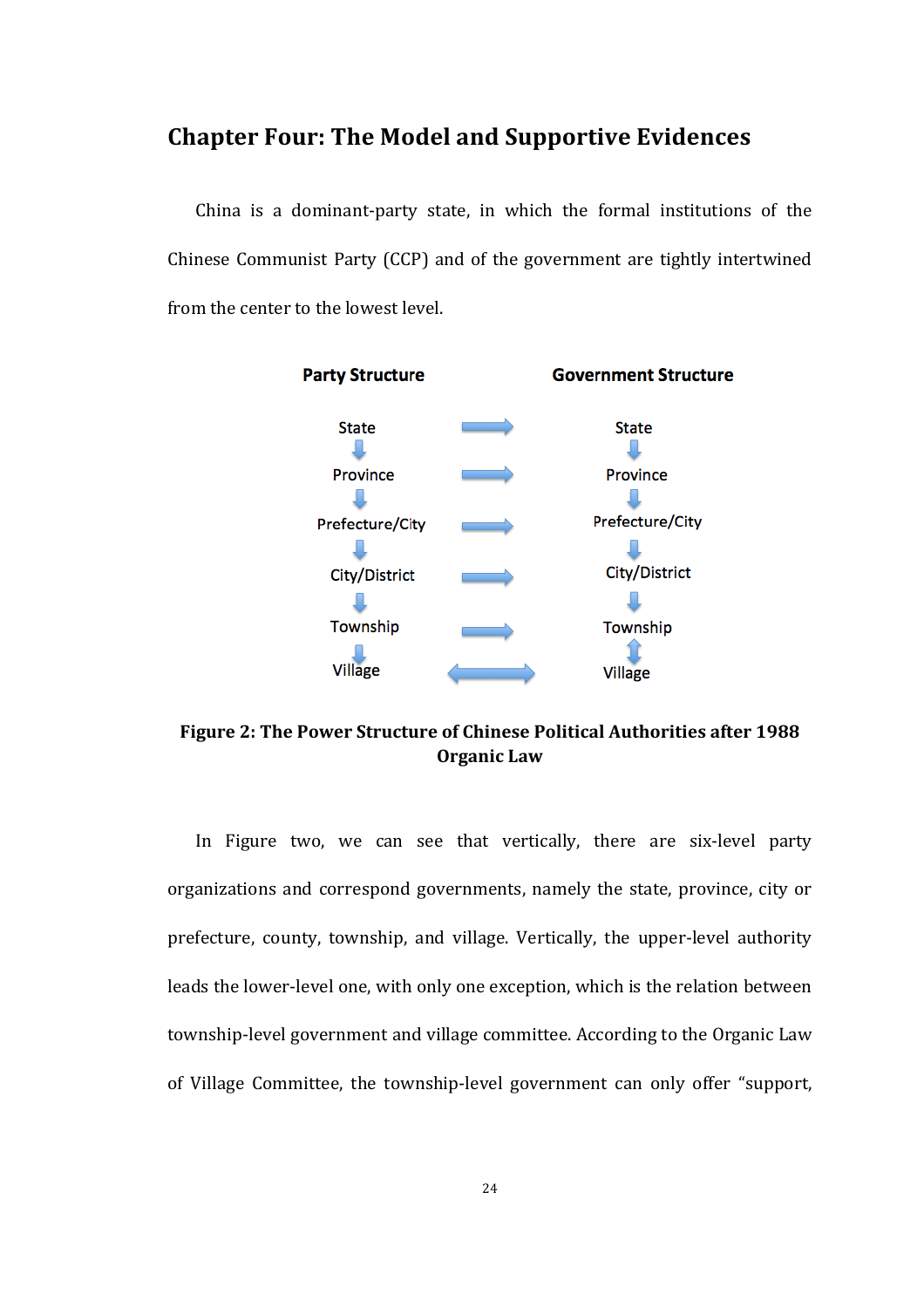help, and guidance" to the village committee's work, but cannot intervene the village committee to run their own business. (Article 3) Besides, the village committee just needs to "help" township authority to conduct their work, without necessity to be governed by the upper-level government. In this sense, unlike relations between other vertical authorities, the village committee owns its own independence.

Horizontally, the party organization leads the administrative unit in each of the first five levels. The only exception also occurs at the lowest level between village committee and local party branch. Just as I have described above, relations between these two authorities are not well defined. Besides, the selection methods of members in these two authorities are totally different. Members in party branch are mostly assigned by the upper-level party organization, which means that the party branch in village will be accountable to upper-level authorities. As for members in the village committee, if we assume that the village election is free and competitive, they will be elected by eligible villagers, and according to the Organic Law, if more than one fifth of the voters jointly sign their names, they can propose to dismiss the irresponsible committee members with a justifiable reason. In this sense, the village committee is accountable to villagers. (Guo, 2004)

Then what are the main tasks for village officials? In China, village leaders basically have three responsibilities, namely the enforcement of state directives,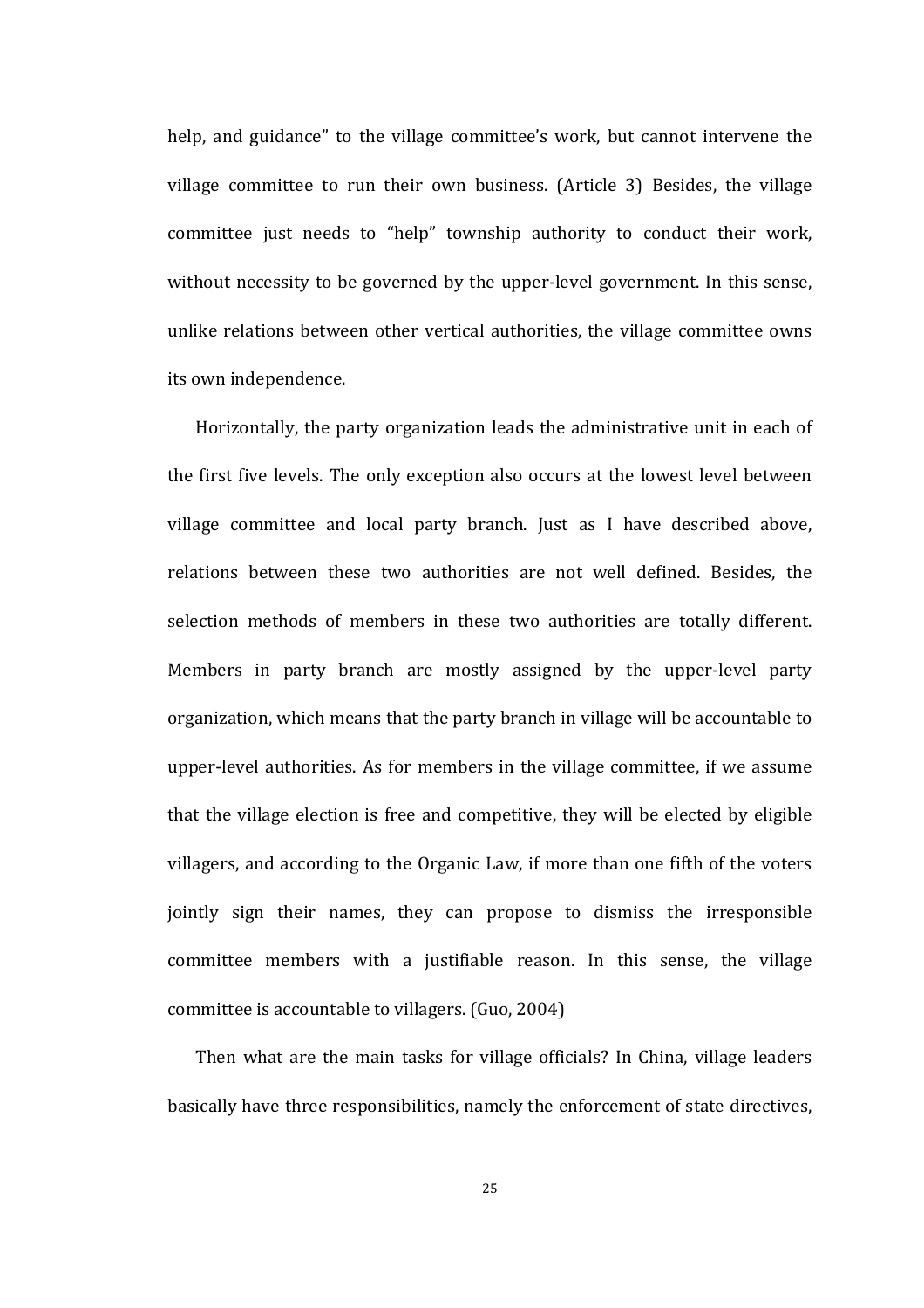the fulfillment of township demands, and the provision of public goods. Traditionally, state policies include the birth control, land expropriation, and state tax collection. But with the abolition of agricultural tax in 2006, villagers' burden has been largely relieved. Regarding the requirements from township authorities, before the political decentralization in 1980s when villages were still under tightly control, the township government had the financial responsibility to fund the village public goods and services. In return, villages need to share a certain ratio of their revenue with township authorities. After the decentralization, nominally each level government has been responsible for funding and organizing public goods for citizens under their jurisdiction, and simultaneously keeps any revenues in excess of a preset amount they are required to deliver upwards. (Tsai, 2007) In reality, villages can hardly get any fund from above and have to mainly count on themselves to generate revenues because the state funds allocated to provinces have been "shared" by each level governments and when they come to the lowest level, nothing is barely left. Simultaneously, township governments lose the justifiable reason to share the revenues generated by village. Instead, they have to open some informal channel to fund their public expenditures. These informal institutions include the establishment of various levies, fees, and fines, which are generally called "extrabudgetary funds" as raising these funds do not need explicit authorization from above as long as they are not violating existing regulations. (Tsai, 2007)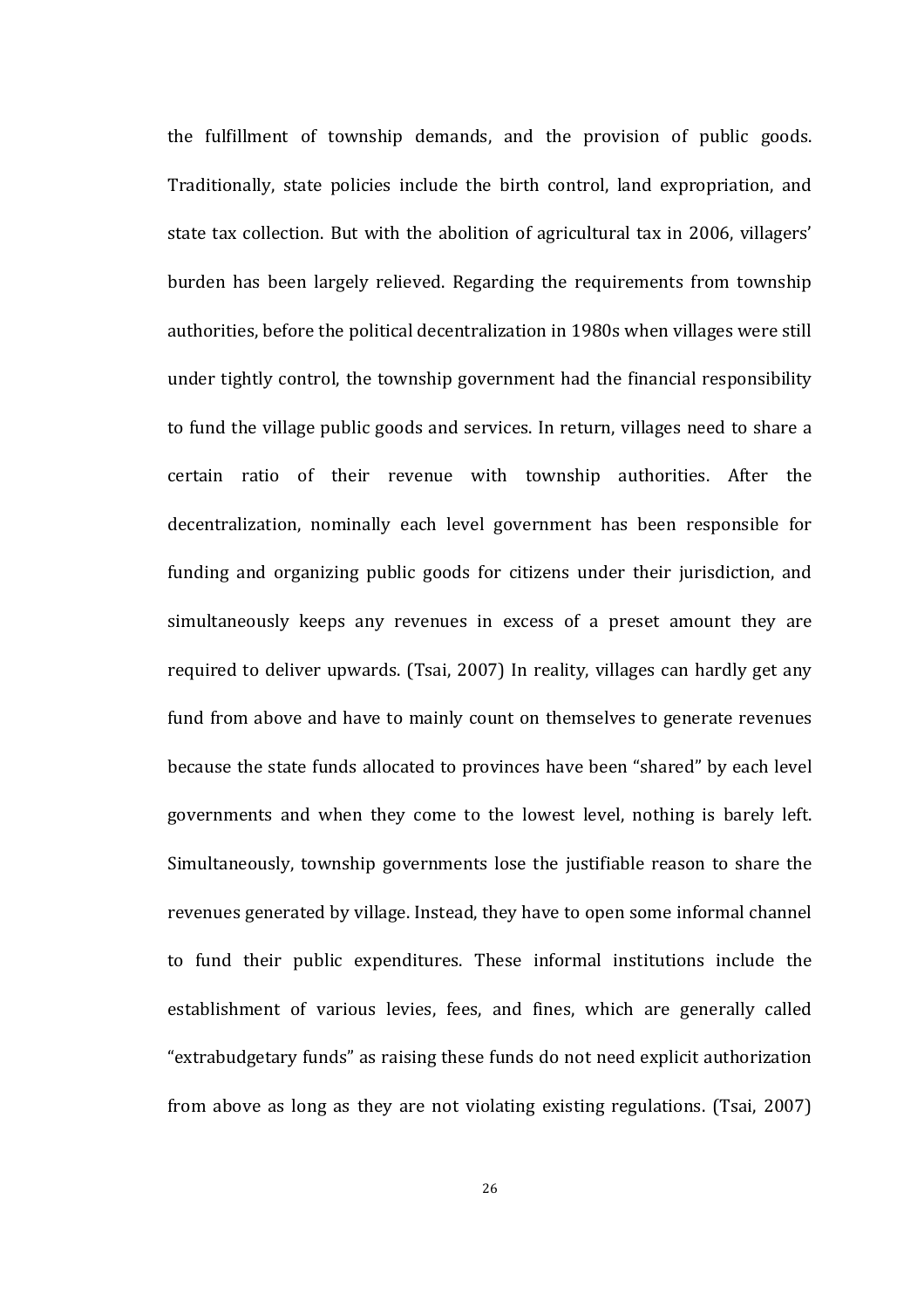However, these funds are extremely sensitive to the villagers who have largely earned their discretion of self-governance. (Li, 2002) The third responsibility, the provision of public goods and services such as roads, water, electricity, land allocation, and rural education, is relatively easy to understand. As village leaders, to enhance the local economic and social development is always their priority.

As I described in Chapter Three, before initiating village elections, party secretary possessed greater discretion on local affairs, and village chief only served as the executor to enforce party cadres' demands. Besides, as both party secretary and village chief were appointed by upper-level authorities, they must simultaneously follow mandates from above. In this institutional setting, there will be no obvious conflict between both village leaders and they will jointly enforce popular and unpopular policies mandated from above without any divergence. Sometimes they may use coercions to deal with the potential popular resistance on certain unpopular policy to protect their principals' interests.



**Figure 3: The Power Structure between Township and Village Authorities before 1988 Organic Law**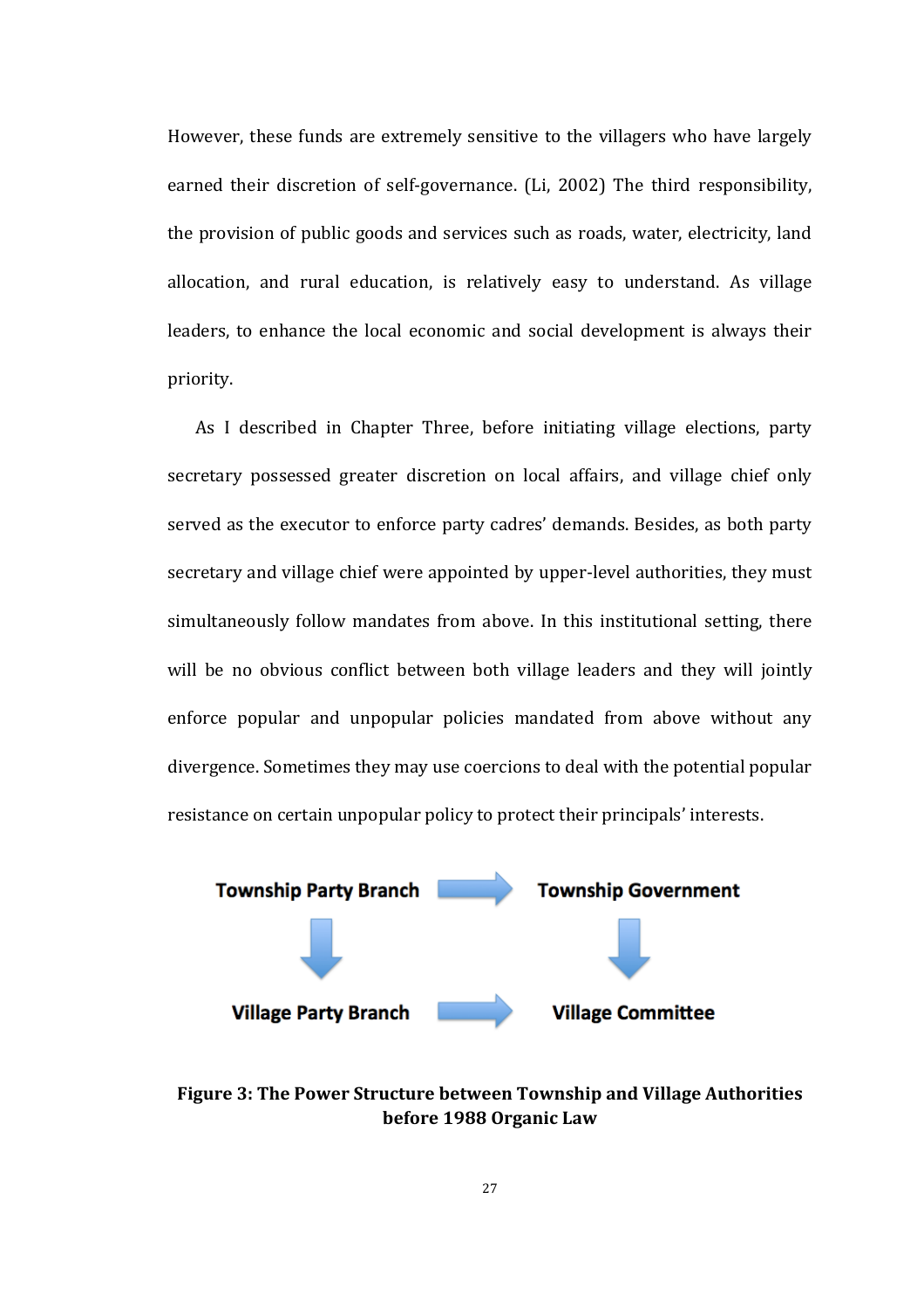Though this governance type can effectively prompt the delivery of public policies, it may also instigate villagers' dissatisfactions, and the accumulation of anger may finally result in the instability of local areas. Besides, as upper-level principals can hardly exert effective monitor on local cadres and villagers possess no right to do so, village leaders then have strong incentives to participate in illegal rent-seeking activities, which will sabotage the provision of public goods and generate great agency lost for upper-level authorities.

After 1988 Organic Law, the local governance pattern has been changed greatly since village chief and party secretary are accountable to different principals. Then, when facing the tasks above, will they have conflict policy preferences? If so, in what kind of specific public policy will they fight each other?

#### **4.1 The Formal Model**

I will develop two separate models to formulate interactions between party branch and village committee when dealing with two types of public policies, consistent policies and contentious policies. Basically, consistent policies mainly focus on the provision of certain public goods, such as the construction of modern roads, the advanced irrigation system, the establishment of rural schools, and the allocation of public lands. As villagers will generally benefit from this type of policies, the enforcement of such policies will be acceptable and welcome.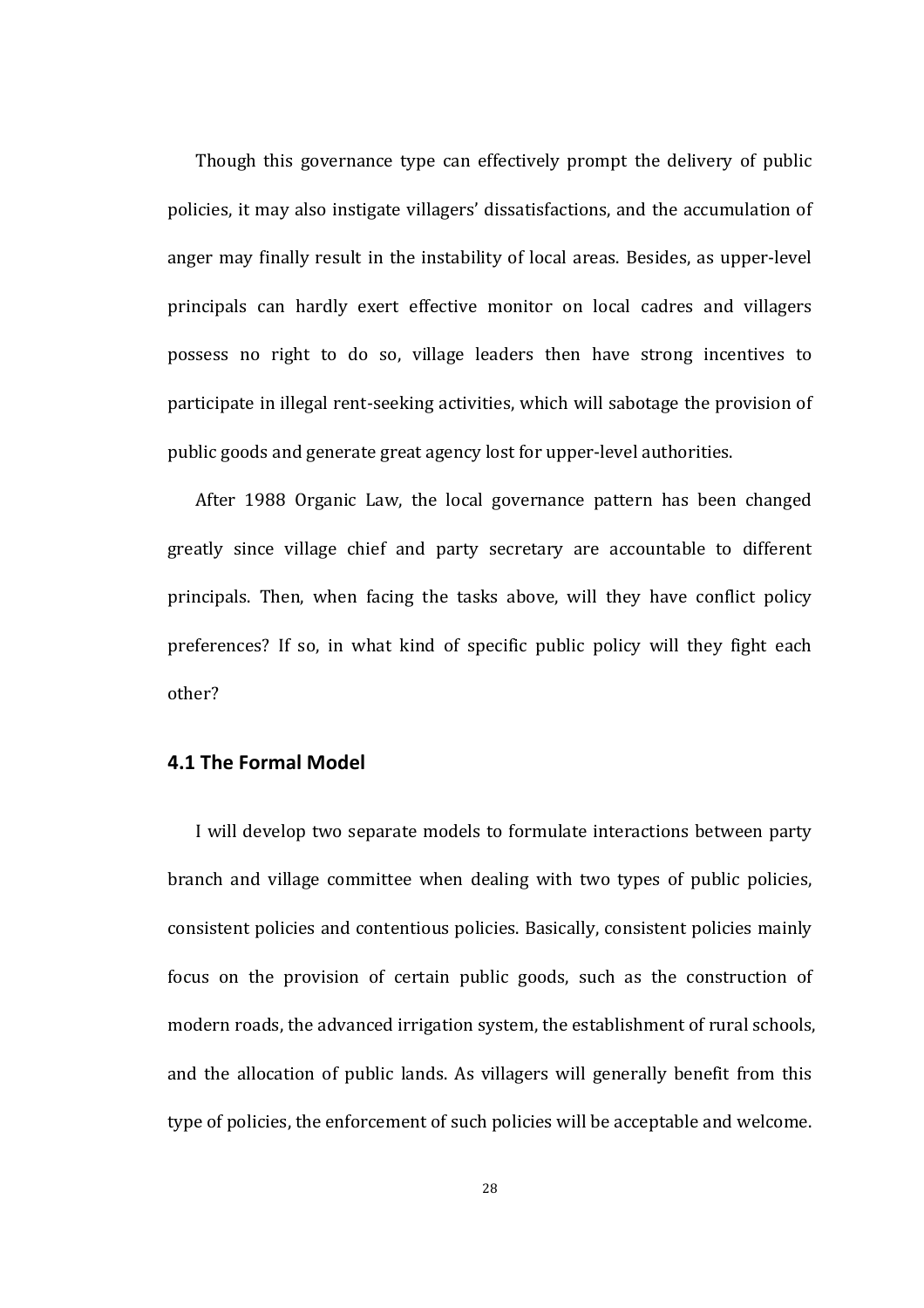However, contentious policies, such as the birth control, the land expropriation, and the illegal levy of revenue from the township government, are relatively difficult to execute in rural areas they jeopardize villagers' interests.

In both models, there are two players, the village chief  $(VC)$ , who represents the village committee, and the party secretary (PS) representing local party branch. Regarding both types of public policies, both players can choose to accept  $(A)$  and enforce them in village, or reject  $(R)$  and appeal to a higher-level office to protect the villagers' interests. For both players, I assume that:

(A). They both possess paralleled discretion over the decision-making process of certain policies;

(B). Institutional effect outweighs strategic effect, meaning that their preferences are determined by legal provisions and institutional settings rather than the expectations from upper-level authorities;

(C). Both players are rational players, caring only about their own interests;

(D). As both players have the same discretion, when they choose different actions, they will both have the same chance to win out.

In terms of the payoff, "a" denotes the benefits for both players if the outcome is consistent with their preferences; "w" denotes the punishment for the party secretary if her choice is inconsistent with her principal, i.e., the upper-level authorities; "x" denotes the cost for village chief if her action is inconsistent with villagers' interest; and "t" denotes the transaction cost in the circumstance when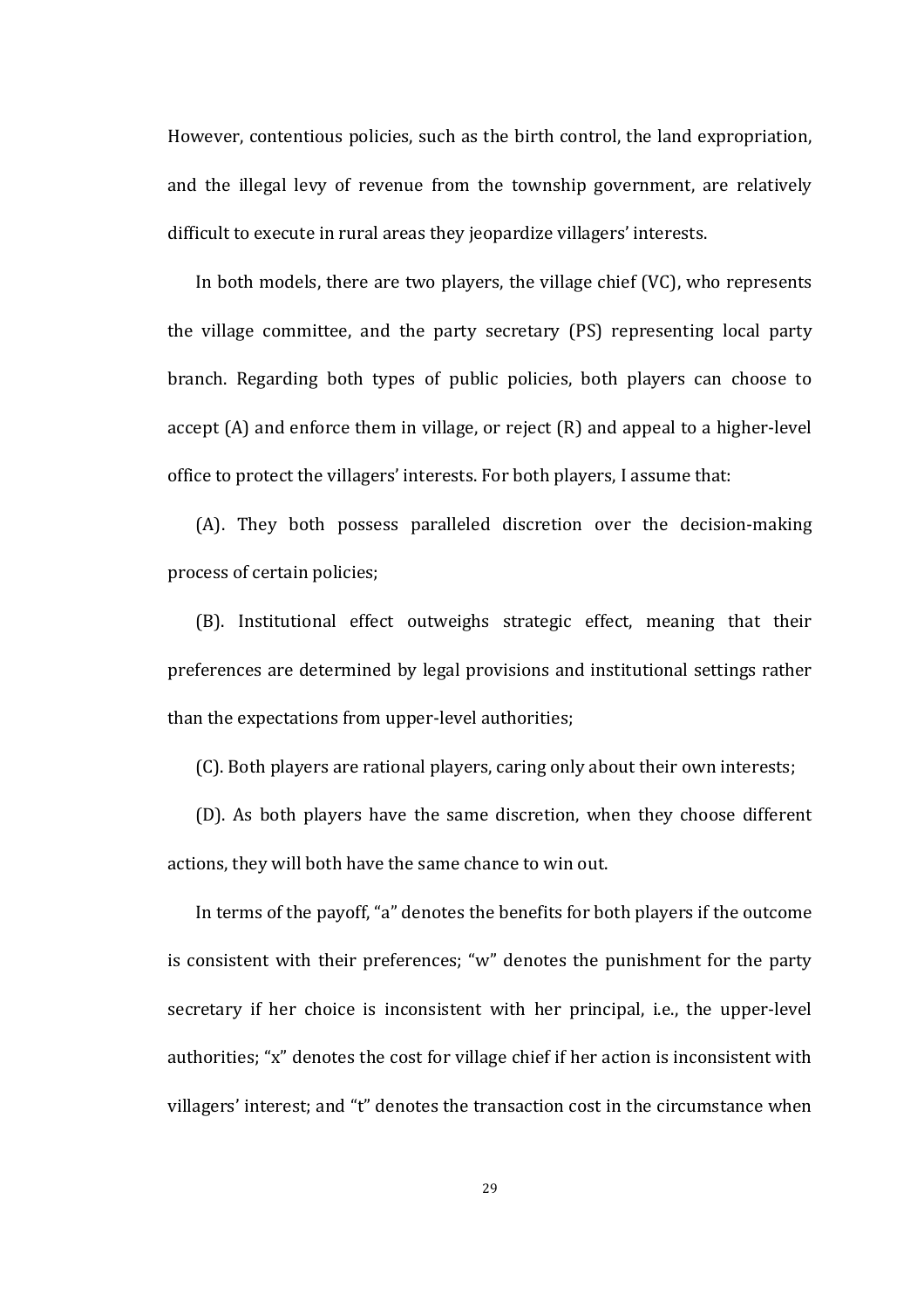player choose different actions. To better understand it, we can assume it to be the extra punishment on both players for the delay of the initiation of public policies resulting from conflict preferences between the village chief and the party secretary. Besides, we further assume that compared with benefits and punishments, the extra transaction cost "t" is relatively small. Below are the two models respectively.

### **4.1.1. Model 1: Pure Strategic Game on Consistent Policies**

The concrete payoff for both players regarding different actions is shown in Figure 4. As this type of policies is mainly related to the provision and allocation of certain public goods, villagers will generally gain benefits. In this sense, both village chief and party secretary will tend to enforce such policies.



**Figure 4: Pure Strategic Game on Consistent Public Policies**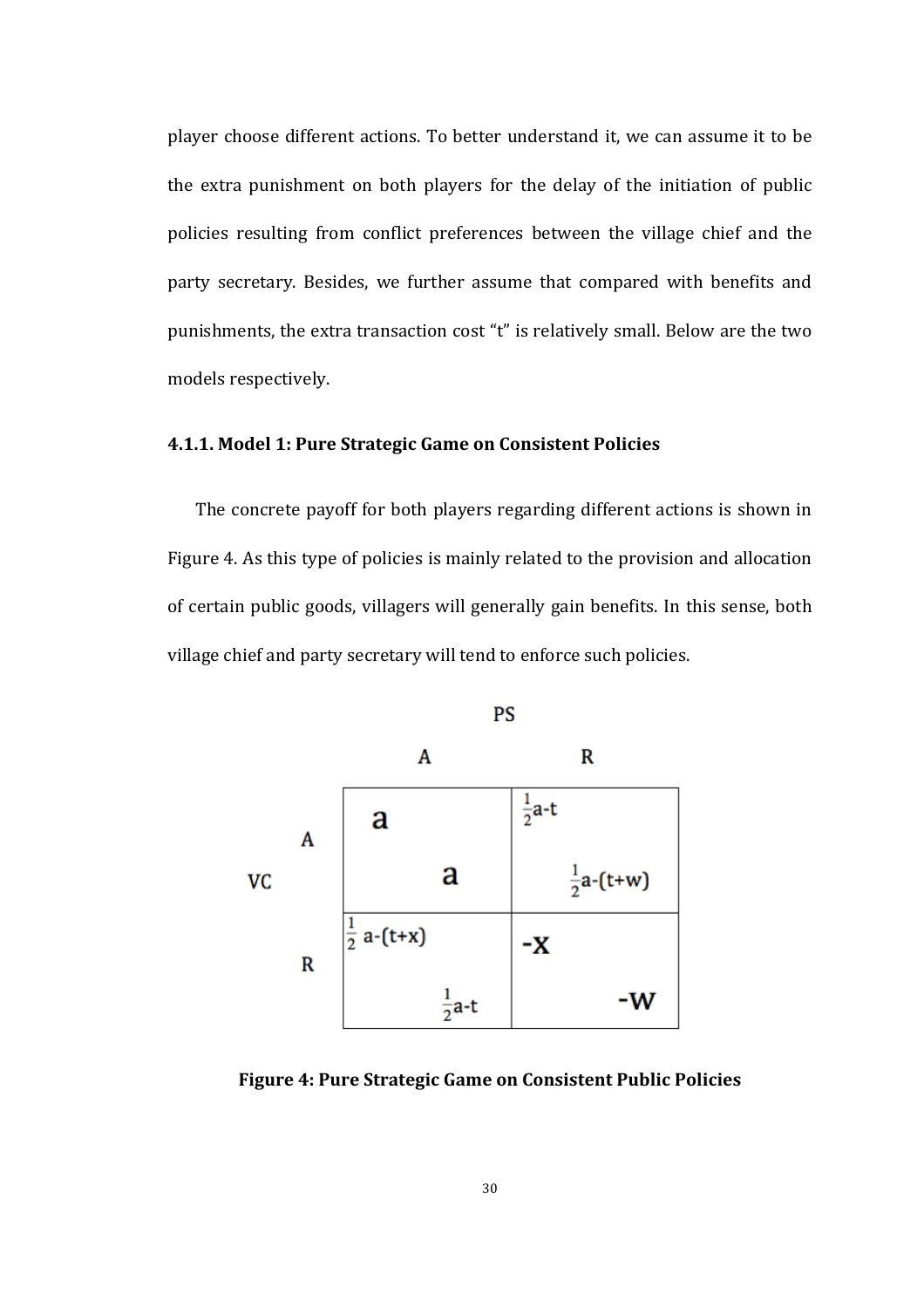In this figure, when both players choose to accept, policies will surely be enforced and both players will gain the total benefit "a". If one player chooses to accept while the other chooses to reject, certain policy will have half chance to be enforced and half chance to be tabled. Regardless of the result, as players in these two situations have different choices, transaction cost "t" will be added to both players. Besides, the player who chooses to reject the policies will assume an additional cost  $("x"$  for village chief and "w" for party secretary) as their actions are controvert with their principals' preferences. If both players choose to reject, policies will surely be tabled. In this situation, no profits will be distributed on either side. Besides, they all have to suffer from the punishment.

By solving this game, we can easily figure out that the only Nash Equilibrium is the situation in which both players choose to accept and enforce the public policies. This result is quite intuitive. For the party secretary, she will always prefer to follow upper-level mandates regardless of concrete policy types. In this particular situation, the provision of public goods and services will surely help maintain the stability in rural areas, which for CCP is the highest priority. For the village chief, although she also chooses to accept the policies, the motivation is not originated from upper-level authorities' demand, but from villagers' needs. In sum, there will be no conflict between the village chief and the party secretary when consistent policies are mandated from above.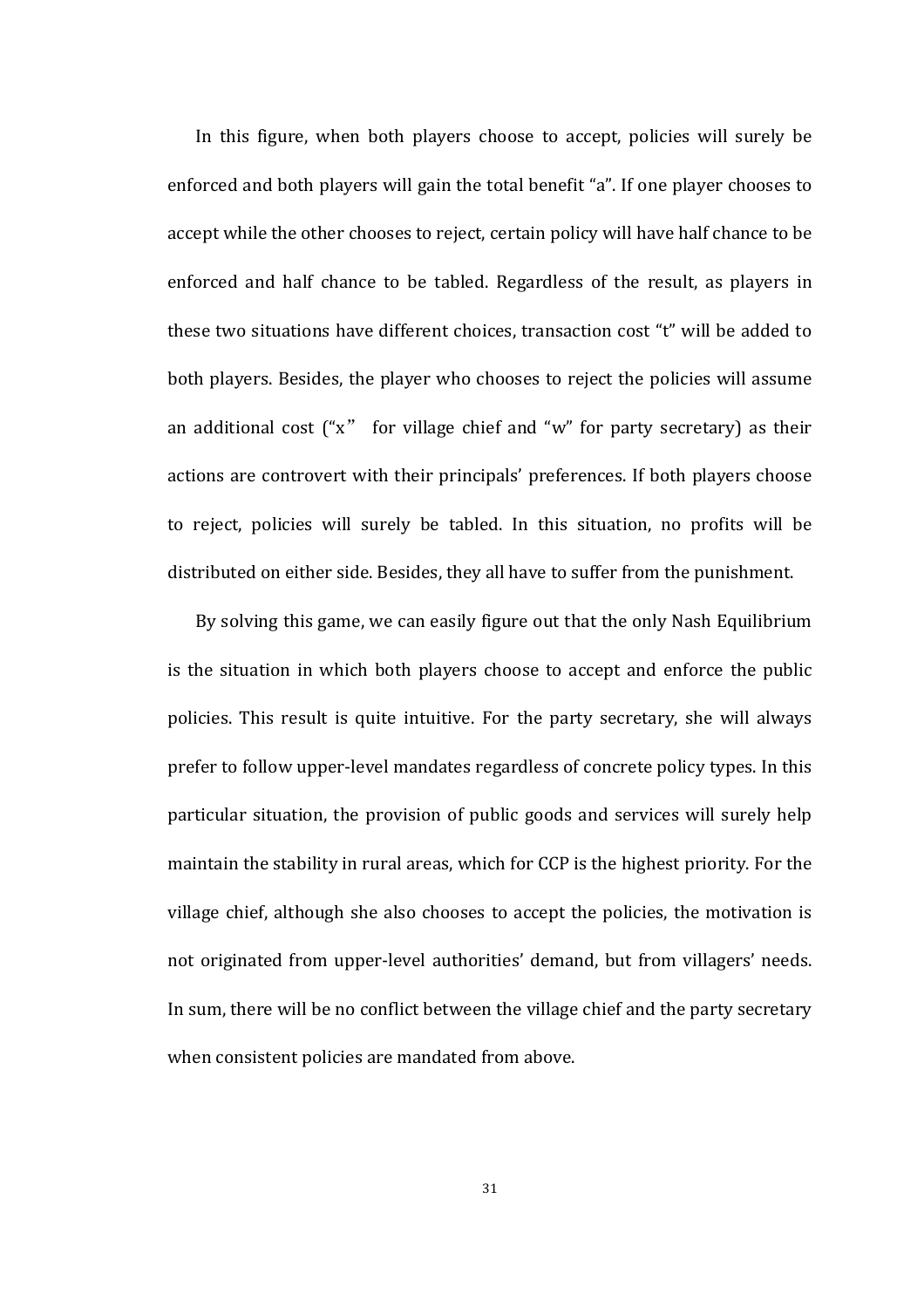#### **4.1.2. Model 2: Pure Strategic Game on Contentious State Policies**

In this model, this type of public policies must fulfill two requirements. First, there are divergent preferences between state villagers and upper-level governments. Enforcing such policies in villages will surely jeopardize villagers' interest. Second, elected village chiefs must possess certain discretion in the implementation process of such policies. With these qualifications, the one-child policy, land expropriation policy, and the illegal revenue levy from upper-level governments can perfectly fit into this type.

The one-child policy, initiated in 1979, regulates that each family could only have one child in order to control the birth fertility. However, this policy is strongly controversial to Chinese traditional thought, which is still popular nowadays in most Chinese rural areas. In this sense, the tension between the central authorities' demand of shrinking the fertility and villagers' will to have more children is still existing, even though there are some exemptions permitted by the state. For example in some area, if the first child is a girl, the family can have one more child, and if the couple are all single child of their parents, they can have at most two children. Under the pressure of this tension, village leaders, who possess certain discretion over the enforcement of birth control, can choose either to fulfill the mandate from above, or to be accountable to the villagers by helping them petition for more ratios.

The land expropriation policy is also under great debate in current China.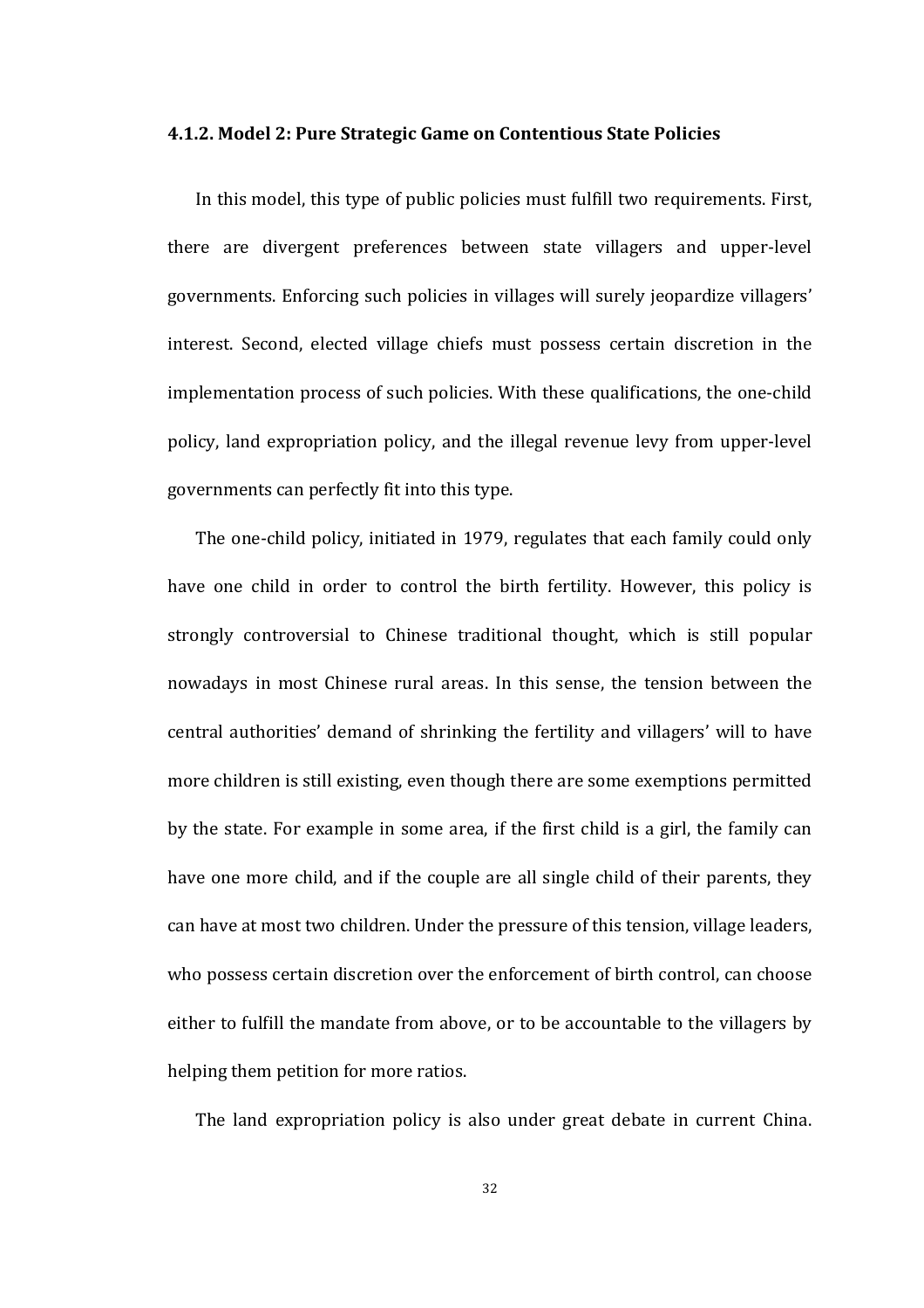According to the Organic Law of China's Land (China Legal Publishing House, 2011), the upper-level government can expropriate certain amount of land in rural areas to satisfy modern use, including the public use such as the construction of national or provincial highways, and the private use such as the establishment of township enterprises. These activities will result in the permanent loss of farmland to villagers. (Cai 2003) Although strict limitations are imposed on this behavior by legal provisions, they are occasionally violated by the upper-level governments, which exacerbates villagers' hostility. Similar to the one-child policy, the village chief still possesses certain discretion to choose whether to follow the command above or delay the expropriation by lobbying upper-level government.

In terms of "extrabudgetary funds" that the township leaders collect from villages, just as I described above, are also extremely sensitive to villagers once they figure out the truth. As villagers can hardly gain any regular funds from above, they will cherish any coin they earn by their own hands. In this sense, village leaders are always under great pressure to help levy this illegal money in villages. Instead, the village chief can petition to the higher-level government to ask for the abolition of this informal extraction of revenue, thus defending villagers' interests.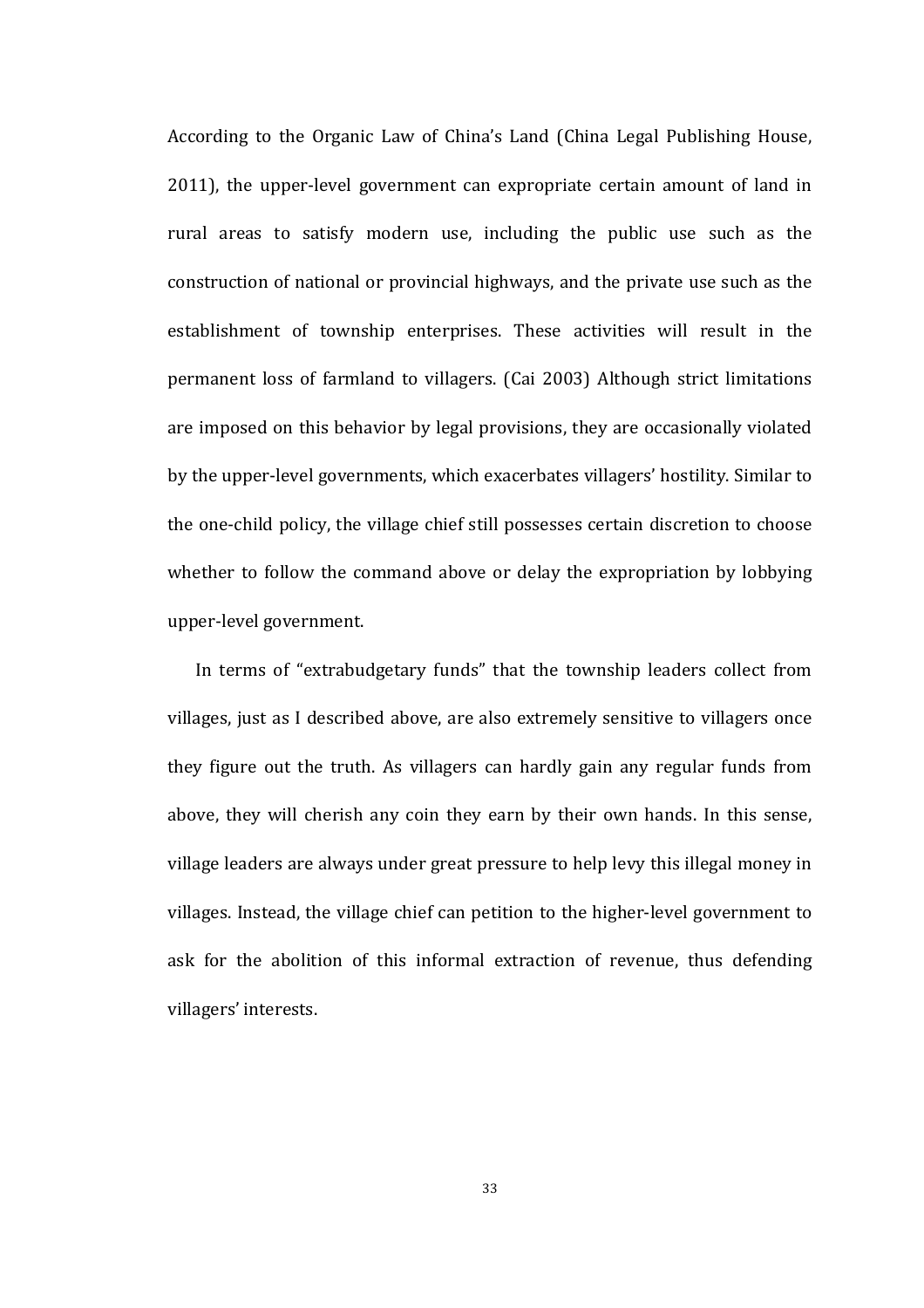

PS

**Figure 5: Pure Strategic Game on Contentious Public Policies** 

The payoff of both players is shown in figure 5. In this game, the interactions between village chief and party secretary are surely zero-sum, meaning that the profits gained by one player will cause the equal value loss of the other. In this situation, when both players choose to accept and enforce certain policies, party secretary will achieve the total amount of profit "a", while village chief will suffer the punishment exerted by villagers as the policy outcome contravenes villagers' preference. Correspondingly, when both players choose to reject certain public policies, village chief will achieve the total amount of profits at the expense of party secretary's loss. When the village chief chooses to accept the policies while the party secretary rejects them, both players will at first assume the punishment by their principals as neither of them follows principals' preferences.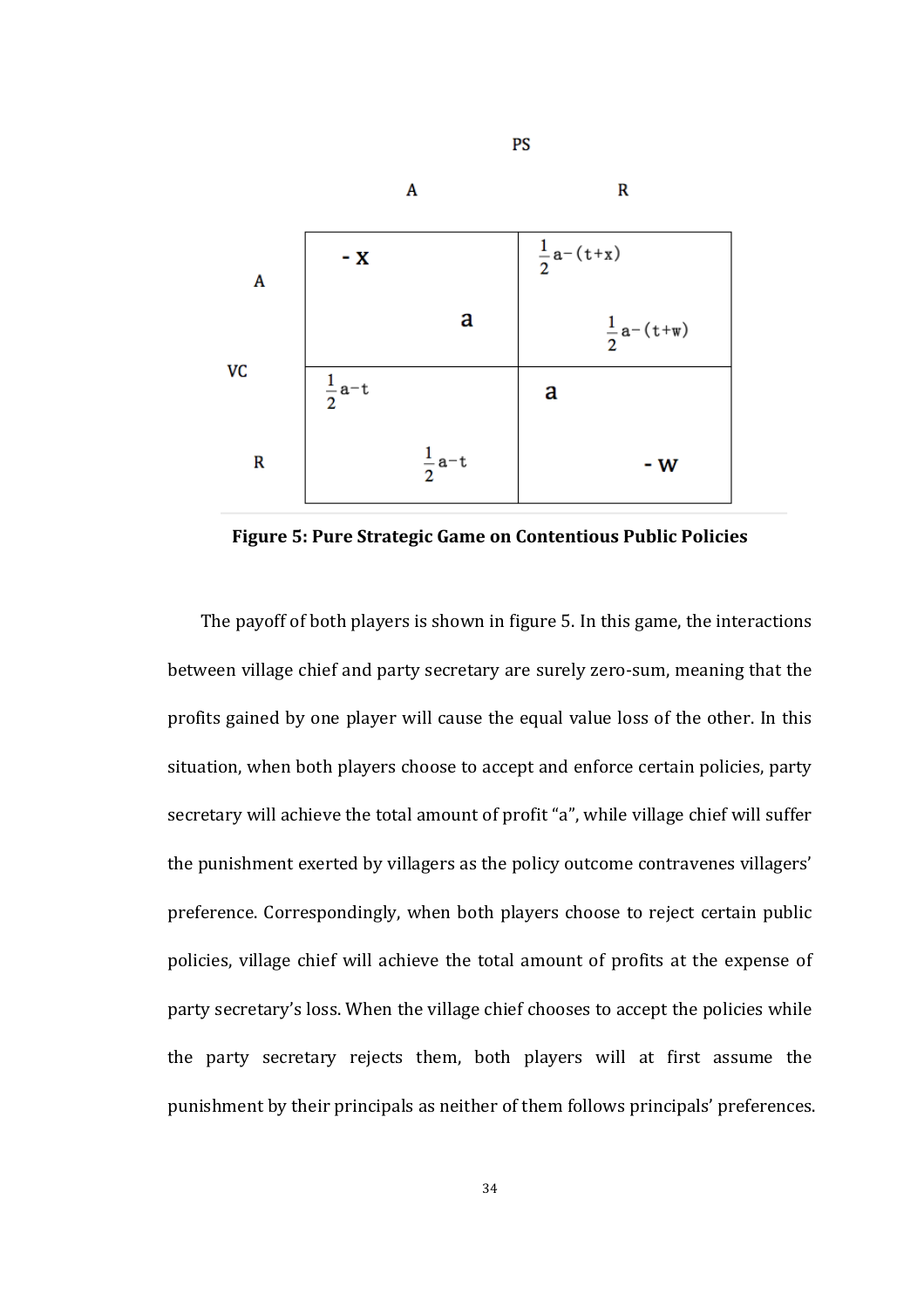Besides, as both players have different actions, they both have half chance to win and half chance to lose during their fight, causing both of them to assume extra transaction costs. Finally, when village chief chooses to reject and party secretary chooses to accept, the punishment is avoided as both players stay with their principals' preferences. Since both players have the same chance to win, they will only possess half of their profit "a" plus the extra transaction cost.

Compared these two models, we may find that when state and villagers' preferences change, the payoff for both players are totally different. In this model, the situation that both players choose to accept the policies is no longer equilibrium as when public policies jeopardize villagers' interest, accepting them will be worse off for village chief. Instead, the only Nash Equilibrium in this game is the situation in which village chief rejects and party secretary accepts the policy.

#### **4.2 The Implications of the Models**

By developing two pure strategic models of interactions between villager chief and party secretary regarding two different types of state policies, we find two Nash Equilibra. When dealing with consistent public policies, both players will choose to accept. When dealing with contentious policies, party secretary chooses to accept while village chief chooses to refuse is the only stable situation.

This result perfectly answers the research questions I put forward at the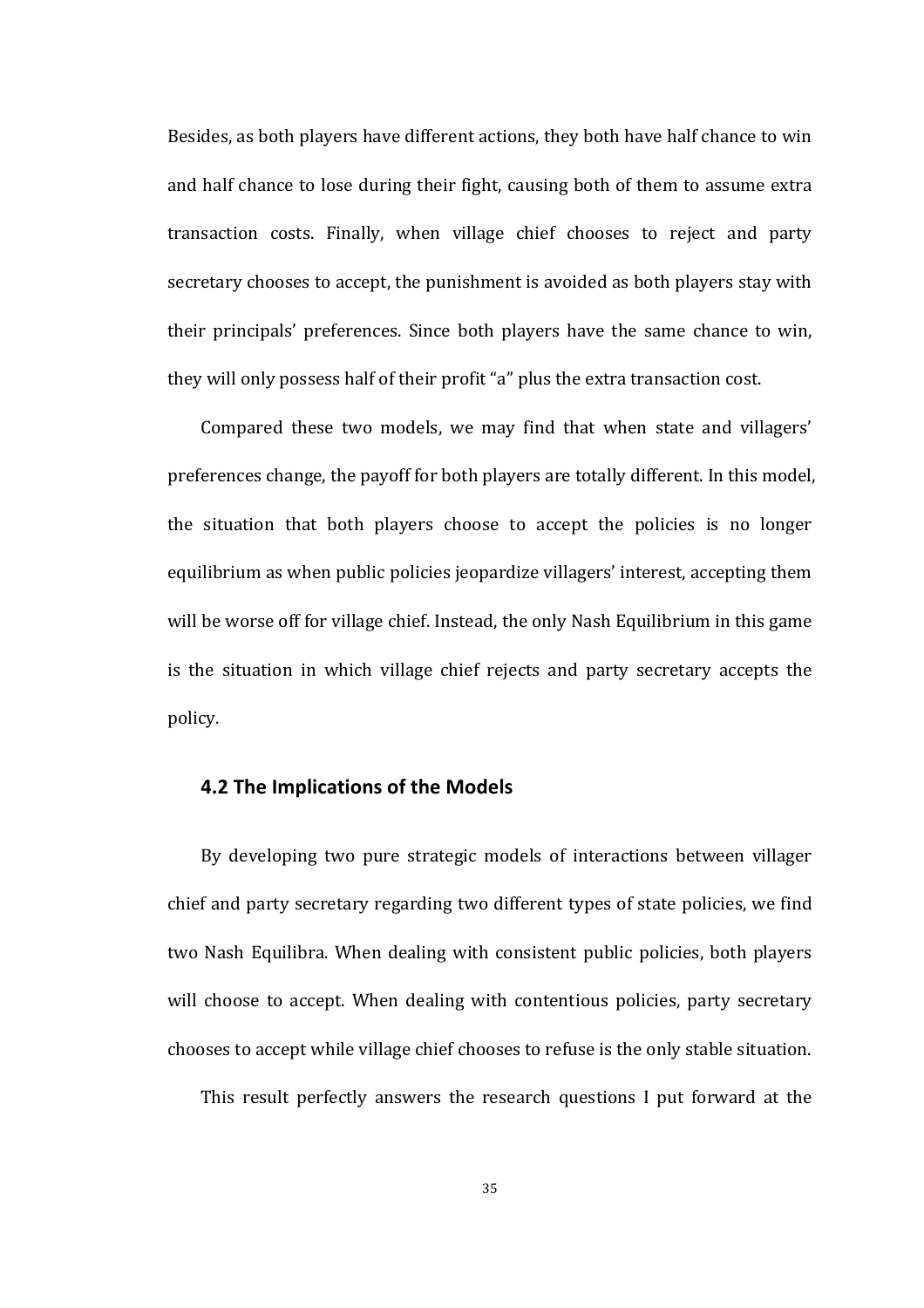beginning of this paper. Since there exists power-sharing puzzle between village chief and party secretary, both organizations possess same discretion over the decision-making process of the enforcement of certain public policy. Conflicts between these two organizations will emerge only when state intends to impose certain unpopular policies at the expense of villagers' cost. In this situation, while party secretary chooses to follow the mandate above, elected village chief will be accountable to villagers by manipulating to delay the execution of such policies. This conflict, according to the second model, is stable as both players will be worse off if defecting to the other choice.

What can we learn from this analysis? What political outcomes will emerge by introducing popular elections in rural areas? First, if we believe that formal institutions do matter once put into effect, we should confirm that with the expansion and amelioration of Chinese village elections, village chief will tend to be more accountable to the general public for fear of being voted out of office. Regarding party secretaries in the local party branch, though they are not accountable to villagers, they still under the direct supervision of the general public, which means that villagers have the potential to lodge complaints to higher-level authorities if party secretary commits any malfeasance. If this happens, the party secretary's career may face severe challenge with the potential punishment from above. In this sense, when dealing with the consistent public policies, both party secretary and village chief will tend to accept and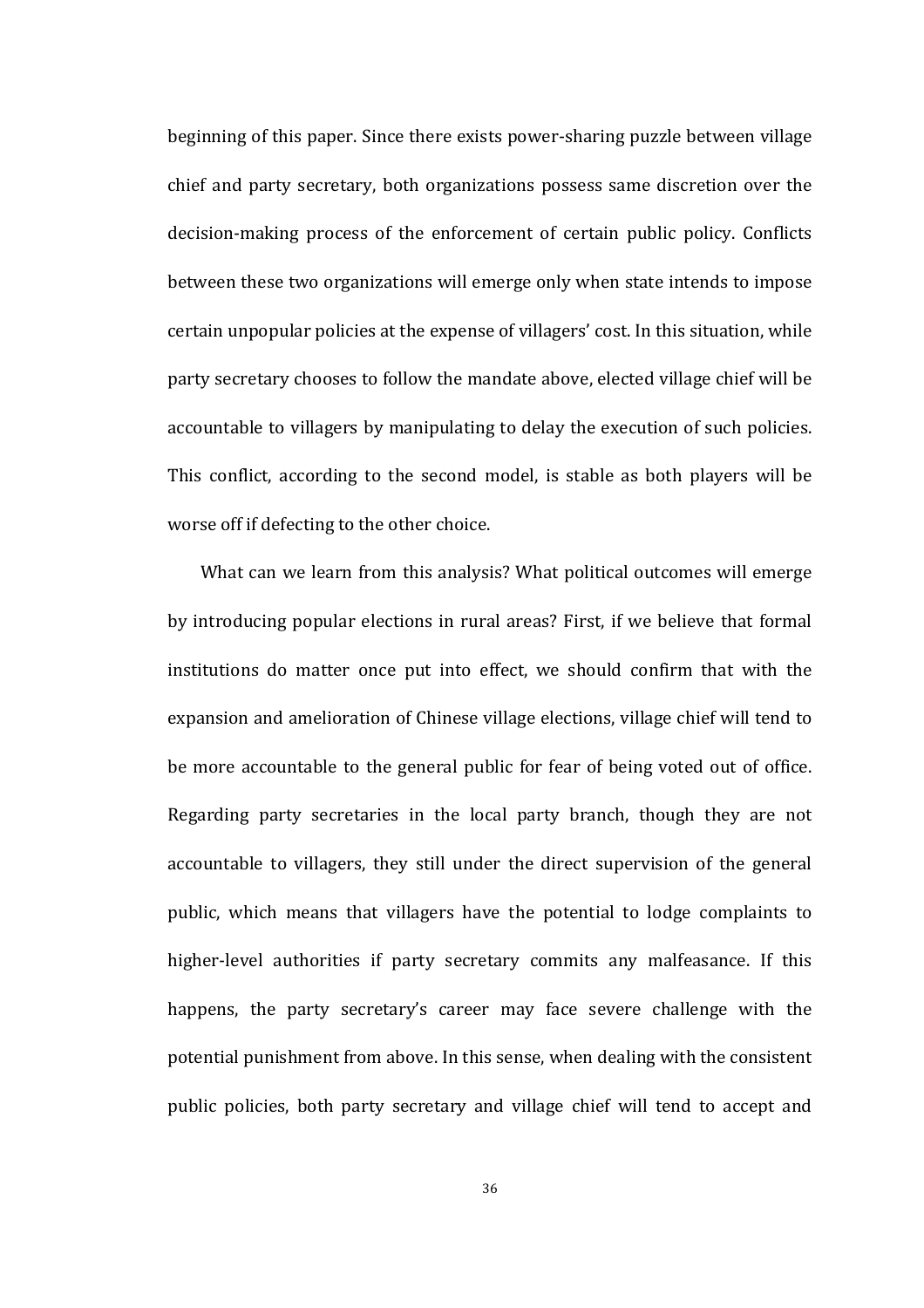enforce them in the village. At the same time, as the monitoring responsibility on local cadres has been transferred from upper-level authorities to villagers after village elections, villagers can exert more effective and direct supervision on local cadres' behavior, thus avoiding potential loss of profits by preventing potential embezzlement and corruptive activities from local cadres, which are quite normal in the era of communal system. To conclude, by studying the village leaders' interactions toward consistent public policies, we can see that village elections can effectively prompt the provision of public goods and services in villages. 

In terms of the contentious policies, before initiating village elections, these unpopular were enforced coercively by upper-level government with no legal latitude for villagers to resist. In that situation, upper-level authorities will achieve their best preference at the expense of the loss of villagers. By introducing village elections, while the party secretary's preference remains unchanged, the village chief shifts her accountability to represent villagers below rather than simply following the mandate above. Therefore, the interactions and the subsequent payoffs of party secretary and village chief have totally changed. Though both players still maintain rewards from their principals, they have to assume an extra transaction cost due to the policy divergence. Based on this logic, we can infer that initiating village elections will exacerbate rather than mitigate the difficulty of the enforcement of unpopular public policies in village.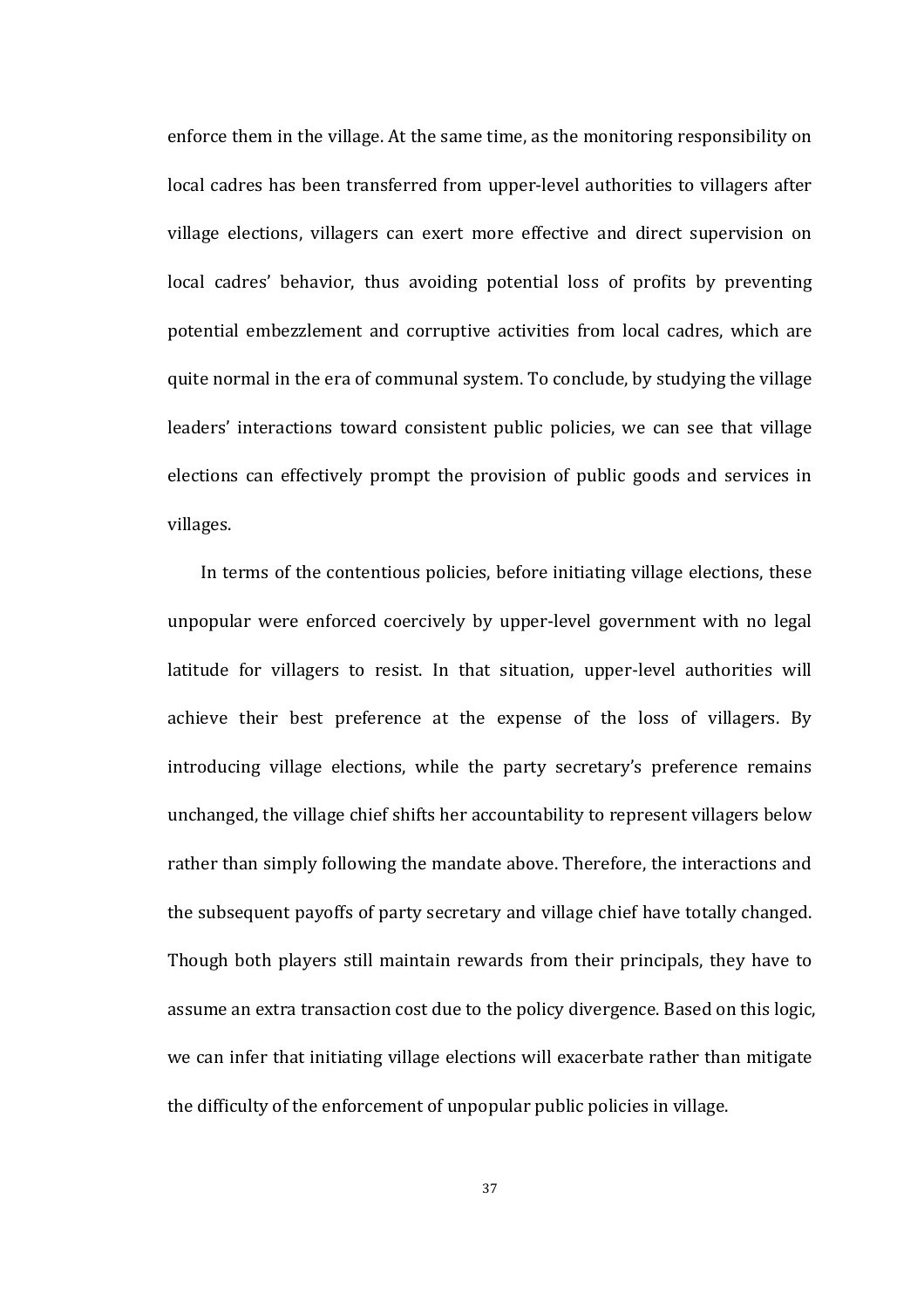Then, if we further compare the two different local governance patterns before and after initiating village elections, we may find the CCP faces a dilemma. The original purpose of this political experiment is to mitigate the severe cadre-mass conflicts and to exert more effective monitor on local cadres in case of their corruptive activities and the subsequent agency lost for central government. Once putting village elections into effect, although the illegal rent-seeking has been largely mitigated, and cadre-mass relations are also ameliorated, some other problems came simultaneously. The conflicts have been transferred from former cadre-mass relations to two-committee relations between party secretary and village chief. Besides, village elections may result in those unpopular policies even harder to be enforced.

## **4.3 The Supportive Evidences of the Models**

Based on the models I developed above, we have come to two intermediate conclusions. That is after initiating the village elections:

- *(1) Regarding consistent public policies, village chief and party secretary will both tend to be more willing to accept and enforce such policies than before because the transfer of monitoring responsibility from upper-level authorities to villagers will exert more direct and effective supervision on villager leaders' behavior;*
- *(2)* Regarding contentious public policies, village chief and party secretary will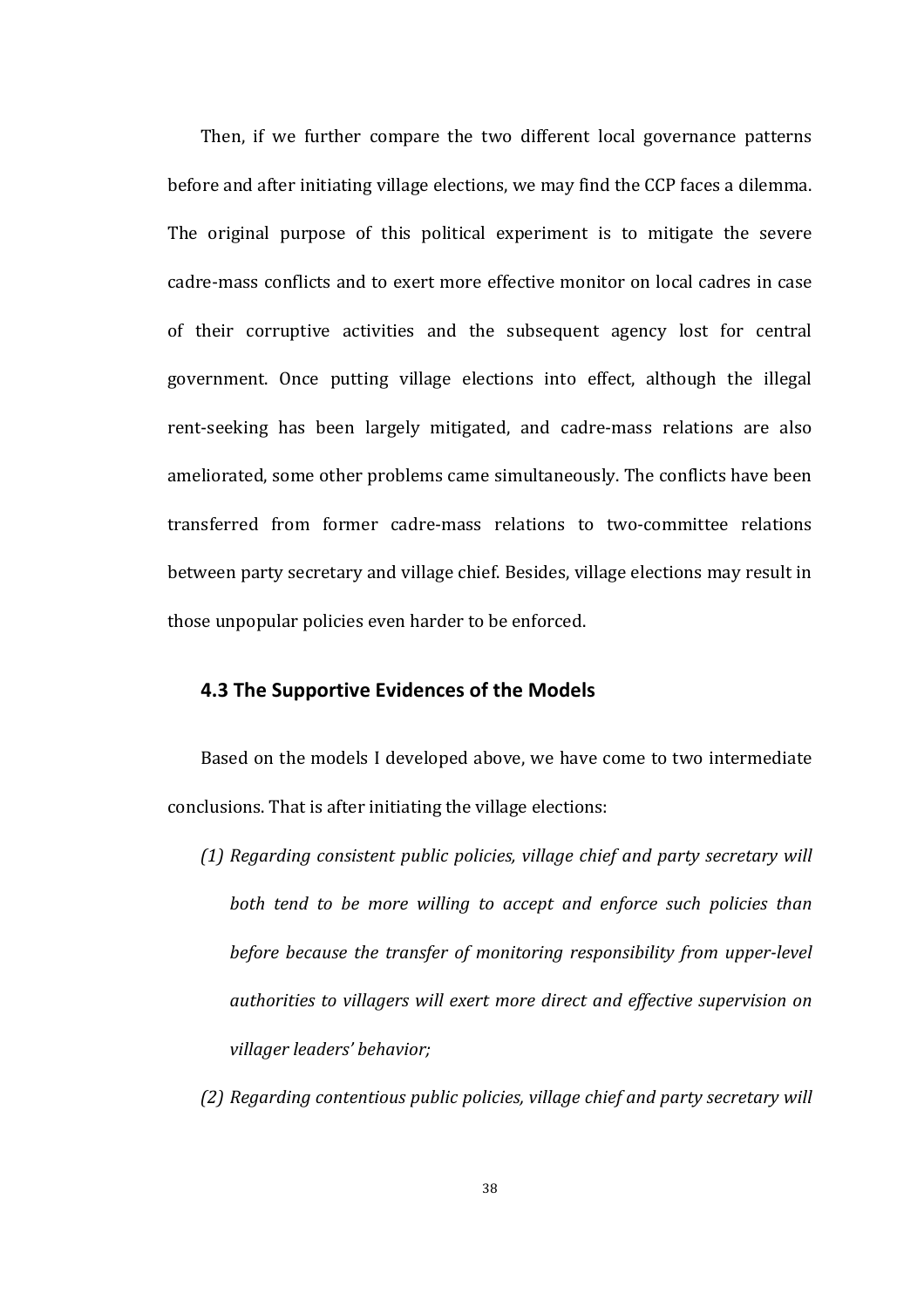*tend* to possess different preferences as they are accountable to different *principals, which may result in the delay and dysfunction of such policies in village.*

To prove whether the initiation of village elections result in the transformation of the execution of certain local polices, advanced quantitative research will surely provide us more solid evidences. However, data collection, especially for the record of sensitive topics, is always a severe obstacle for conducting research in an authoritarian state such as China. Even if researchers have enough funds, personal ties with officials in charge is also a necessary prerequisite. That may largely explain why most of previous research works on Chinese village elections are case studies instead of statistical research with large samples. Unfortunately, I cannot collect enough data related to my research questions above at the present, but there do exist several previous quantitative studies working on the accountability problems of Chinese village elections, which may well prove my models above.

The study I will describe in this paper was conduct by Shuna Wang and Yang Yao (2006). Their research mainly focuses on the impacts of village elections on the accountability of village committee, local fiscal sharing, and state taxation by collecting data from 48 villages in eight provinces for a time period from 1986 to 2002. They found that village elections in China substantially increase local public expenditures, and reduce administrative costs and revenues handed to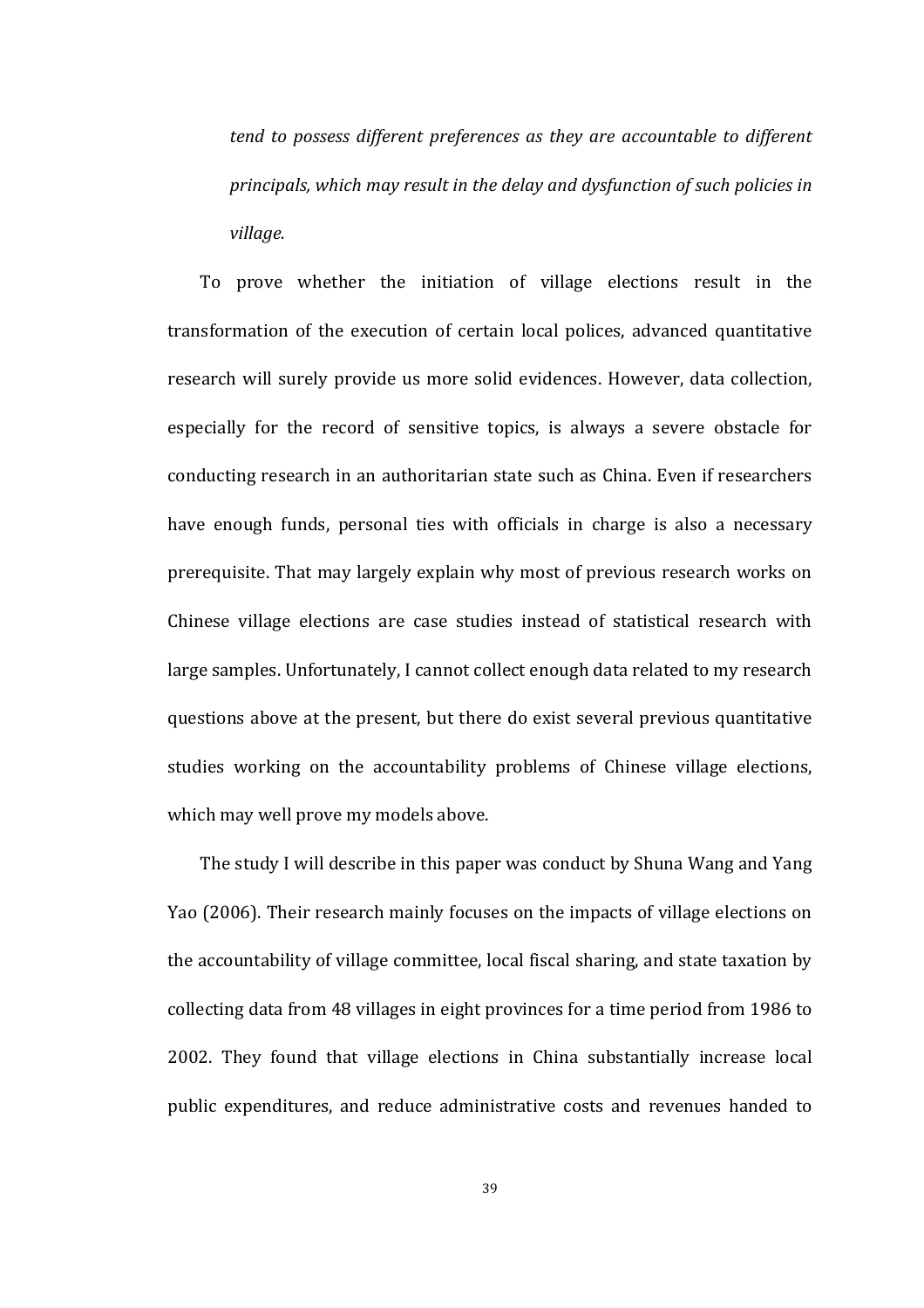upper-level authorities. Besides, they found no significant influence of village elections on the state taxation. Though they did not emphasize the different types of public polices, the dependent variables in their model basically include all parameters I discussed above.

| Variables                  | Share of public<br>expenditure |                | Share of<br>administration<br>costs |             | Share of income<br>handed to<br>township |           | Per capita tax |             |
|----------------------------|--------------------------------|----------------|-------------------------------------|-------------|------------------------------------------|-----------|----------------|-------------|
|                            | R1                             | R <sub>2</sub> | R <sub>3</sub>                      | R4          | R5                                       | R6        | R7             | R8          |
| Constant                   | $15.67***$                     | $-11.77$       | 24.75***                            | $-14.71$    | 26.34***                                 | 79.69     | $2.02***$      | $-39.83***$ |
|                            | (1.52)                         | (52.76)        | (1.31)                              | (45.49)     | (1.51)                                   | (53.25)   | (0.22)         | (7.35)      |
| Election dummy             | $4.21**$                       | $4.87**$       | $-3.96$ **                          | $-2.79$     | $-4.44**$                                | $-4.31**$ | $-0.57*$       | $-0.48$     |
|                            | (2.13)                         | (2.14)         | (1.83)                              | (1.84)      | (2.12)                                   | (2.16)    | (0.31)         | (0.30)      |
| Ln (population)            |                                | 3.58           |                                     | 5.73        |                                          | $-7.88$   |                | $5.46***$   |
|                            |                                | (7.48)         |                                     | (6.44)      |                                          | (7.54)    |                | (1.04)      |
| Ln (per capita income)     |                                | $-1.65$        |                                     | 2.14        |                                          | $-1.05$   |                | $2.00***$   |
| $(1000$ yuan)              |                                | (1.62)         |                                     | (1.40)      |                                          | (1.64)    |                | (0.23)      |
| Share of collective income |                                | $-0.14***$     |                                     | $-0.14$ *** |                                          | 0.05      |                | $-0.00$     |
| in total income $(\%)$     |                                | (0.05)         |                                     | (0.04)      |                                          | (0.05)    |                | (0.01)      |
| Per capita land            |                                | $0.55***$      |                                     | $-0.43***$  |                                          | $-0.12$   |                | 0.01        |
| territory (mu)             |                                | (0.15)         |                                     | (0.13)      |                                          | (0.16)    |                | (0.02)      |
| Gini coefficient           |                                | 0.27           |                                     | 0.74        |                                          | 11.05     |                | $3.01*$     |
|                            |                                | (11.52)        |                                     | (9.93)      |                                          | (11.62)   |                | (1.60)      |
| Unemployment rate $(\% )$  |                                | $-0.46$        |                                     | $-0.38$     |                                          | $1.81*$   |                | $-0.20$     |
|                            |                                | (0.98)         |                                     | (0.85)      |                                          | (0.99)    |                | (0.14)      |
| Share of migrant           |                                | 0.03           |                                     | $-0.02$     |                                          | 0.04      |                | $-0.00$     |
| workers $(\% )$            |                                | (0.05)         |                                     | (0.05)      |                                          | (0.05)    |                | (0.01)      |
| Adjusted $R^2$             | 0.26                           | 0.28           | 0.44                                | 0.45        | 0.58                                     | 0.58      | 0.70           | 0.74        |

**Table 1: Village Elections' Impact on Local Public Policies** 

*Source*: Wang, 2006.

From the table above, we can see that the dependent variable "share of public expenditures", which represents the provision of public goods and services I discussed above, is increasing significantly after the initiation of village elections. At the same time, the dependent variable "share of income handed to township", which largely represents the township's illegal revenue levy from village I talked before, is significantly decreasing after the elections. Both of them prove my models. In terms of the dependent variable "share of administration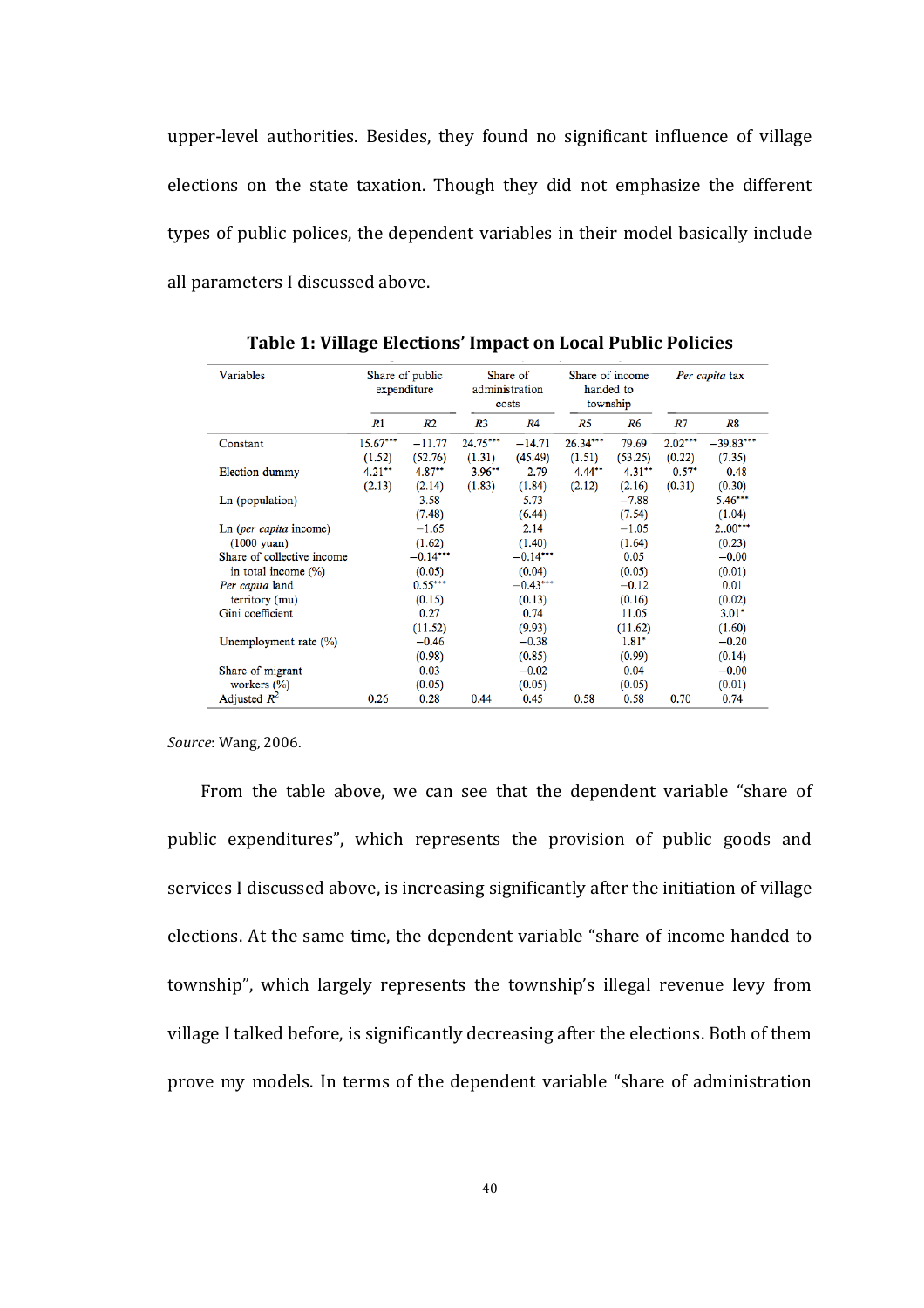cost", which refers to the agency cost I discussed above, the decreasing tendency of administrative cost also proves that village elections significantly ameliorate the local governance. As for the state taxation, unlike the unpopular policies I stated above, village chief has little discretion on the execution of such policies because the tax rate has already been tightly fixed. Besides, since the agricultural tax, which was main source of state tax, has been abolished in 2006, the tax burden on villagers has been largely relieved. Thus, this variable can exert little influence on the local governance and interactions between village chief and party secretary.

Another research work conducted by Martinez-Bravo et al. (2011) also proved my models. Their study used the village-level data from 217 villages selected from 25 provinces for the time period from 1980 to 2005. Though this study did not directly point to the two-committee conflicts, we can still infer this conflict from their statistical results. First, by introducing a survey in the sample villages, they found that village elections have significantly increased the unilateral power of village chief and simultaneously decreased the discretion of the party secretary. Then, researchers of this study further probed into the village chief's behavior by focusing on the management of public policies in villages. They categorized public policies by two parameters, namely whether certain policy is popular and whether village chief has discretion over certain policy. Using the data collected from these sample villages, they found that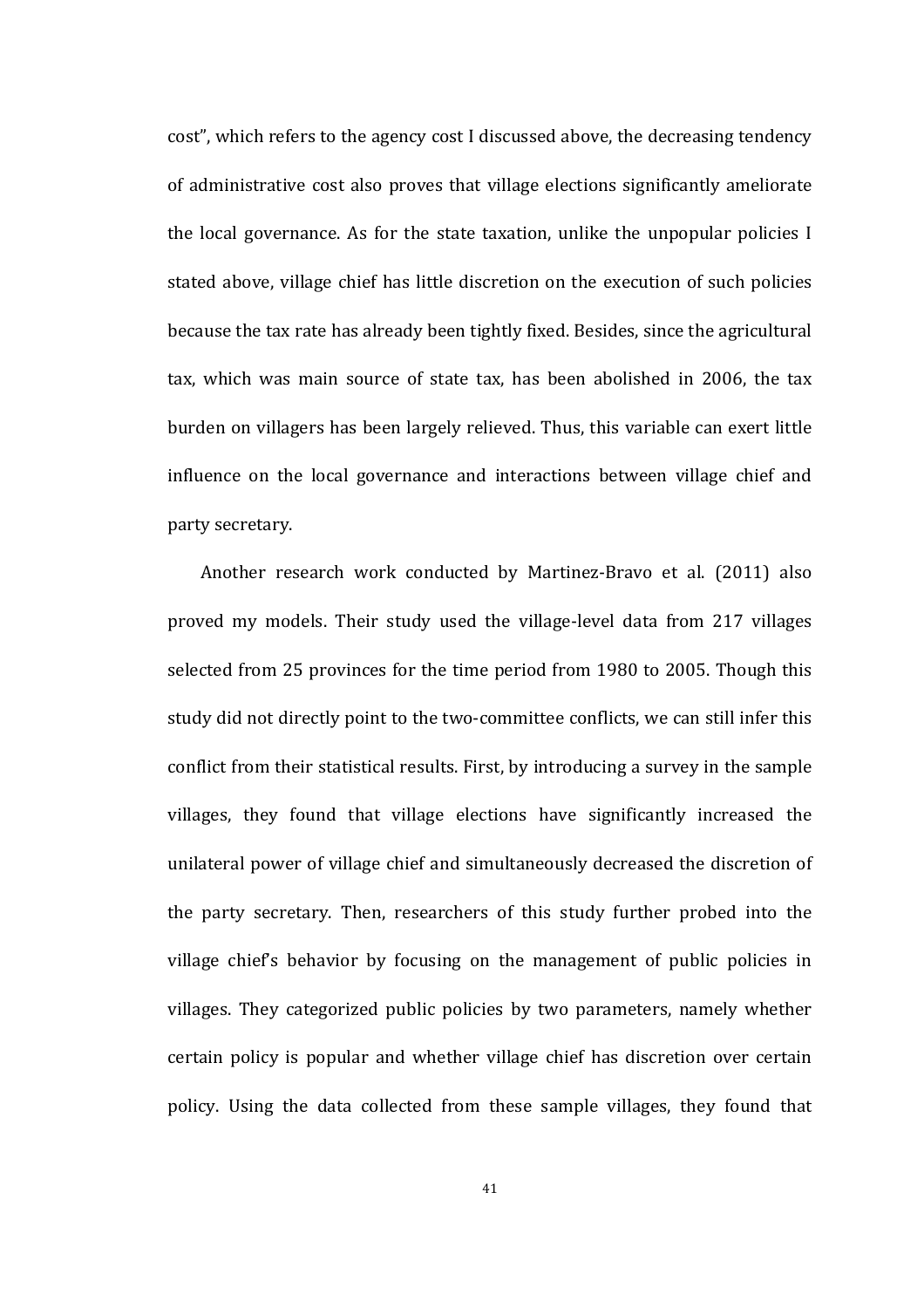regarding unpopular policies that village chiefs have decisive power, they tend to fulfill these policies based on villagers' rather than the upper-level authorities' preferences, which prove my second model that when dealing with contentious policies, the village chief tends to reject them. In terms of the popular policies that village chiefs have discretion, they maintained that village leaders also tend to make decisions in accordance with villagers' preference, which proves my first model above that village elections help intensify the monitor on village leaders and reduce agency costs. Besides, this study also introduced a third placebo group to test village chiefs' behavior on policies that they have no discretion, whether the policies are popular or not, and they found that there is no obvious change of policy preferences, proving that village chiefs can only exert influence on policies they have discretional power.

Apart from the quantitative studies above, there are also some case studies directly discussing the two-committee conflicts. Guo and Bernstein (2004) discussed a case happened in Da'ao Village of Guangdong Province. The party secretary in this village sold a great amount of collectively owned land to the local private enterprises and embezzled the money earned from the land sale. Dissatisfied by the party secretary's corruptive activity, villagers, led by the village chief, urged the party secretary to submit the account book for check. However, the party secretary adamantly refused villagers' demand in case his corruption was exposed. Finally, the village chief lodged complaint to the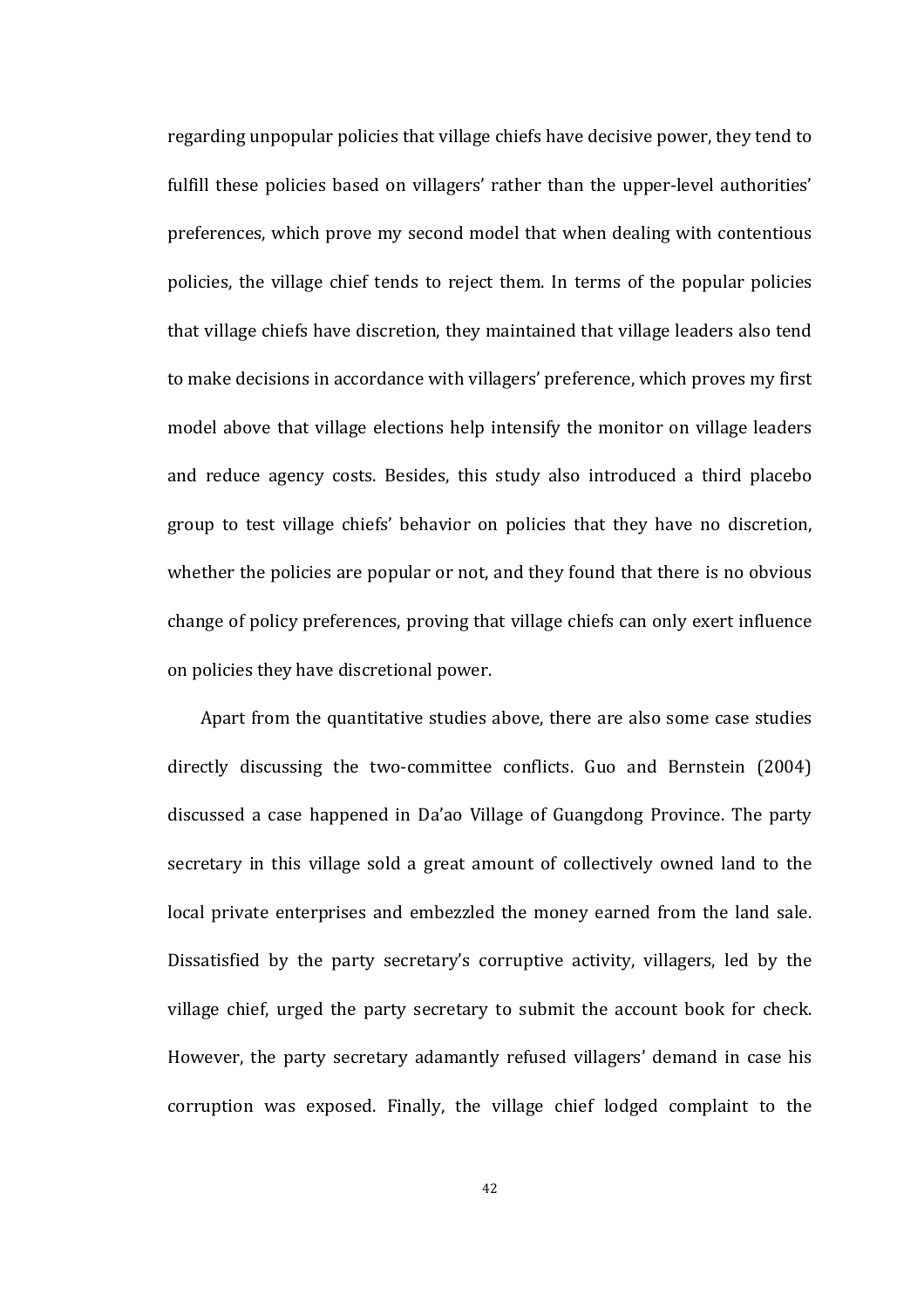upper-level authorities to furiously expose the malfeasance of local party secretary. Pressed by local villagers' dissatisfaction, the upper-level party branch deprived the party secretary's position and charged him for his embezzlement.

Another case study was conducted by Li (2002) in Dongcun Village of Hunan Province. In this case, after the villagers realized that the township government levied an excessive fee related to children's education, which was essentially against the *Regulation Concerning Peasants' Fees and Labor* that designed by the State Council, they lodged a collective complaint to the township government under the leadership of the village chief. Without an acceptable answer from township leaders, the peaceful complaint soon became a violent protest. During the whole protest, the party secretary in Dongcun Village remained silent in his own home. This protest soon spread to another six villages located in the same county and finally drew the attention of provincial leaders. After the provincial government sent a special research team to the township, they quickly cancelled the illegal revenue extraction and dismissed the township governors.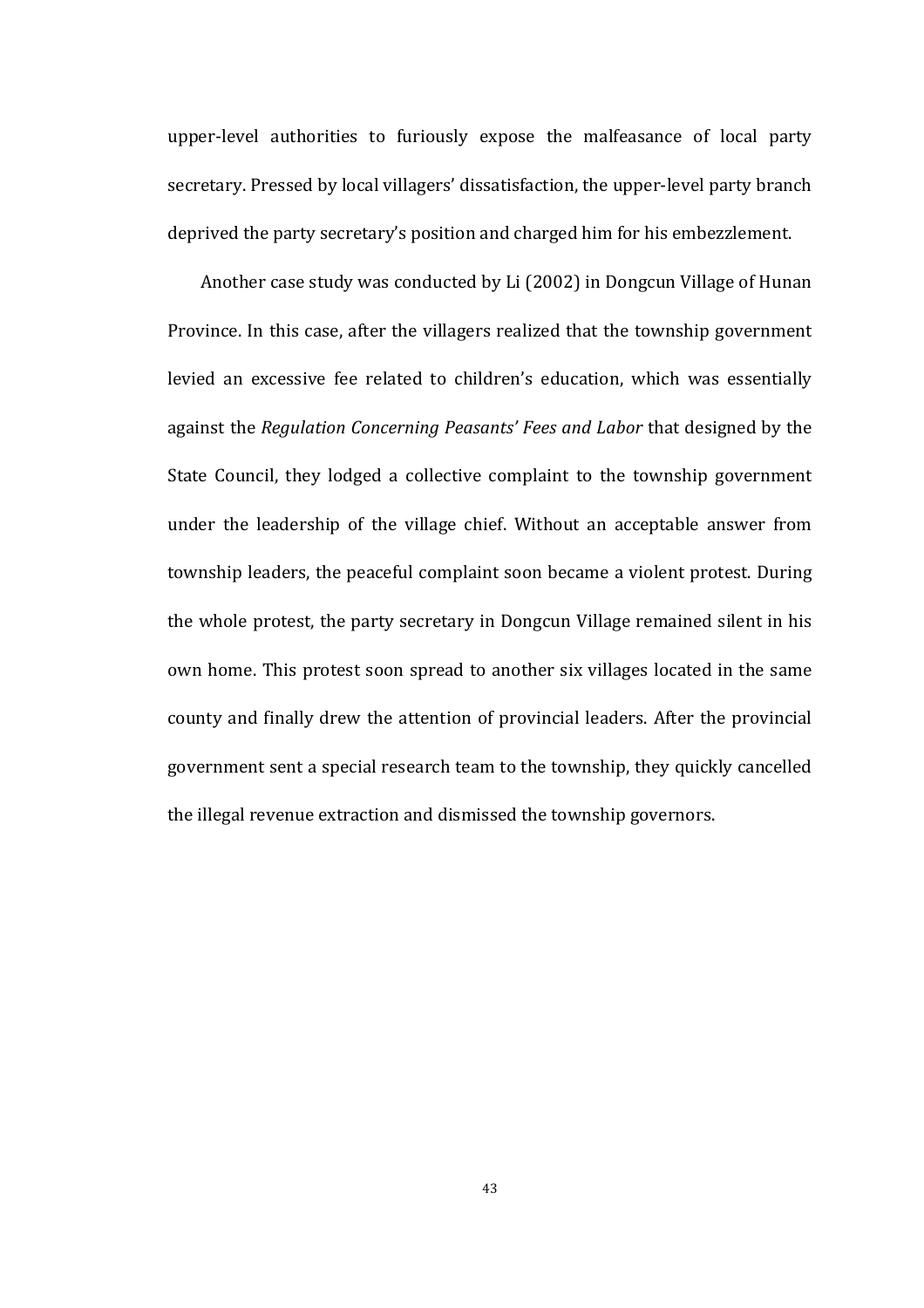## **Chapter Five: The Case Study, Qingxian Model**

After discussing the interactions between village chief and party secretary, it is not hard to find that the power-sharing puzzle may cause great conflict between these two organizations, especially when they face unpopular policies mandated from above. Their conflict may cause the delay of the execution of certain policies, which may result in great negative effects on the local governance. For example, if villagers are unsatisfied with the local governance, they can lodge complaints to higher-level authorities, which may lead to instability in local areas. (Li & O'Brien 1996, Li 2002). Then here comes my second research question in this paper, which is how to solve the power-sharing conflict in Chinese local areas?

In fact, some institutional designers and academic scholars have already perceived this conflict and were engaged in some innovations to solve this problem. For example, in Guangdong Province, local CCP secretaries were required to run for the village chief in order to merge the personnel of these two committees and retake the village committee under CCP's control. Besides, in Shanxi Province, with the purpose of improving the legitimacy of the party secretary in the rural area, a two-ballot system was introduced. In this system, the upper-level party committee first selects some candidates eligible to run for the party secretary in a village. Then the villagers rule out the candidates they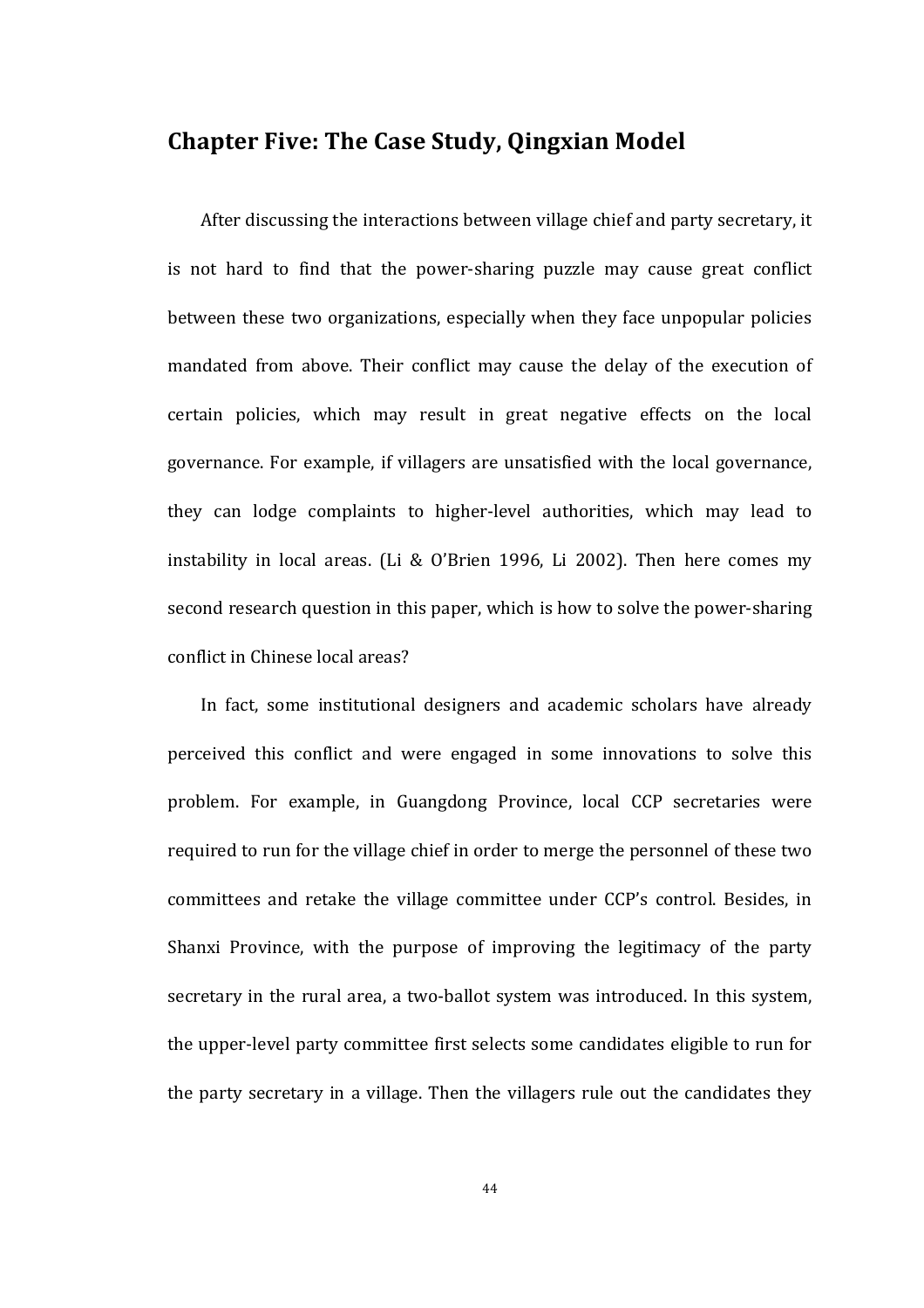don't like by election at the first run. After that, party members will then elect the secretary among the rest candidates at the second run. (Li, 1999)

"Oingxian Model" is another example to solve the power-sharing problem. In September 2002, leaders in Qing County of Hebei Province started to conduct this new experiment in selected 23 villages. Since the beginning of 2003, the new institution has been established around the county. Up to now, all 345 villages of the county have established Village Representative Assembly (VRA) and there are 6325 representatives in total.

## **5.1 The Basic Content and Mechanism of "Qingxian Model"**

According to the official record, the standard definition of "Qingxian Model" is a new mechanism of self-autonomy in a rural area organized and led by the CCP. In this mechanism, the main specialty is to resurrect villagers representative assembly as a permanent political organization, and the power demarcation is that party branch possesses the top leadership, villagers representative assembly makes the decision, while village committee execute the concrete policy. (The Official Records of Qing County's Villages, 2009).

In this model, the resurrection of VRA is the main focus, but actually, the assembly is not innovative at all. According to the Organic Law of Village Committee, the villagers assembly (VA) is the top decision maker, and for those large administrative villages where the population are distributed relatively

45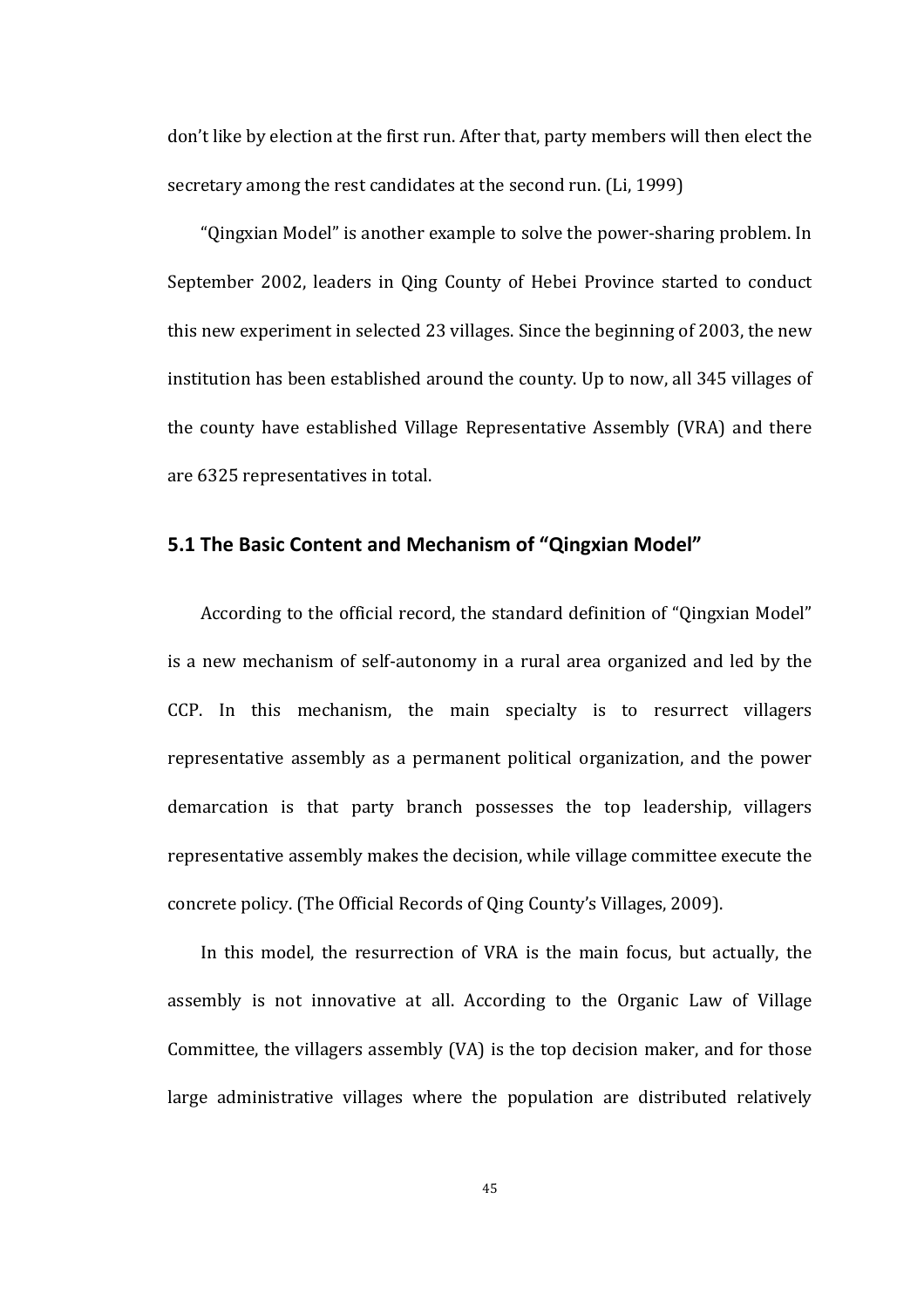dispersive, it is necessary to construct the VRA to execute the function of villagers assembly. The representative, who is normally recommended by every five to fifteen households, is responsible for discussing and deciding important issues related to village in regular representative meetings. (Article 25)

However, in reality, in most areas of Chinese villages, the VA and VRA have waned or even been suspended. In most areas, the VA and VRA meetings are only held no more than four times per year. (Oi & Rozelle, 2000) Thus their functions cannot be fulfilled. This phenomenon is largely due to the weak awareness of political conceptions of general villagers. Achieving their own land through China's economic reform, what villagers mostly concerned is their own economic status. In terms of the political power, they think it either belongs to the VC or belongs to the secretary, but not themselves.

Leaders in Qing County perceived the dysfunction of VA and VRA. After applying the "Qingxian Model", a detailed decision-making process on certain issues in each village becomes more complicated, at least nominally. In the first stage, a draft resolution is put forward by one of the following units: the party branch, the village committee,  $1/10$  of all villagers, or  $1/3$  of all representatives. After that, the party branch would examine the draft resolution and have preliminary comments on it. Then the joint meeting attended by all members from both party branch and village committee would be held to set the agenda for a subsequent discussion. Next the joint meeting attended by all members of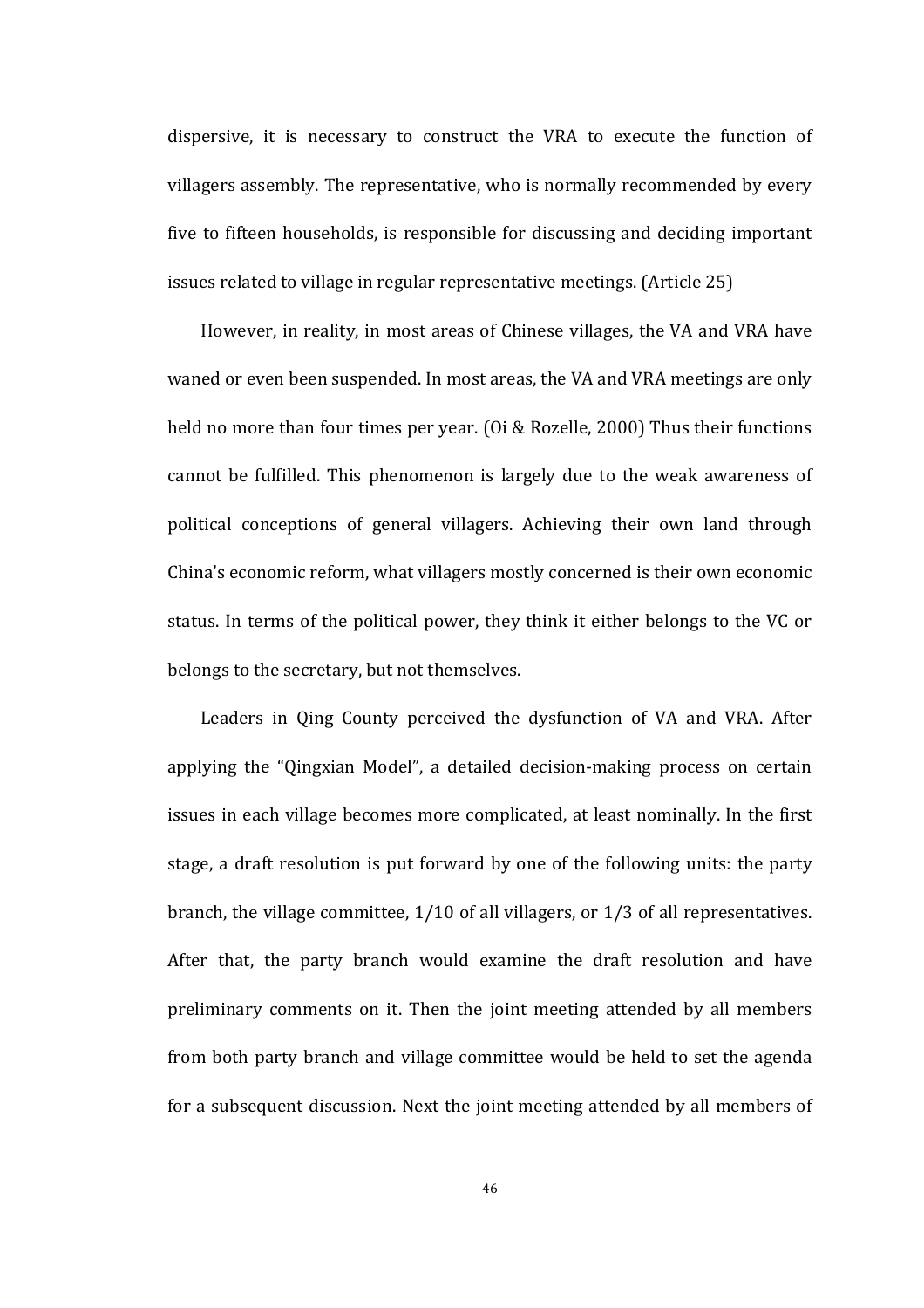the party and of the two committees would scrutinize the draft. Then comes the most important part. The draft would be discussed and be voted in VRA where representatives have to affix their own stamps to assume the responsibility of decision-making. The content of the resolution would be publicized in the village, and would be executed by village committee who has the responsibility to report the result of execution to party branch, the representative conference, and finally, common villagers.

The "Qingxian Model" soon drew Chinese scholars' attention and positive response after its initiation. For example, Xu Fuqun insists that this model is a hopeful approach for the solution to the conflict of the two committees. Cao Guoying concludes that "Qing Model" is an ideal choice in the consideration of limitations in reality. Wen Tiejun Points out that this model would not cost too much for reformation and therefore it is effective. Li Qiang also thinks that the model is both progressive and conservative and has taken the consideration of short term as well as long term objectives. Yu Jianrong himself speaks highly of this pattern, saying that the secretary of Qing County is so wise that he not only brings out solution to the paradox in the governance of village, but also brings out solution to problems that have a decisive effect on the vitality of CCP. (The Official Records of Qing County's Villages, 2009)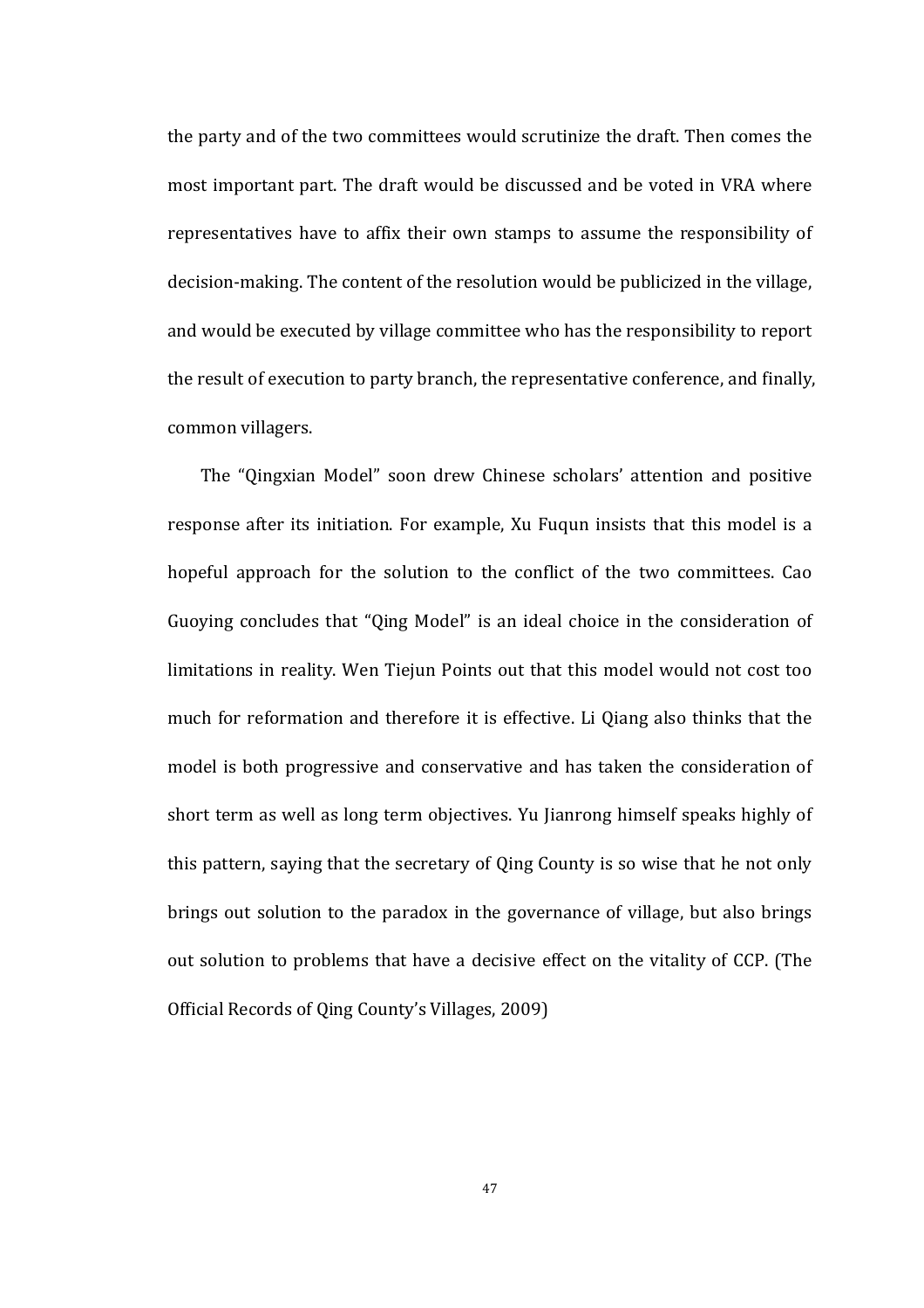#### **5.2 The Case Study in Gengguantun Village**

In order to examine the effectiveness of Qing County in practice, I developed a field study in Gengguantun Village of Oing County in July 2010, together with my three undergraduate classmates. During these eight-day field work, we audited the whole process of VRA meeting as observers, held a number of interviews with the secretary of the party branch, Pan Bingzhong, as well as other relevant officials in the village, and had conversations with representatives of villagers and party members. Meanwhile we were also interviewing general villagers in Gengguantun Village in order to learn more about their opinions concerned about the practice of "Qing Model", the development of the village, the conflicts between the two committees.

#### **5.2.1. Background of Gengguantun Village**

Gengguantun Village is located in Qing County of Hebei Province. It is 0.5 km far from the downtown of Qing County and close to No.104 National Highway that provides the village with convenient transportation. It is also not far from Beijing, the capital of China, with only three hours' driving distance. The geographical advantages have provided favorable conditions to the economic development of the village. Besides, the village is in the east of Mid-Hebei Plain where there are few mountains or hills. Climate conditions are also favorable. In 2007, the gross industrial output value is 35 million dollar, the yearly average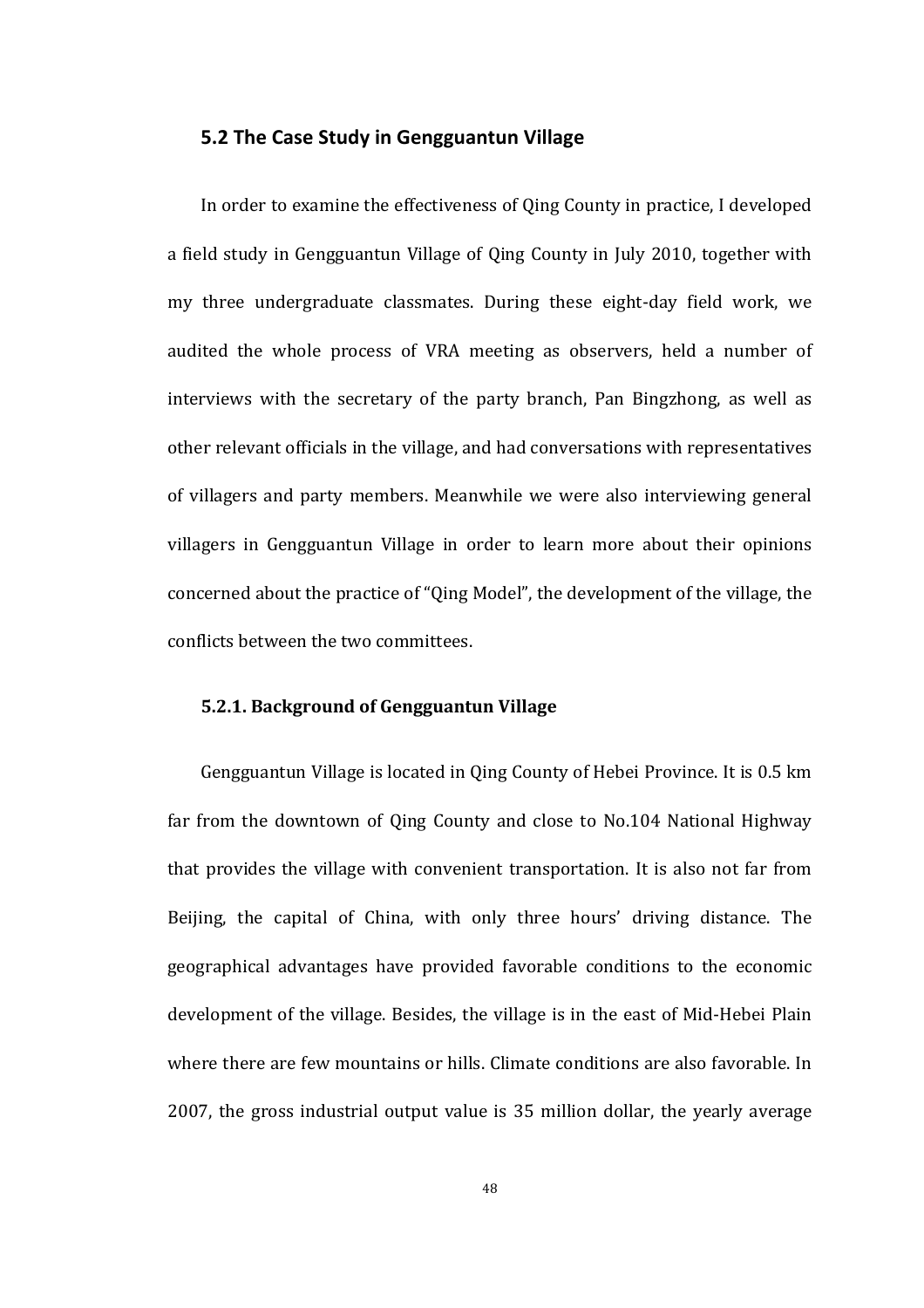net income of villagers is 2000 dollar. It has become famous for prosperity and civilization among nearby areas. In 2005, the village built the first large-scale straw gasification station that was able to provide enough energy for cooking for the whole village. Many projects in the village have also won various rewards from upper-level authorities.

The secretary of party branch is Pan Bingzhong, who started to assume the position in 1994. He gave others an impression of efficiency and resolution. At the end of 1980s and the beginning of 1990s, the collective economy of the village was close to collapse because of a series of negative factors. At that time, Pan, who was a successful private entrepreneur then started to come into power and saved the collective economy through attracting investment and building factories. Though Pan had been emphasizing his selflessness during the interview, we found the opposite opinion when having conversations with general villagers. According to their description, Pan assumed the party branch position without giving up all his business, but instead remain to be the main shareholder of his enterprises. They believe many projects in the village are associated with Pan's business in a way after his came into power, in which he embezzled enormous illegal profits. Besides, villagers complained that Pan's life is quite luxurious.

In terms of the two-committee conflict, according to the official record of Qing County, the conflict between the elected village chief and the party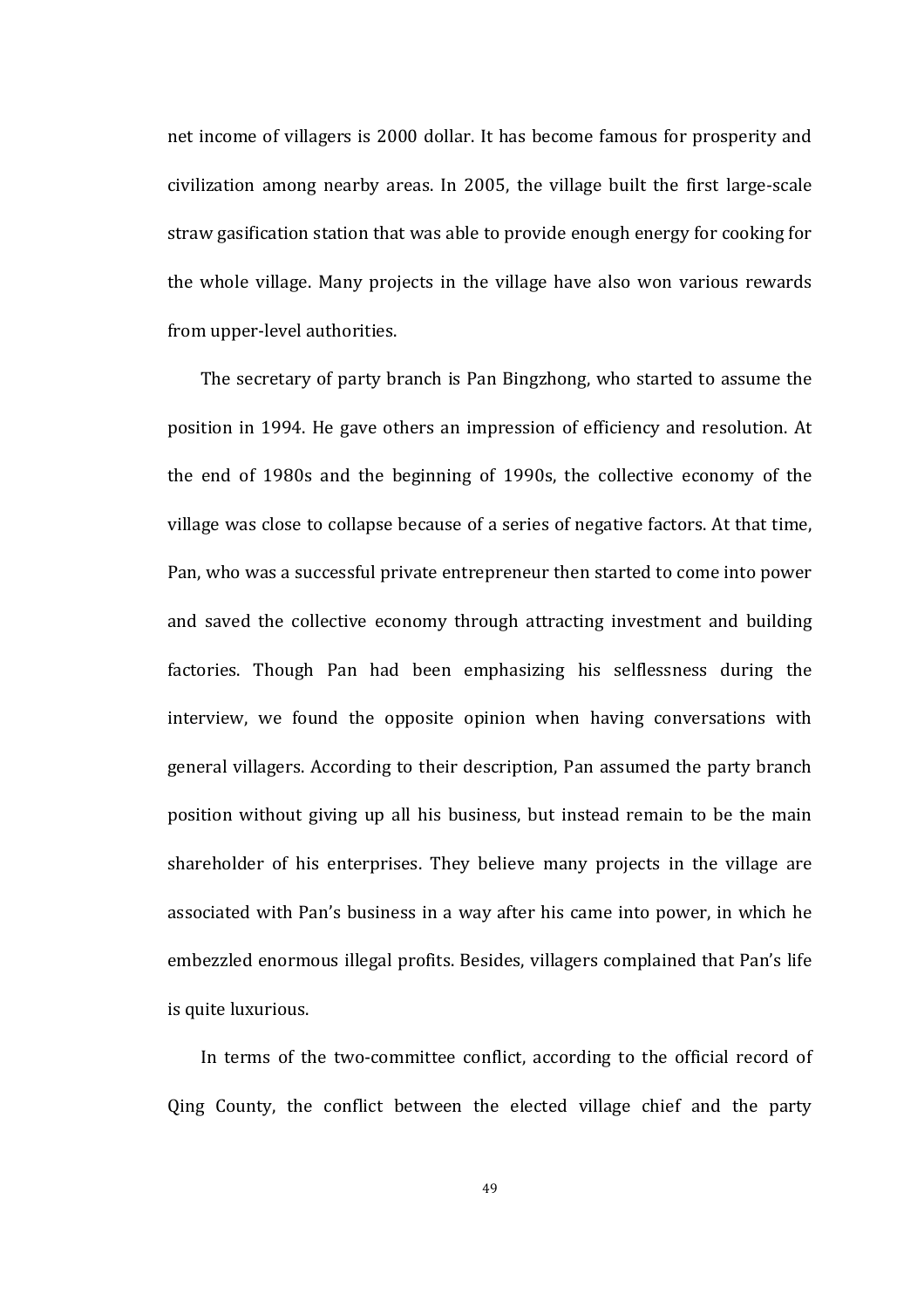secretary was widespread across the whole county before initiating the "Qingxian Model". In Gengguantun Village, the conflict was mainly between the party secretary, Mr. Pan, and the former village chief, Mr. Liu. As I described above, Pan collected great amount of money by selling collectively owned land and by embezzling public resources through his private enterprise. However, the former village chief Mr. Liu was just a general farmer who made a living by cultivating his own land. He was elected because of his righteous, laborious, and amiable characters. As Liu preferred to protect the arable land from the modern use, he was extremely against Pan's idea of selling collective land. According to the villagers in Gengguantun Village, these two village leaders were seldom talking to each other. When participating village meetings, they often sat far from each other. When one of them launched a speech, the other would express nothing but indifference and disdain.

Liu also tried to lodge complaint to the upper-level government, but achieved nothing as Pan's personal ties, constructed and intensified through countless and ceaseless briberies, were much stronger than his. Finally, Liu had to quit the position.

After Liu's resignation, some villagers also expressed their dissatisfactions towards Pan's malfeasance, but suffered grave consequences. Some villagers told me during secret interviews that once a villager burned Pan's brand-new BMW car because Pan forcefully removed his home for the construction of new

50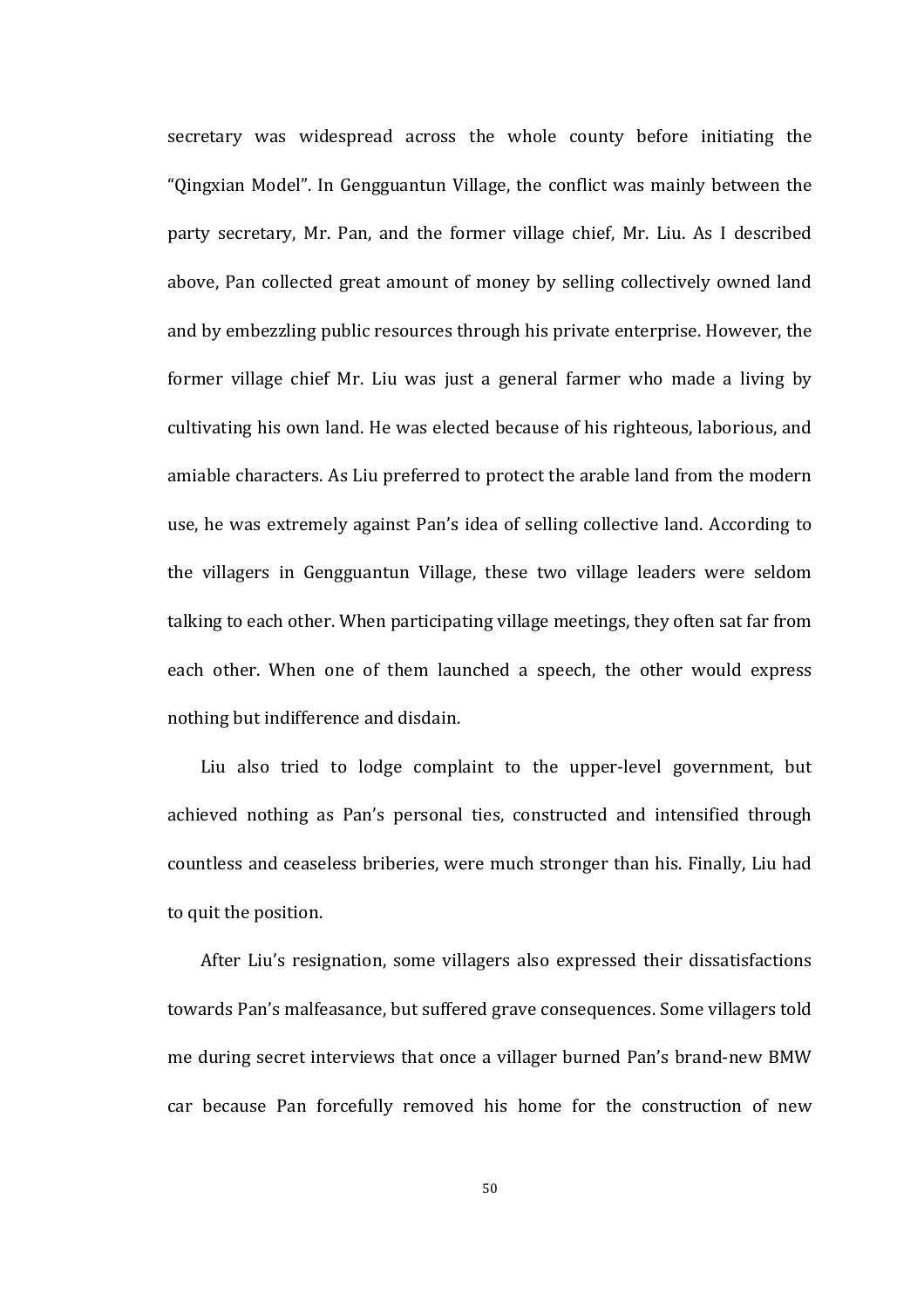apartments. After knowing the truth, Pan first hired some members of criminal syndicate to break one leg of this villager, and then accused the villager in the upper-level court for intentionally damaging his private goods. Finally, the villager was put in jail. Soon after that, Pan bought a new BMW car same to the former one.

#### **5.2.2.** The Application of "Qingxian Model" in Gengguantun Village

As the "pilot village" in Qing County, Gengguantun Village started to apply the "Qingxian Model" as early as its initiation. Though in many official conferences, Zhao Chaoying, the party secretary of Qing County and also the designer of "Oing Model", has emphasized the positive effect of the resurrection of VRA on the removal of power-sharing conflict between village chief and party secretary, realities are much complicated. We noticed some phenomenon that both officials and scholars seldom pay attention to.

First, the practice of "Qingxian Model" indicates that the resurrection of VRA can effectively mitigate the two-committee conflict, but it also leads the power skewing lopsided to the party branch. During our interviews with common villagers, they all claim that there exists no conflict between the two committees and their heads. The leadership of the party branch on village committee is strong. The village chief in Gengguantun Village, Qi, also spoke highly of Pan's role and ability in the interview. He said, "Without Secretary Pan there would not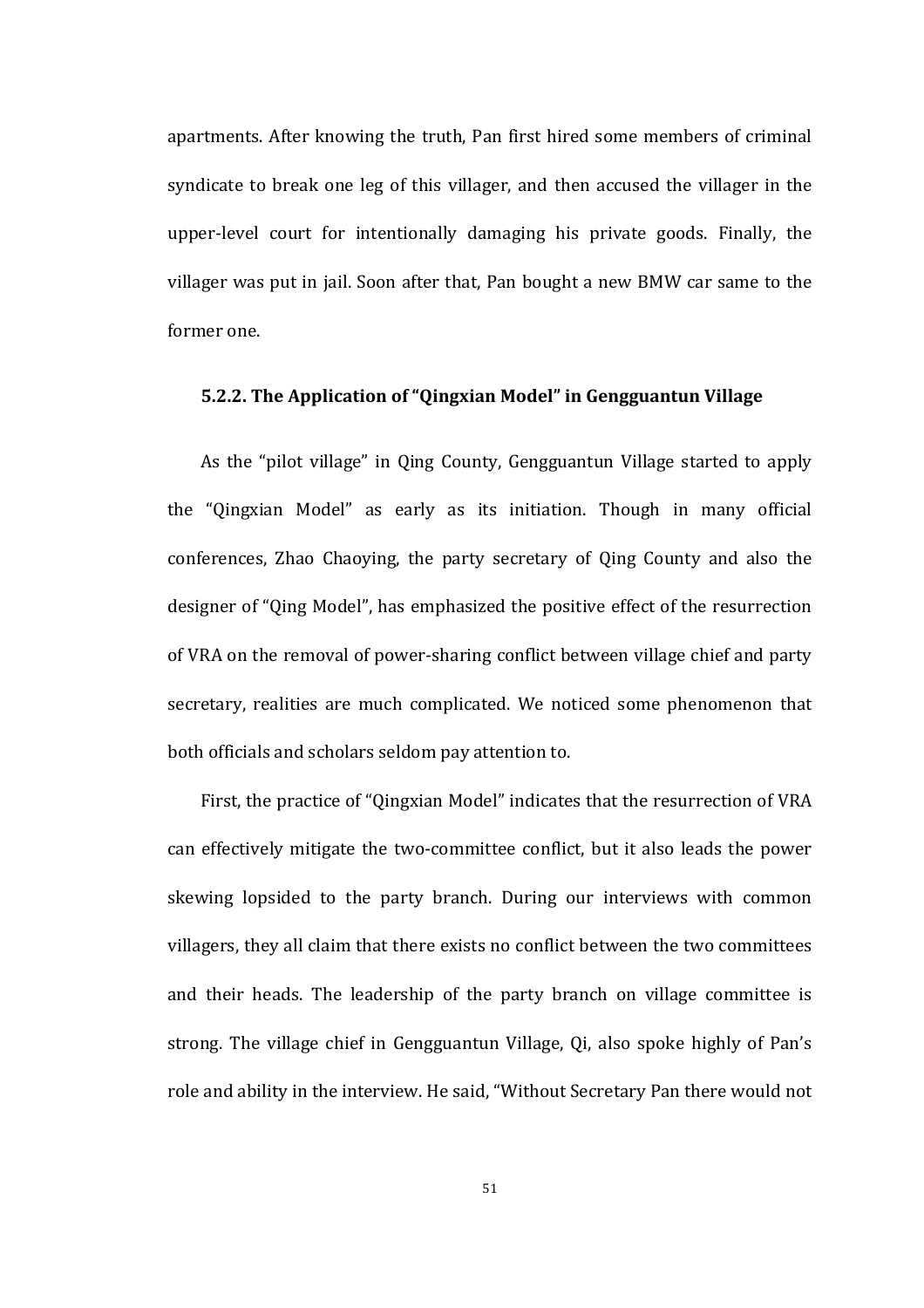have today's Gengguantun Village. It's just his personal capability."

However, the party branch and the secretary also become too powerful accompanied with the strengthening of party's leadership as well as the eliminating of the conflict. Firstly, the representative committee can not implement any effective oversight of the party branch. The 15th, July 2010 is the Political Discussion Day for all villages in Qing County when the president of VRA (it is Pan actually run as a concurrent post), representatives, members of the party branch, all officials of the village committee participated in discussions. There were six sections in total including first half year' report on work, first half year's report on finance, second half years' planning, democratic appraisal through democratic discussions, the speeches made by the township official, and the conclusion of the discussions made by the party secretary. When it was the turn of representatives to comment, some of them highly praised the work of leaders in the village, some of them emphasized that they could have democratic rights only because of the leadership of the party secretary. Some of them even cited Chairman Mao's poems to speak highly of the leadership of the party. Obviously, they said nothing substantive except flattery. After the discussion, the representatives and party members voted for the policy resolutions and signed their names. All decisions won a unanimous vote. In fact, according to representatives and village officials, since the establishment of VRA, all resolutions won a unanimous vote.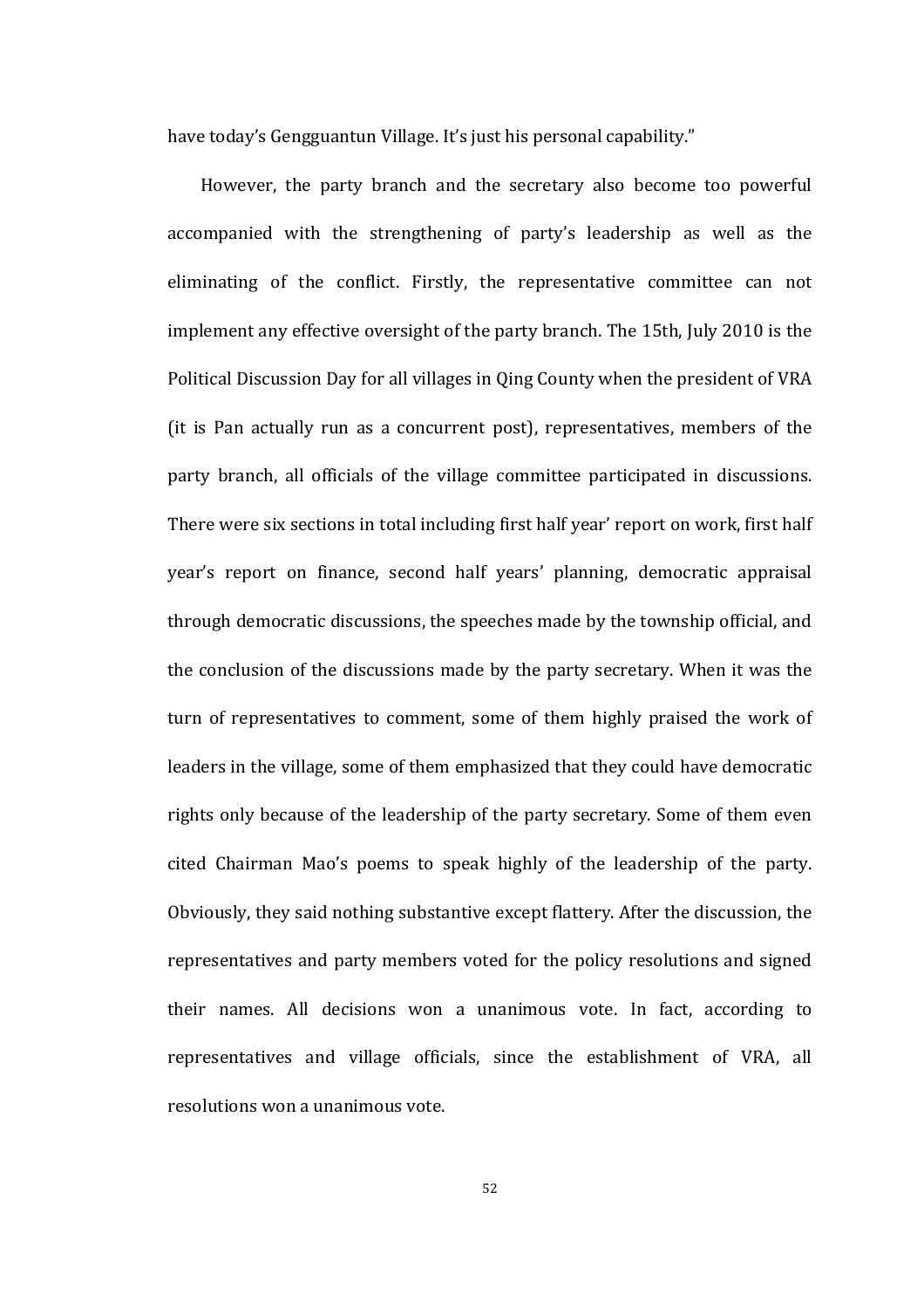Secondly, the VRA and its representatives not only fail to implement any oversight of the party branch and its party secretary, Pan also makes use of the conference as a way to strengthen his power and influence in pursuit of his own interests. Here is an interview between a representative and us.

…

Interviewer: How's the frequency of the meeting of villagers assembly?

Representative: It's too frequent. We usually have meetings at night which last for 1 or 2 hours. 

…

Interviewer: What do you often do during the meeting?

Representative: Villagers can have discussions with our representatives to find out solutions to some problems.

Interviewer: Does the smaller neighboring village also have such meetings?

Representative: Other villages never have meetings, if nothing happens. Gengguantun Village is just a model, and is the only model. Frankly speaking, what you have just seen is the most positive and brightest side of the village and you can only see this side.

…

Interviewer: Have there ever been big problems.

Representative: No, and we can solute small problems through negotiations.

Based on their words, when encountering some tough problems that party secretary can hardly solve through direct demand, people will seek the help with some informal institutions, such negotiations in clan's meetings or religious groups, rather than VA and VRA. In this sense, the VRA is just a form without any substance.

Moreover, based on our field study, the VRA in Gengguantun Village has not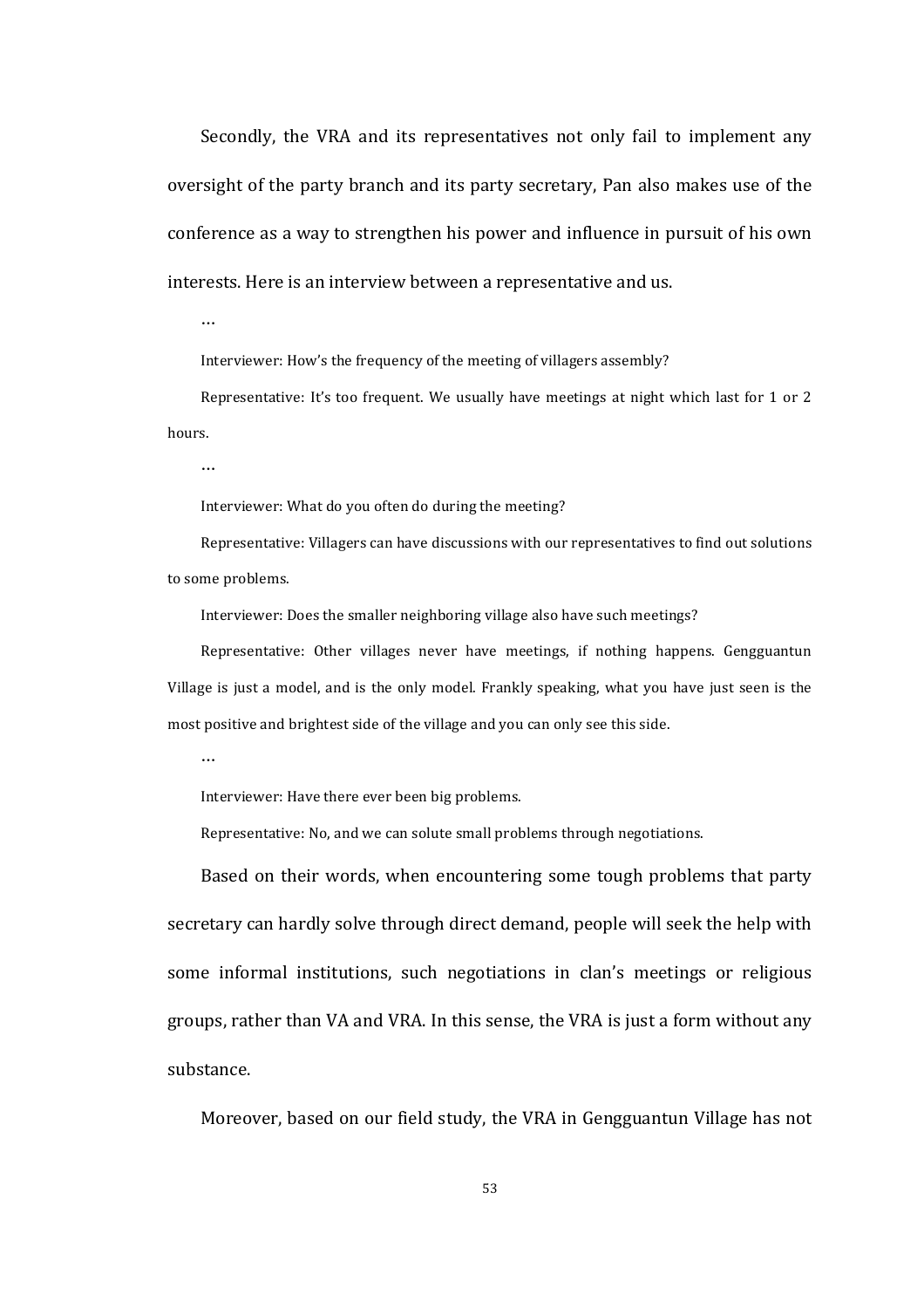become the channel and platform for villagers to participate and discuss local politics. Villagers are unclear of the selection process of villagers' representatives at all.

Interviewer: Do you know anything about villagers' representative?

Villager A: I am not one of them, and they are appointed by the party secretary.

Interview: They tell us they are elected.

Villager A: They just tell you the good things. In fact it's just like your school. The teacher will only appoint those who have good relation with him or her as class leaders. It's the same here. If you don't have good relation with the production team, you are not allowed to be a representative.

Interviewer: Are there any benefits of being representative?

Villager A: You can get paid.

…

Interviewer: What kind of people can be representatives?

Villager A: What kind of people? Flatterers can! You can tell that from their speeches. They never tell you the truth and in villagers' eyes they are just the minion.

Interviewer: But they are quite old, aren't they?

Villager A: Sure. At their ages, they can just get some money by flattering. You only need to flatter, then you get paid. Why do they only say something good? If they say something bad, they can get no money.

…

Interviewer: Have you ever voted for representatives?

Villager B: Yes, I have. And every time candidates are the same. They are those who have prestige and whose words matter.

…

Interviewer: Have you ever participated in the election?

Villager C: Yes.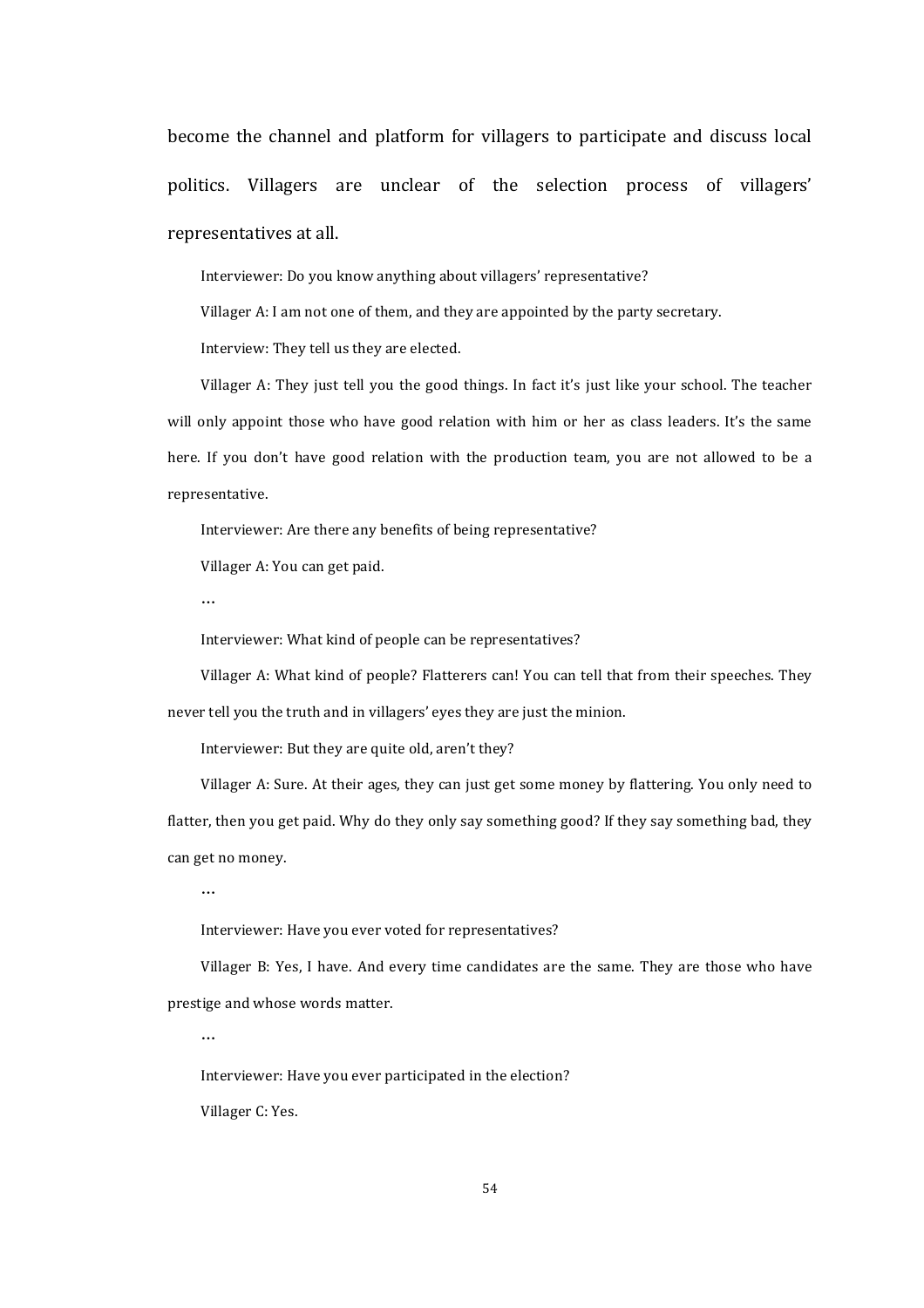Interviewer: Whom did you vote for?

Villager C: Those old people. Those who are now representatives will continue to be. We are too young to understand these affairs.

We can tell that villagers are not very keen on the election, partly because some of them have no idea on the political affairs of the village. More importantly, many villagers believe that the party secretary have intervened the elections. This strongly affects the legitimacy of the elections.

Besides, we also find out that representatives seldom have essential contact with common villagers, who also seldom call on representatives when facing problems. These records can reflect the situation very well.

…

Interviewer: Have you had any contacts with representatives?

Villager D: No.

Interviewer: Who is in charge of the informing if there are some events?

Villager D: Not representatives. The village committee will send their men to each house. …

Interviewer: How do you think of the development in the village?

Villager D: It's very good. But we have no contacts with the village committee, and we cannot understand many policies. Many.

Interviewer: If you are not satisfied, how can you deal with it?

Villager D: If we are not satisfied, we can only be unsatisfied at home. No one would reflect the situation to higher rank and it is useless to do so. In other villagers there may be such actions, but not here at Gengguantun. We just follow the mainstream and do our own business quietly. We don't want to stir up trouble, and we don't care much about matters concerned about a lot of people either.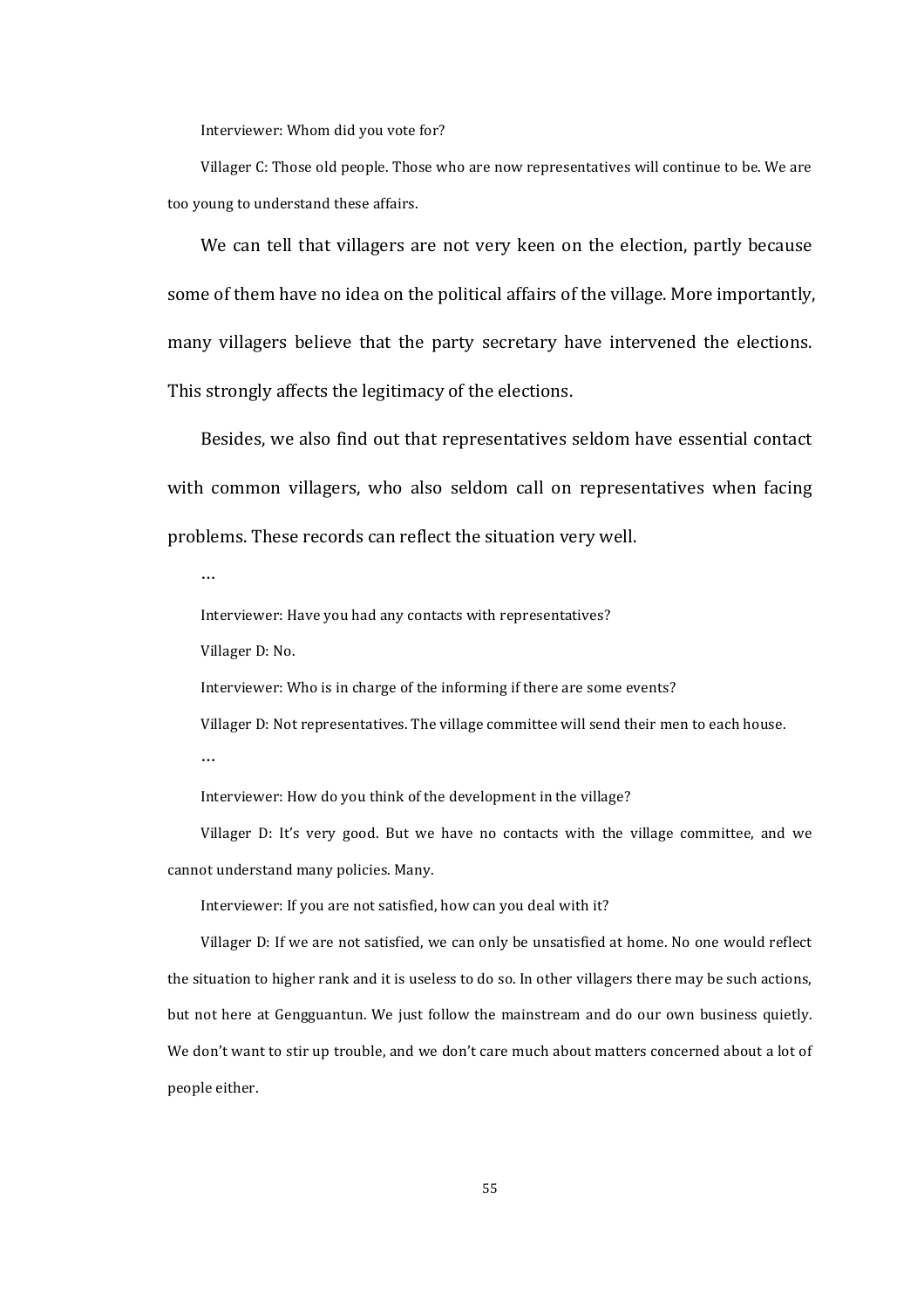Besides, as far as we know, several years ago, some unsatisfied villagers did lodge complaints to higher-level authorities to complain about Pan's malfeasance, but came back with no good news. Instead, Pan threatened the villagers that if the "troublemakers" did not lodge complaint successfully, he would make reprisals on them one by one.

In conclusion, the resurrection of VRA in Gengguantun Village did help mitigate the two-committee conflict, but it also adds more power to the party secretary improperly. No effective oversight from the VRA of the party branch exists. What's more, the experience and practice in Gengguantun Village also suggest that the establishment of the VRA does not provide any platform or channel for villagers to participate in politics, as it is originally expected. The conflict between masses and cadres continue, while the harmony in the village is still far away. Then what goes wrong inside the "Qingxian Model"?

### **5.3. The Analysis of "Qingxian Model"**

Different from other solutions, the institutional designers of Qing County mainly focus on the resurrection of the VRA. By setting the VRA as the hub of the model, the power-sharing puzzle between village chief and party secretary are largely solved. According to the Organic Law of Village Committee, the VRA is defined as the representative institution of the VA. While under the regulations of Oing County, the VRA is raised as a standing body whose missions are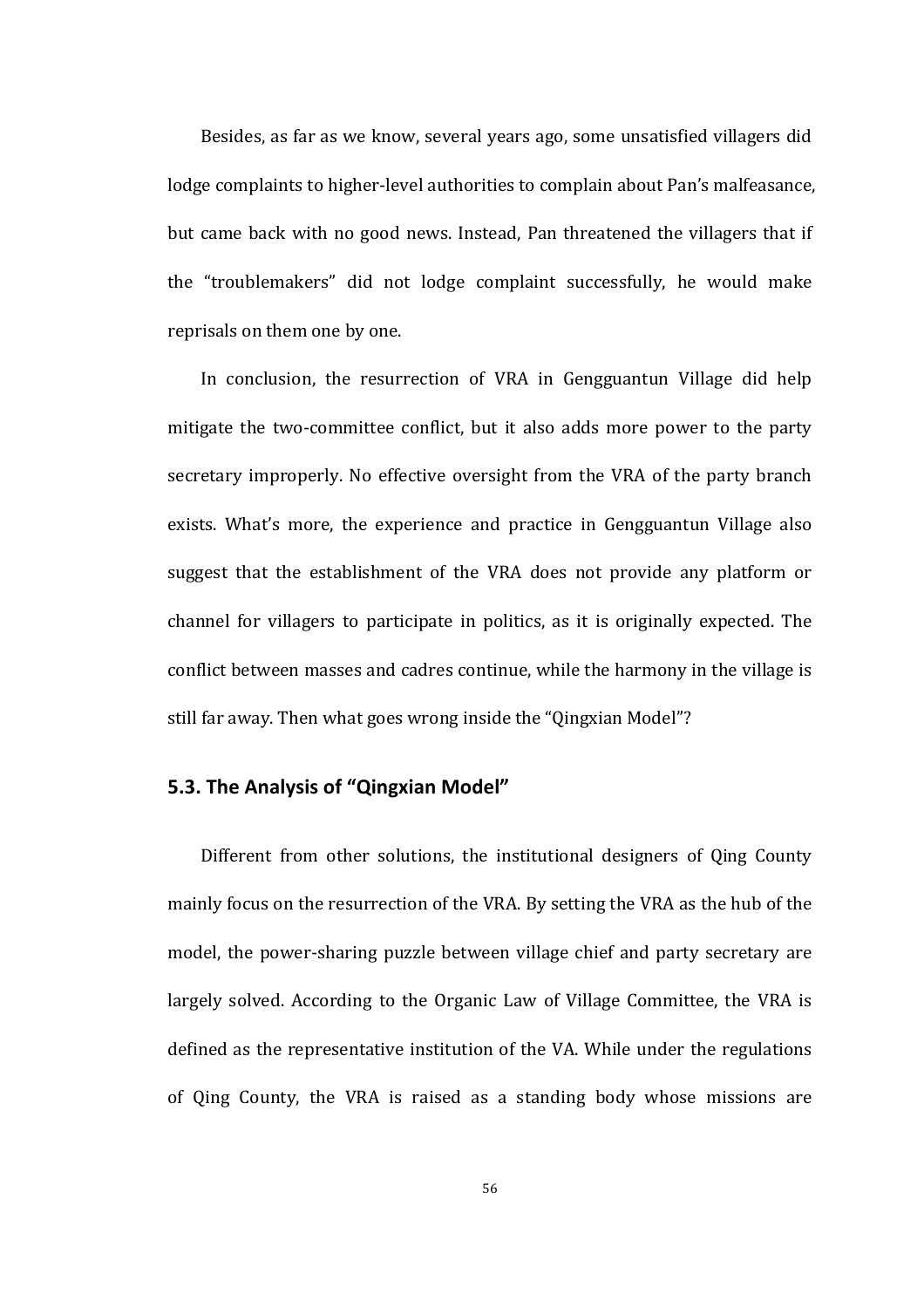discussing, policy-making and supervising through the meetings held once a month. Therefore, it is transformed into a real power from a nominal institution. At the same time, the designers of "Oingxian Model" created a new position called the president of the VRA and strongly encourage the party secretary in village to run for this position in order to keep the leadership of the CCP in local areas. In contrast, the village committee in the context of the new model is settled just as the executive administration of the VRA and the VA. Village chief in this sense must accept the legal leadership of these "democratic" institutions, which means to accept the leadership of CCP meanwhile.

We can also perceive the genuine purpose of the application of the "Qingxian" Model" through speeches of the designer, party secretary Zhao of Qing County. Zhao points out that the innovative part of Qing Xian Pattern is that the secretary of the party branch is recommended to assume the president of VRA, who have the right to convene and preside over the conference. At the same time, those who could not successfully elected in the chairperson would also be required to resign the secretary position or be exempted by the party, so that the authority of the secretary of the party branch could be guaranteed in the village. During the process of decision-making, the secretary of the party branch, who is also the president of the VRA in reality, must do his job among representatives before they vote on any resolution that could direct the execution of the village committee. Besides, the party branch could also launch within the VRA an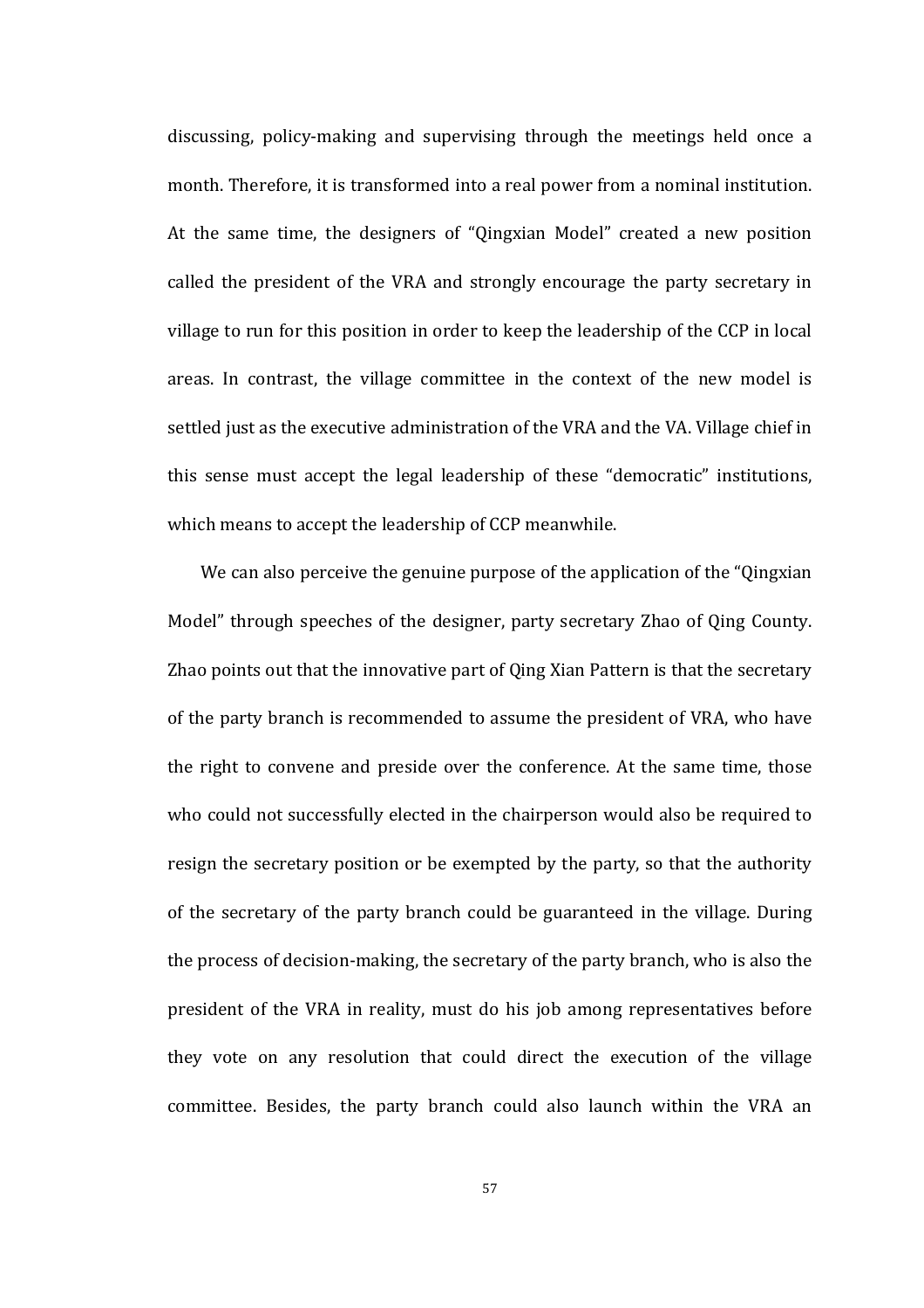impeachment of the village chief who disobeys these resolutions. Zhao argues that it is in this way that the leadership exerted by the party over the village committee could be ensured, that the conflict between the two committees as well as conflict between masses and cadres could be eliminated essentially, that villagers could finally be provided a channel and a platform for the participation in political affairs. What's more, Zhao is also optimistic on the positive effect of the new pattern on the atmosphere of the party in grassroots as well as the village. According to the introductions of local officials, 87% of the villages all over the Qing Xian County have secretaries of party branches who are also president of VRA at the same time. The representative conference has become the tool for the leadership of the party in villages.

Concretely speaking, the "Qingxian Model" reconstructs the power structure by a two-level vertical power system. The first vertical power delineation is between the VRA and village committee. As the VRA possesses the authority endowed by the law, the VRA should be the top decision maker in the village. In this sense, it is rational to put the village committee under the control of the VRA. Thus the village committee should be accountable to the VRA, and the VRA can exert its *de jure* power to override the decision made by village committee. The second vertical power delineation is between the party branch and the VRA. Originally, there shouldn't be a vertical system as their powers belong to different domains. The party branch's power is authorized by the upper-level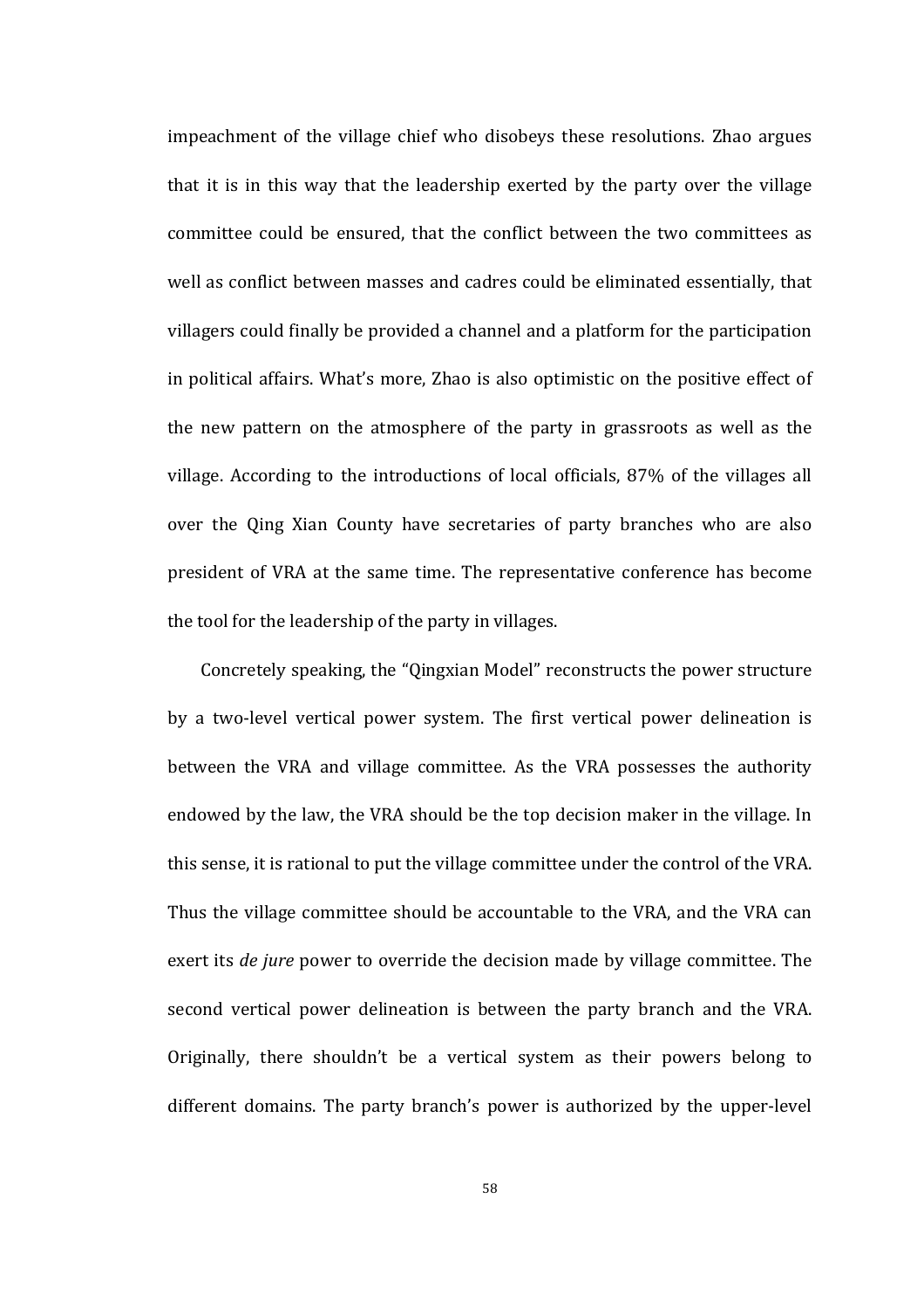party system, while the VRA's power is authorized directly by the villagers. However, this model encourages the secretary of the village party branch to run for the presidency of the VRA; simultaneously, the party branch is required to enlarge party members among the VRA representatives. By these two measurements, the party branch successfully "steals" the *de facto* power of VRA. Thus through these two-level institutional change, the party branch of the CCP in villages successfully rebuilds the political power in its own hands.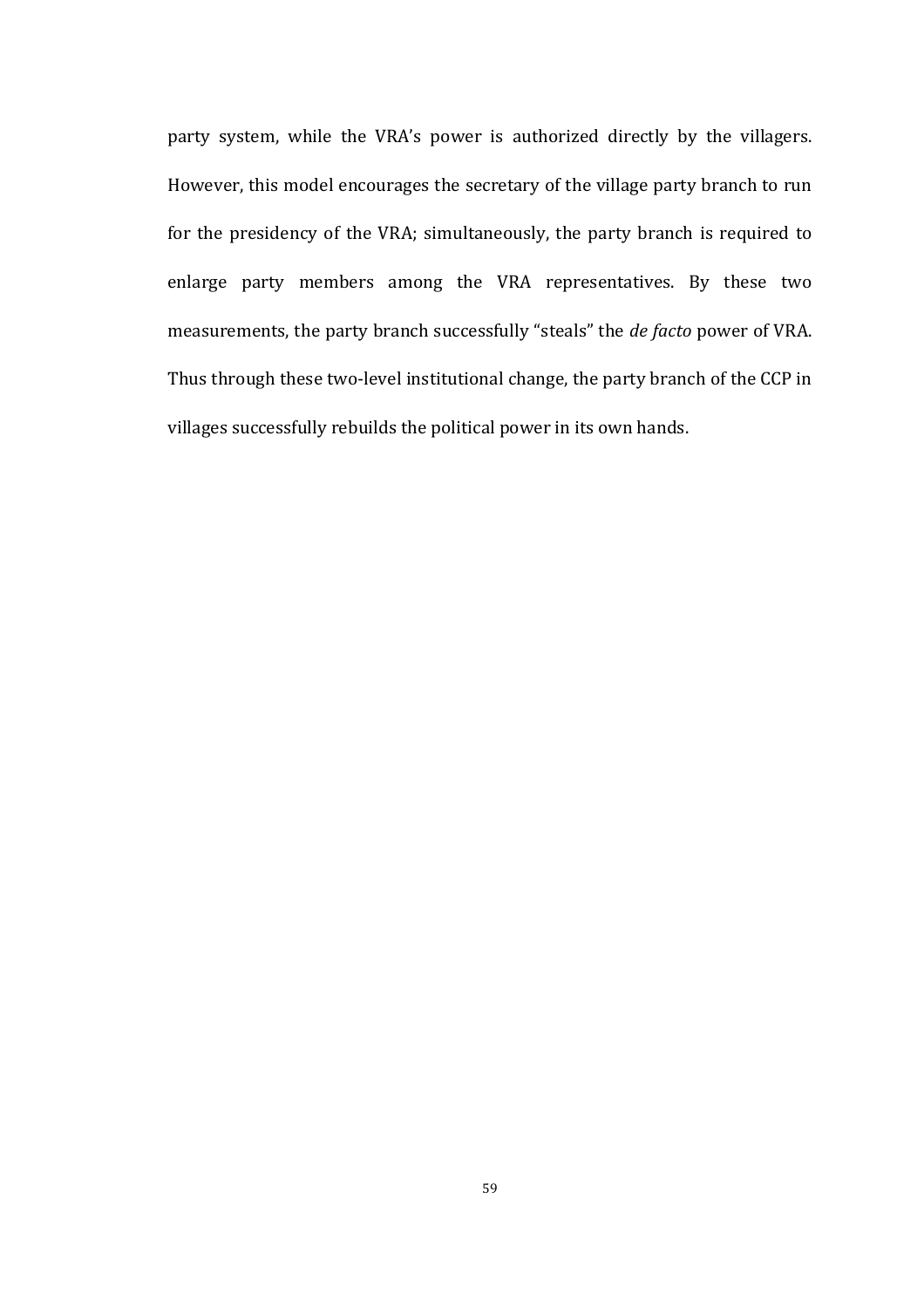# **Chapter Six: Conclusion**

In this paper, I develop a pure strategic model to explain the interactions between Chinese village chief and party secretary after introducing popular village elections in 1980s. Based on two different types of public policies, consistent policies and contentious policies, both players will choose different actions. When dealing with consistent policies, both players will choose to accept and enforce them. However, when discussing contentious policies, while party secretary will continue to stay with the mandate from above, village chief will choose to reject them and instead prefer to be accountable to villagers' interest, which will lead to the conflict between village chief and party secretary. After comparing the *ex ante* and *ex post* payoff, introducing villages elections will help state to exert more direct and effective monitor on local cadres by transferring this responsibility to villagers. At the same time, however, village elections will not lead to better enforcement of unpopular policies in rural areas. Statistical evidences from previous research works prove the implications concluded from the models.

Regarding the two-committee conflict, there are two possible solutions theoretically. The first solution is to deprive party secretary's discretion over the decision-making process by weakening or even abolishing the party branch in villages, which makes unpopular public policies rejected directly by village

60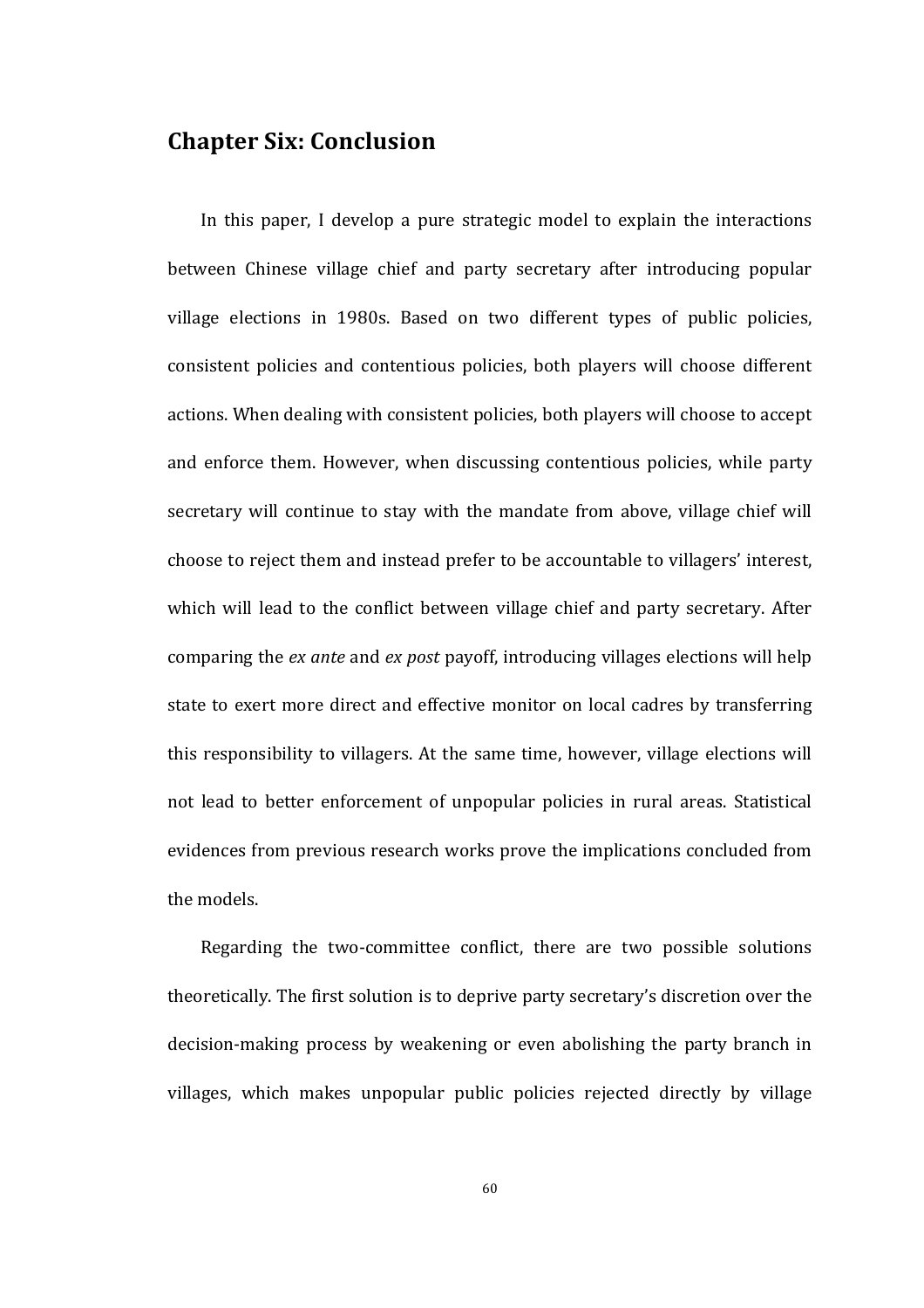committees. Following this path, Chinese central leaders may gradually open the popular elections to the upper-level governments since no effective tools exist in rural areas to enforce the unpopular policies. Finally, this path may lead to the complete democratization of Mainland China.

However, in the current situation, this alternative seems relatively infeasible because Chinese Communist Party will by no means voluntarily relinquishes its political power. In this case, the other choice seems to be more acceptable by Chinese senior leaders. That is to weaken village chief's discretion and resurrect party secretary's control over local affairs. Several experiments have already been conducted in some provinces. In this paper, I mainly focus on the experiment conducted in Hebei Province with the name of "Qingxian Model". In this model, the party branch finally recaptures the top power by resurrecting the villagers representative assembly (VRA) as a permanent political organization, and then requires the secretary of party branch to run for the president of VRA. At the same time, CCP largely enlarges its membership among representatives of VRA to assure the majority advantage. Through this arrangement, party branch controlled the VRA and then further direct the village committee legally.

In terms of the application of "Qingxian Model", while some scholars praise it as a good innovation to reconstruct the power structure and solve the power-sharing problem between the party branch and village committee, I argue that it is rather a reverse of China's democratization. In fact, the original purpose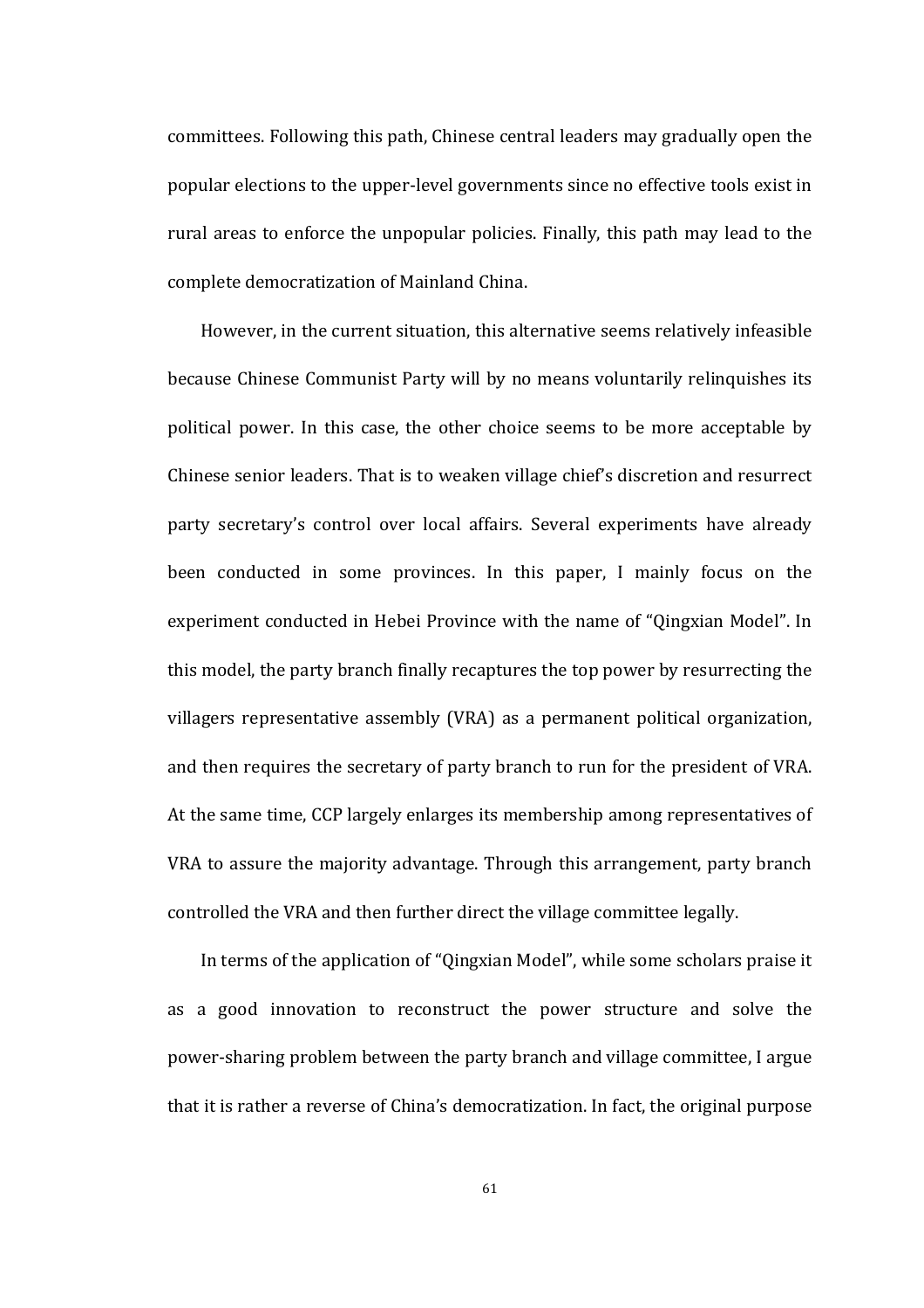of the self-autonomy reform in rural China is to slightly relax the control of the CCP at the local level and let villagers decide their own business. But it still left a conservative "tail" in the Organic Law of Village Committee by alleging that the CCP still possesses the macro-level leadership in a village, which obscured the power delineation and led to the conflict between the secretary and the VC. In this sense, the "Qingxian Model" essentially contradicts Chinese political democratization in the long run.

What's worse, the disadvantages of "Qingxian Model" have already emerged in villages of Qing County. After a field work in 2010 in Qing County, I found that the application of "Qingxian Model" potentially cultivates the corruptive spoil for secretaries in local level as they regain the discretion of the resources allocation. Besides, as the party branch firmly control the VRA, its resurrection soon lose the meaning but just serve as the tool for the secretary to acquire the legitimacy. During my interview of some general villages, they told me that representatives were already pre-selected by party branch and voting was no more than just a form. They had neither the ability, nor the motivation to contain party secretarys. In this sense, "Qingxian Model" and other similar innovations may exert long-term harm to China's political reform and development in the long run.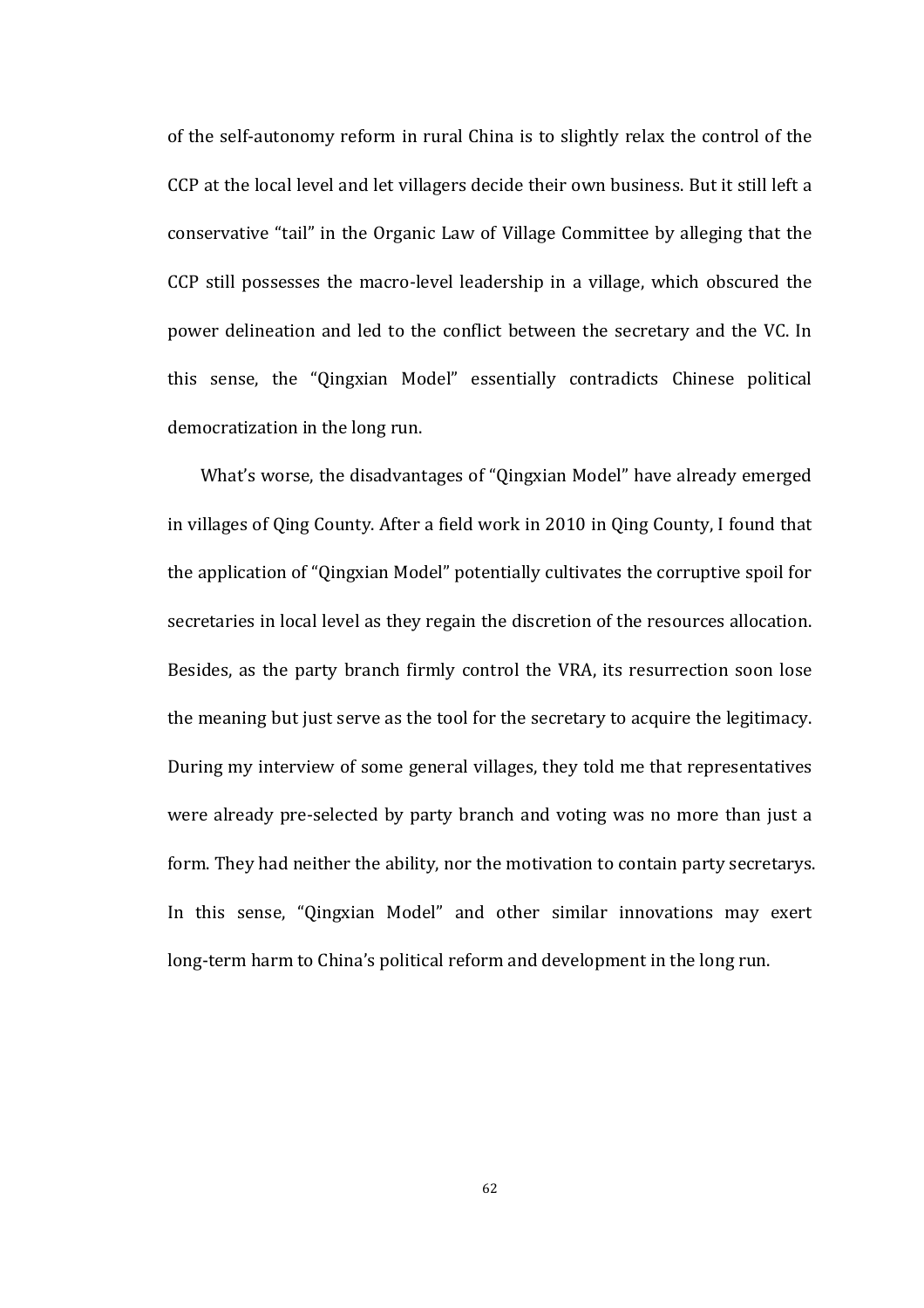## **References**

Alpermann, B. (2001). The post-election administration of Chinese villages. *The China Journal*, 46, 45-67.

Besley, T. & Burgess, R.  $(2002)$ . The political economy of government responsiveness: Theory and evidence from India. The Quarterly Journal of *Economic*, 117(4), 1415-1451.

Brandt, L. & Turner, M. A. (2007). The usefulness of imperfect elections: The case of village elections in rural China. *Economics and Politics*, 19 (3), 453-480.

Cai, H. & Treisman, D. (2006). Did government centralization cause China's economic miracle? World Politics, 58, 505-535.

Chan, S. (1998). Research Notes on Villagers' Committee Election: Chinese Style Democracy. *Journal of Contemporary China*, 7 (19), 507-521.

China Legal Publishing House (Ed). (2011). *The organic law of China's land* (newest ed.). Beijing, BJ: China Legal Publishing House.

Chinese People's Publishing House (Ed). (2012). *The constitution of Chinese Communist Party.* Beijing, BJ: Chinese People's Publishing House.

Epstein, A. (1997). Village elections in China: Experimenting with democracy, in Joint Economic Committee, Congress of the United States (Ed.), *China's economic future: Challenges to US policy, Armonk: M. E. Sharp.* 

Foster A. D. & Rosenzweig M. R. (2001). *Democratization, decentralization and the distribution of local public goods in a poor rural economy.* Working Paper 01-056. Philadelphia: Penn Institute for Economic Research.

Guo, X. (2001). Land expropriation and rural conflicts in China. *The China Quarterly*, 166, 422-439.

Guo, Z. & Bernstein, T. P.  $(2004)$ . The impact of elections on the village structure of power: The relations between the village committees and the party branches. *Journal of Contemporary China*, 13 (39), 257-275.

He, X. (2003). *The New China's Soil (Xin Xiangtu Zhongguo)*. Guilin, Guangxi: Guangxi Normal University Press.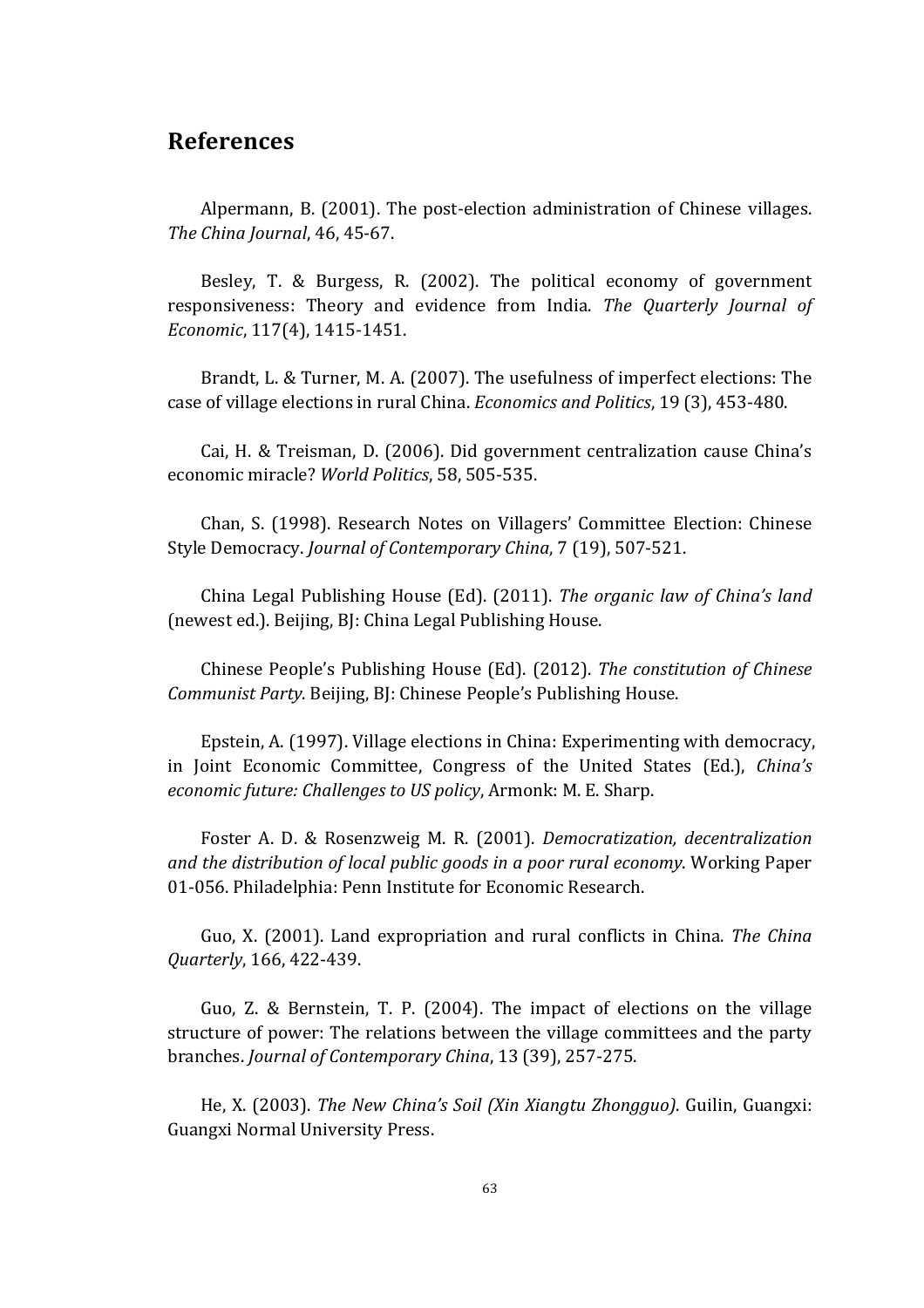Kelliher, D. R. (1997). The Chinese Debate over Village Self-Government. *The China Journal*, 37, 64-86.

Kennedy, J. J. & Rozelle, S. & Shi, Y. (2004). Elected leaders and collective land: Farmers' evaluation of village leaders' performance in rural China. *Journal of Chinese Political Science*, 9 (1), 1-22.

Li, J. (2002). The Binary Paradox: An Essential Challenge Faced by Chinese Villages' Self-Governance. *Journal of Henan Normal University,* 29 (6), 55-67.

Li, L. (1999). The two-ballot system of Shanxi: Subjecting village party secretaries to a popular vote. *China Journal*, 42, 103-118.

Li, L. (2002). The Politics of Introducing Direct Township Elections in China. *The China Quarterly*, 171, 704-723.

Li, L. (2002). Elections and Popular Resistance in Rural China. *China Information*, 16, 89-107.

Li, L. (2003). The Empowering Effect of Village Elections in China. *Asian Survey*, 43 (4), 648-662.

Li, L. & O'Brien, K.J. (1995). The Politics of Lodging Complaints in Rural China. *The China Quarterly*, 143, 756-783.

Li, L. & O'Brien, K. J. (1996). Villagers and Popular Resistance in Contemporary China. *Modern China*, 22 (1), 28-61.

Li, L. & O'Brien, K. J. (2006). *Rightful Resistance in Rural China*. NY: Cambridge University Press.

Lian, R. & Guo, J. & Xu, Y. (2009). Get rid of the two-dimension dilemma in the authority delineation of party branch and village committee: a reconsideration of "Qingxian Model". *Horizon of Theory (Lilun Shiye)*, 8, 23-26.

Liu, Y. & Li, H. & Ran, S. (2010). From grassroots democracy to the rule of law: A survey of Qing County's villager self-autonomy. The Modern Enterprise Culture *(Xiandai Qiye Wenhua),* 5, 104-106.

Louie, K. (1998). Village Self-Governance and Democracy in China: An Evaluation. *Democratization*, 8 (4), 134-154.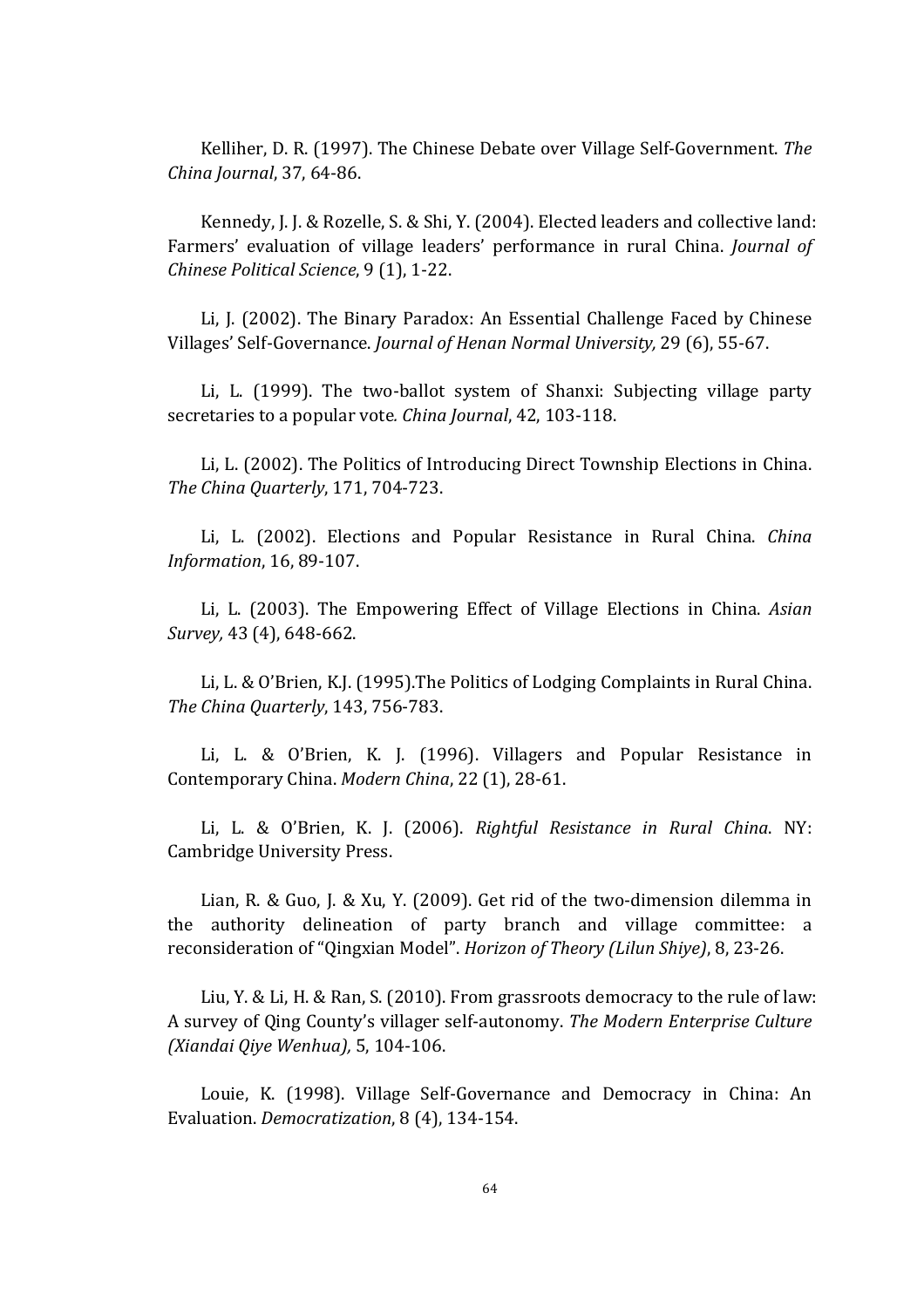Mansion, M. (1994). Survey research in the study of contemporary China: Learning from local samples. *China Quarterly*, 139, 741-765.

Manion, M. (1996). The Electoral Connection in the Chinese Countryside. *American Political Science Review*, 90 (4), 736-748.

Martinez-Bravo, M. & Qian, N. & Miquel, G. P. & Yao, Y. (2011). *Do local elections in non-democracies increase accountability?* Evidence from rural China. Working papers of NBER program. No. 16948.

Mu, R. & Zhang, X. (2011). *The role of elected and appointed village leaders in the allocation of public resources: Evidence from a low-income region in China.* IFPRI discussion paper, no. 01601.

O'Brien, K. J. (1994). Implementing political reform in China's villages. The *Australian Journal of Chinese Affairs*, 32, 33-59.

O'Brien, K. J. & Li, L. (1999). The Struggle over Village Elections, in Goldman, M & Macfarquhar, R (Ed.), *The Paradox of China's Post-Mao Reforms*. Cambridge, MA: Harvard University Press.

O'Brien, K. J. & Li, L. (2000). Accommodating "democracy" in a one-party state: Introducing village elections in China. *The China Quarterly*, 162, 465-489.

Oi, J. (1989). State and peasant in contemporary China: The political economy of village government. Berkeley: University of Carolina Press.

Oi, J. C. & Rozelle, S. (2000). Elections and power: The locus of decision-making in Chinese villages. The China Quarterly, 162, 513-539.

Olken, B. (2010). Direct democracy and local public goods: Evidence from a field experiment in Indonesia. *American Political Science Review*, 104(2), 243-267.

Party Committee of Qing County & Government of Qing County. (Ed.). (2009). *The official records of Qing County's Villages.* Qing County, Hebei: Qingxian Publishing House.

Pei, C. (1995). Creeping Democratization in China. *Journal of Democracy*, 6  $(4)$ , 65-79.